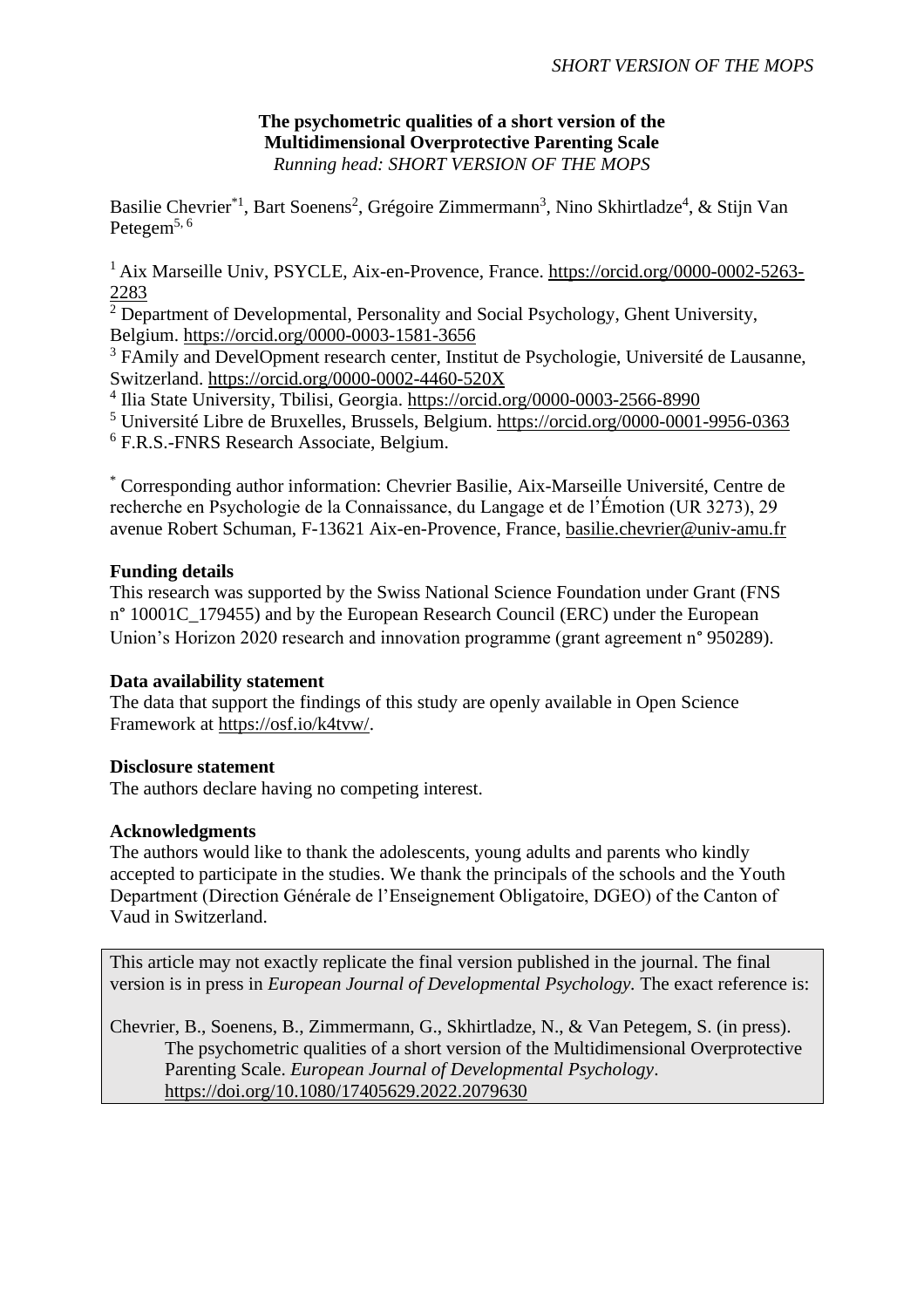#### **Abstract**

The Multidimensional Overprotective Parenting Scale (MOPS) is a 35-item questionnaire assessing two dimensions of parental overprotection. Given its substantial length, the present research presents the development and psychometric properties of a short version of the MOPS (S-MOPS). Four independent samples were used (Sample 1, *N* = 315 Swiss adolescents; Sample 2,  $N = 377$  Belgian adolescents and young adults; Sample 3,  $N = 312$ Georgian young adults; Sample 4, *N* = 467 Swiss parents). Item selection based on factor analysis resulted in a 16-item version, comprising 10 items for anxious overprotection and 6 for ego-enhancing overprotection. The psychometric properties of the S-MOPS were similar to those of the MOPS across samples with high reliability, a stable two-factor structure, and very similar associations with theoretically relevant parenting and adjustment variables. Overall, the S-MOPS appears to be a promising instrument for use in cross-national research and research with a multi-informant approach.

*Keywords:* MOPS, parental overprotection, factor structure, construct validity, cross-cultural research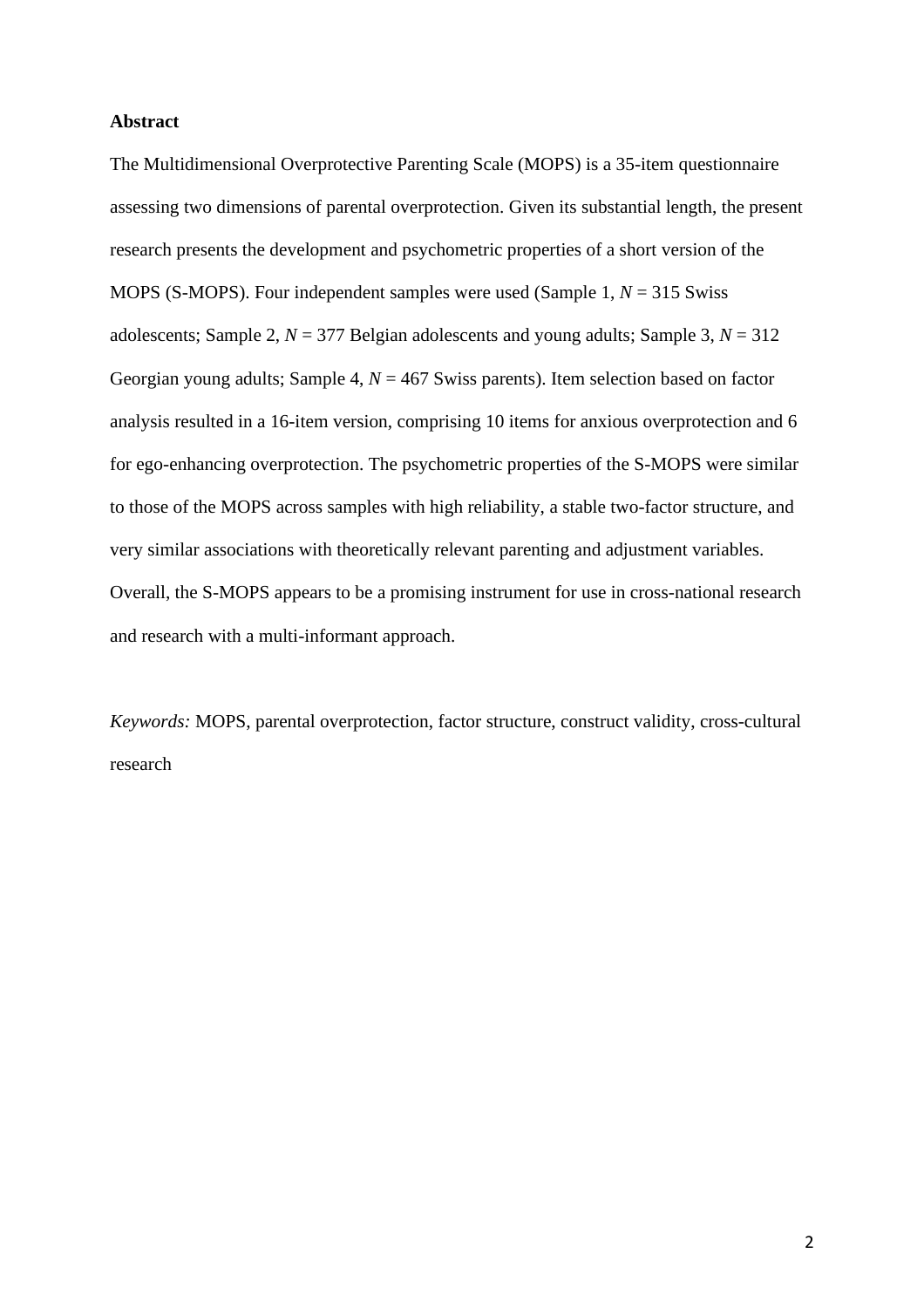#### **Introduction**

Parental overprotection has been defined as parents' level of protection and involvement that is excessive considering the child's developmental level (Holmbeck et al., 2002). One of the most comprehensive self-report measures of this multifaceted construct is the Multidimensional Overprotective Parenting Scale (MOPS; Kins & Soenens, 2013; see [Table 1\)](#page-16-0). The 35-item MOPS is based on conceptual descriptions of the various facets of overprotective parenting (Brummelman et al., 2015; Levy, 1943) and was developed to assess parental overprotection in adolescence.

The MOPS includes two higher-order dimensions. The first dimension, *anxious overprotection*, refers to anxiety-driven overprotective behaviors that are age-inappropriate. This dimension comprises five lower-order subscales (anxious rearing, premature problemsolving, infantilization, privacy invasion and general overprotection). Anxious overprotection conceptually shares some attributes with parental psychological control (e.g., intrusiveness), but it also includes an anxious emotional component (Holmbeck et al., 2002). The second dimension, *ego-enhancing overprotection*, refers to overprotecting the child's self-esteem against potential negative effects of failure, by boosting the child's ego in excessive ways. This dimension comprises two subscales (excessive praise, external attribution of failure), and is conceptually close to parental overvaluation (Brummelman et al., 2015).

Overprotective parenting is assumed to relate negatively to parental autonomy support and responsiveness and positively to psychological control because it reflects a lack of parental attunement to children's needs (Van Petegem et al., 2020). This assumption was generally confirmed for anxious overprotection, whereas the picture was more mixed for egoenhancing overprotection, where results also depend upon the informant (e.g., Kins & Soenens, 2013; Seiffge-Krenke et al., 2018; Titova et al., 2021). In terms of associations with developmental outcomes, past research showed that parental overprotection – and anxious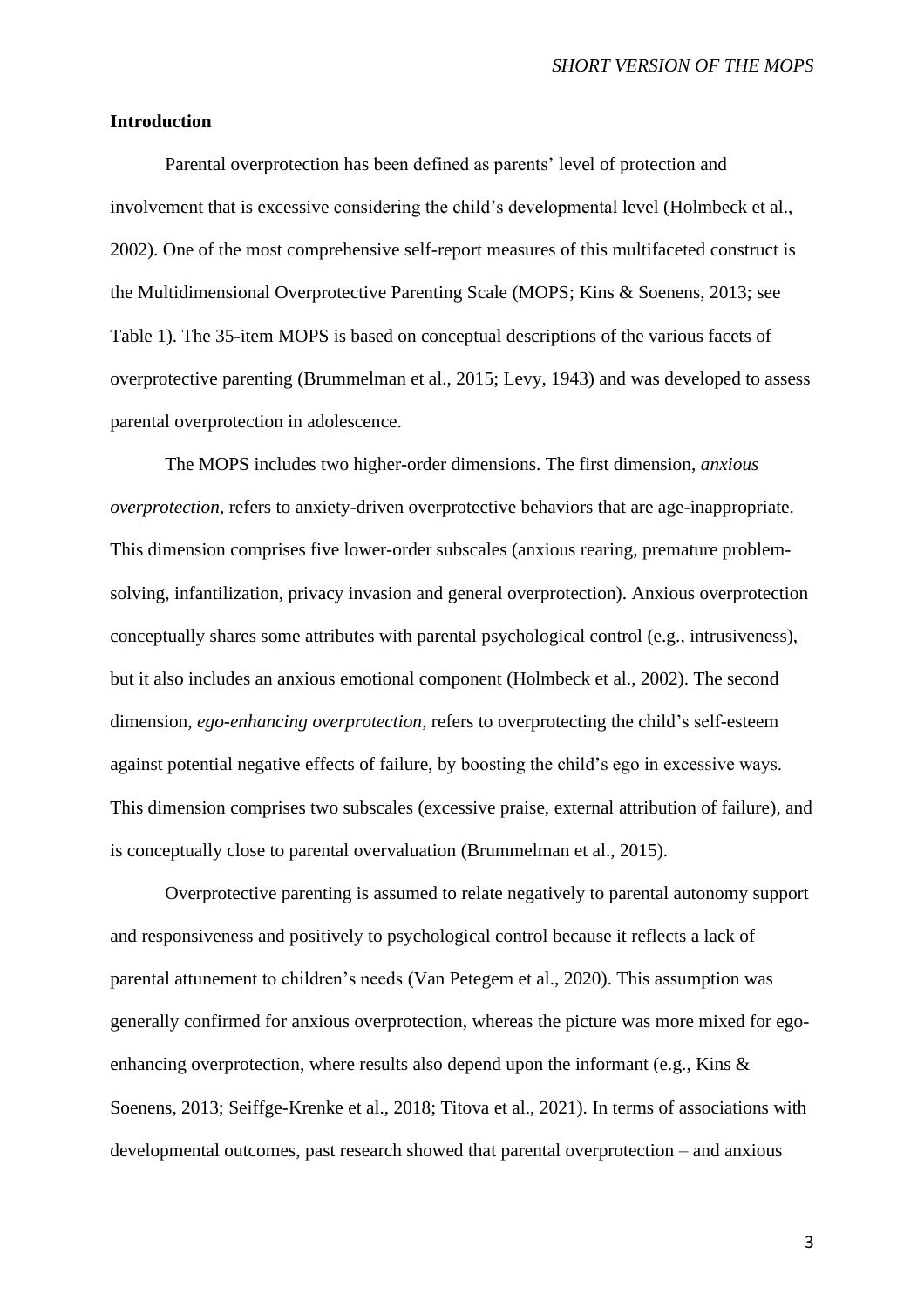overprotection in particular – relates to adolescents' and young adults' maladjustment, including lowered self-esteem and more depressive and anxiety symptoms (Kins & Soenens, 2013; Van Petegem et al., 2021).

Although there is preliminary evidence for the validity of the MOPS (e.g., Kins & Soenens, 2013; Van Petegem et al., 2020), it is important to develop and validate a short version for use in large-scale surveys and/or research with intensive repeated assessments (e.g., diary studies or experience sampling methods). In such intensive studies, a short version could prevent participant fatigue or careless responding. A short version may also be needed for large-scale cross-national studies, which typically rely on a limited number of items that have demonstrated cross-cultural invariance. Therefore, next to developing a short version of the MOPS (S-MOPS), a second goal of this study is to test the properties of the S-MOPS in different sociocultural contexts (Belgium, Georgia, and Switzerland), hence examining its usefulness for cross-cultural research. Finally, to examine the potential of the S-MOPS for research across adolescence and young adulthood and for research with a multi-informant approach, we aimed to examine the usefulness of the S-MOPS among adolescents, young adults, and using parent reports.

### **Method**

#### *Samples and Procedures*

Four independent samples were used for the analyses (see [Table 2\)](#page-18-0). Data were gathered through secondary schools for Samples 1, 2 and 4, using paper-and pencil questionnaires. In Switzerland, adolescents were also invited to deliver the questionnaire to their parents (Sample 4). Data for Sample 3 were gathered electronically, using a snowball sampling procedure. All participants completed self-report questionnaires on a voluntary basis and confidentially. For adolescent participants, parents were informed and provided consent. Whenever needed, questionnaires were translated using a back-translation procedure.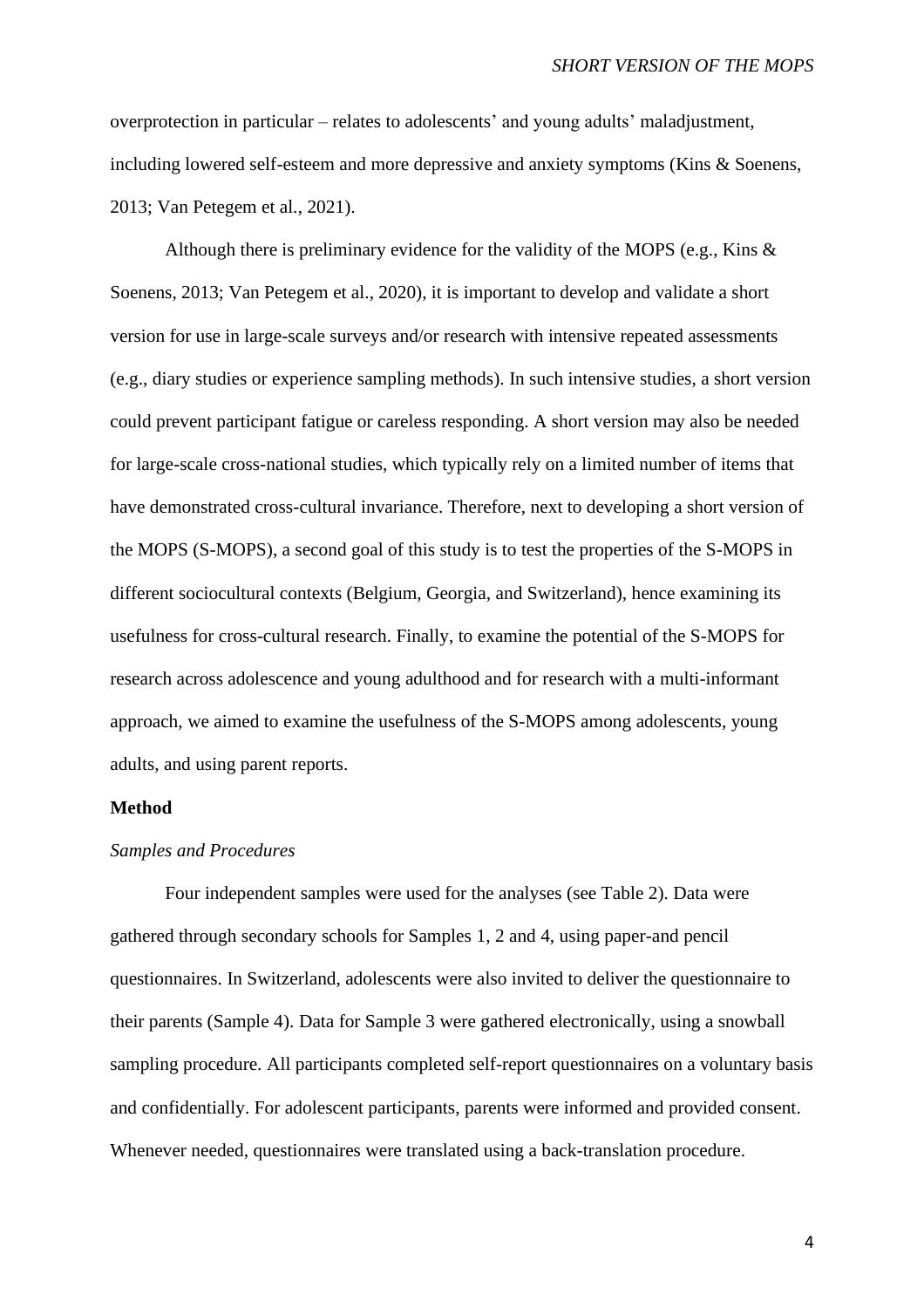#### *Measures*

Participants were administered the 35-item version of the MOPS (see Table 1; Kins & Soenens, 2013). Items were filled out using a 5-point Likert-type scale, ranging from 1 (completely disagree) to 5 (completely agree). The French, Dutch and Georgian versions are provided in the supplementary online materials. Participants also completed parenting questionnaires assessing autonomy support (Samples 1, 2, 4), psychological control (Samples 1, 3, 4), responsiveness (Samples 1, 2, 4) and parental overvaluation (Sample 4), as well as adjustment questionnaires assessing social anxiety (Sample 1), general anxiety (Samples 1, 2, 4), depressive symptoms (Samples 1, 2, 4), self-esteem (Sample 1), and life satisfaction (Sample 2). In Sample 4, the parents of adolescents group, questionnaires investigated their own adjustment.

*Autonomy support* was measured in Samples 1 and 4 using the 12-item autonomy support subscale of the Perceived Parental Autonomy Support Scale (Mageau et al., 2015; e.g., "My mother/father gave me many opportunities to make my own decisions about what I was doing"), and through the 7-item Perception of Parents Scale (Grolnick et al., 1991; e.g., "My mother/father let me make my own plans for the things I do") in Sample 2. *Psychological control* was measured in Samples 1 and 4 using the 12-item psychological control subscale of the Perceived Parental Autonomy Support Scale (Mageau et al., 2015; e.g., "When I refused to do something, my mother/father threatened to take away certain privileges in order to make me do it"), and in Sample 3 through the 20-item Dependencyoriented and Achievement-oriented Psychological Control Scale, from which a single overall composite score was derived (Soenens et al., 2010; e.g., "My mother/father shows that she/he is disappointed with me if I do not rely on her/him for a problem"). *Responsiveness* was assessed with the 7-item Acceptance subscale of the Child Report of Parent Behavior Inventory (Schaefer, 1965; e.g., "My mother/father makes me feel better after talking over my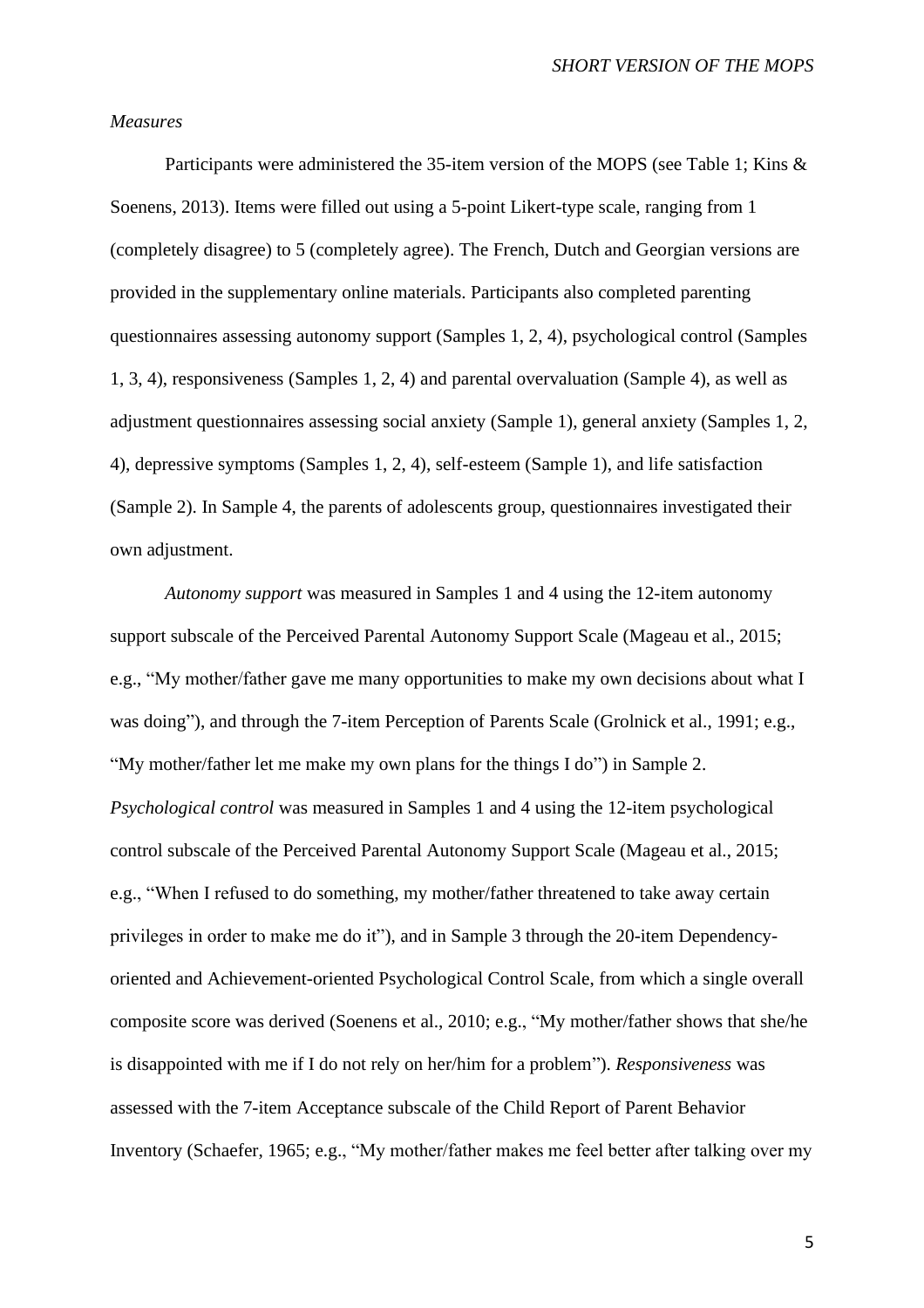worries with her/him"). *Parental overvaluation* was measured using the 7-item Parental Overvaluation Scale (Brummelman et al., 2015; e.g., "My child is more special than other children"). Items were rated on 5-point Likert-type scales for all parenting questionnaires.

*Social anxiety* was assessed with the 12-item Social Anxiety Scale for Adolescents Short Form (Nelemans et al., 2019; e.g., "I worry about what others think of me"). Item scoring ranged from 1 (*not at all*) to 5 (*all the time*). General *anxiety* was measured in Sample 1 with the 9-item Screen for Child Anxiety Related Disorders (SCARED; Birmaher et al., 1999; e.g., "I am nervous") and through the 6-item Spielberger State-Trait Anxiety Inventory (STAI; Marteau & Bekker, 1992; e.g., "I feel upset") in Samples 2 and 4. For the SCARED, ratings ranged from 0 (*not true*) to 2 (*often true*). For the STAI, in Sample 2, items were rated on a 4-point Likert-type scale ranging from 0 (*rarely or never*) to 4 (*mostly or all the time*) and, in Sample 4, on a 5-point Likert-type scale. *Depressive symptoms* were measured, in Samples 1 and 4, with the 8-item Patient Health Questionnaire depression scale (PHQ; Kroenke et al., 2009; e.g., "Little interest or pleasure in doing things") and, in Sample 2, with the 12-item Center for Epidemiologic Studies Depression Scale (CES-D; Radloff, 1977; e.g., "I was bothered by things that usually don't bother me"). For the PHQ, item scoring ranged from 0 (*not at all*) to 3 (*nearly every day*). For the CES-D, items were rated on a 4-point Likert-type scale, ranging from 0 (*rarely or never*) to 3 (*mostly or all the time*). *Self-esteem* was measured with the 5-item general self-worth subscale of the Self-Perception Profile for Adolescents (Harter, 1988; e.g., "I am often disappointed in myself"). Items were rated on a 5-point Likert-type scale*. Life satisfaction* was assessed with the 5-item Satisfaction With Life Scale (Diener et al., 1985; e.g., "In most ways my life is close to my ideal"). Items were rated on a 5-point Likert-type scale. Internal consistencies of the parenting and adjustment dimensions were satisfactory across samples (see [Table 3](#page-19-0) for McDonald's omega coefficients; see Supplementary online material 1 for model fit indices).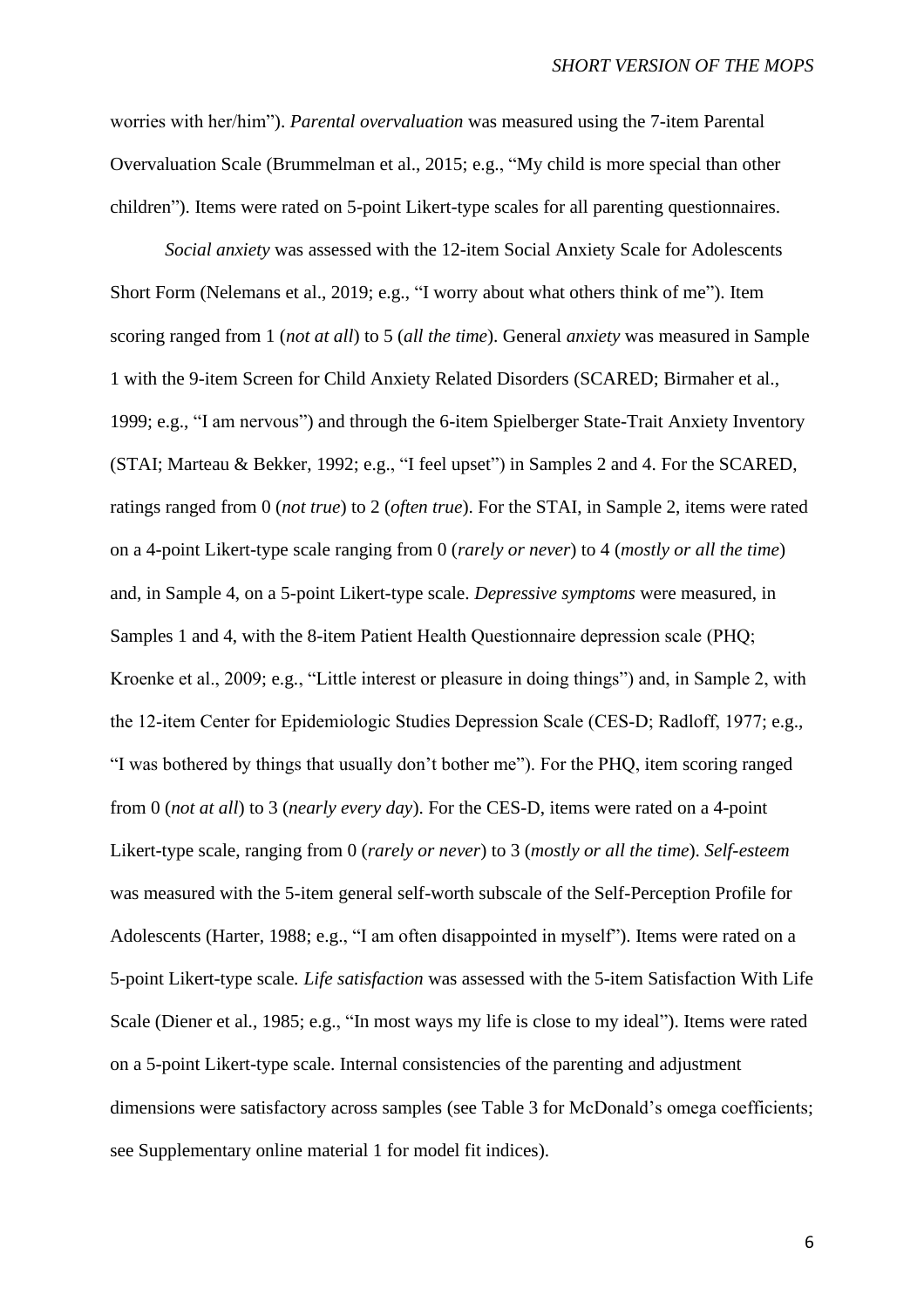#### *Analytic Strategy*

For item selection, the loadings of the 35 MOPS items were analyzed through a twofactor Exploratory Factor Analysis (EFA) using a polychoric matrix in order to take into account the ordinal nature of the data. This analysis allows each factor to explain as much variance as possible in non-overlapping sets of indicators (Kline, 2016). We thereby made use of the Sample 1 data, as the MOPS was originally developed for use in an adolescent population. For anxious overprotection, we selected two items per subscale (anxious rearing, premature problem solving, infantilization, privacy invasion, general overprotection), resulting in 10 items. For ego-enhancing overprotection, we selected three items per subscale (excessive praise, external attribution of failure) to maximize reliability, resulting in 6 items. Item selection was based on the simultaneous consideration of the following criteria: strength of the factor loading on the corresponding subscale, absence of cross-loadings, conceptual representation of the overall meaning of the subscale, and adequacy for transcultural adaptation (e.g., absence of metaphoric language). To ensure comparability of the item selection across different types of relationships (e.g., mother-child or father-child), a measurement invariance test was performed using a series of multi-group confirmatory factor analysis models with progressively more stringent constraints. Four models were tested: configural, metric, scalar, and strict invariance. A change of  $|\Delta CFI| \le .010$  supplemented by a change of  $|\triangle$ RMSEA $|\leq .015$  indicated invariance (Chen, 2007; Cheung & Rensvold, 2002).

Short scales derived from full scales should meet three criteria: a short scale should (1) reliably measure the construct concerned, (2) reproduce the information obtained from the full scale, and (3) be embedded in the same nomological network as the full scale (Marsh et al., 2005; Smith et al., 2004). First, *reliability* was assessed by comparing McDonald's omega of the S-MOPS and the MOPS. Second, *information reproduction* was investigated by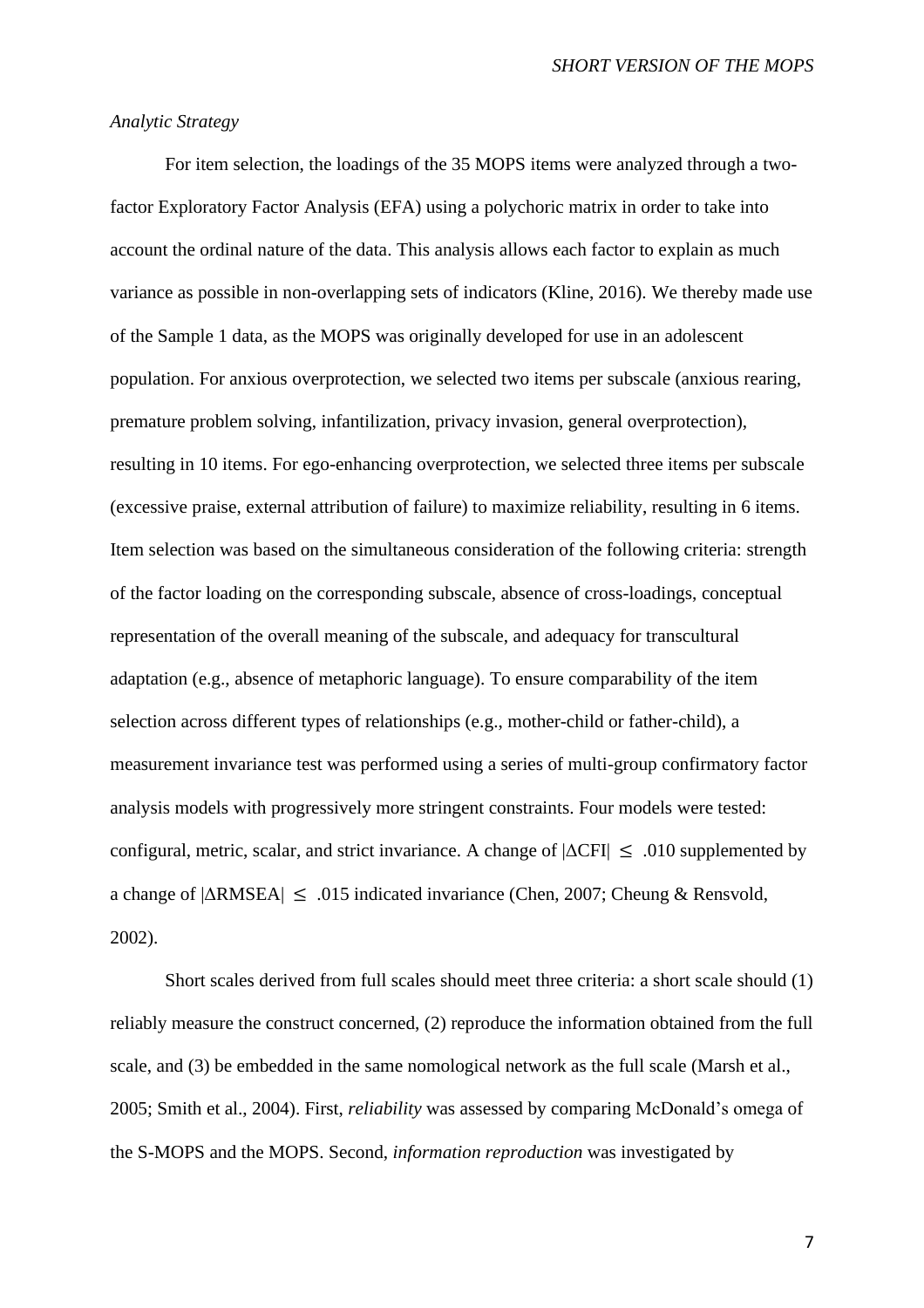computing correlations between and within the S-MOPS and the MOPS. As the S-MOPS is derived from the MOPS, between-version correlations might be inflated because of common measurement error. Therefore, the corrected correlation coefficient of Levy (1967) was used. This correction removes the covariance resulting from the correlated measurement error (Girard & Christensen, 2008). To evaluate differences in within-version correlations, we estimated 95% confidence intervals with bias-corrected bootstrapping based on 5000 bootstraps samples. Third, the *nomological network* was examined by comparing the S-MOPS and MOPS factor structure and their relations with conceptually related variables (i.e., parenting and adjustment). We ran Confirmatory Factor Analyses (CFA) to examine the twofacture structure, thereby using a diagonally weighted least squares estimation in order to take into account the ordinal nature of the data. Conventional criteria were used to evaluate model fit (RMSEA  $\leq .080$ , CFI  $\geq .900$ , TLI  $\geq 0.900$ , SRMR  $\leq .100$ ; Vandenberg & Lance, 2000). Associations with other variables were examined with bivariate and partial correlations with parenting variables and adjustment variables. These analyses were performed in all samples. The percentage of missing data was 2.62% in Sample 1, 7.61% in Sample 2, and 0.64% in Sample 4; there was no missing data in Sample 3. To deal with these missing data, pairwise deletion was used. Analyses were conducted with the lavaan 0.6-10, semTools 0.5-5, psych 2.1.9, and Rcmdr 2.7-0 packages in R 4.1.2 software (R Core Team, 2021).

#### **Results**

#### *Item Selection (using Sample 1)*

All items and factor loadings are presented in [Table 1;](#page-16-0) selected items are presented in bold. For anxious overprotection, initially seven items were selected as they had the highest factor loadings across the father-child and mother-child relationship. Then, three additional items (i.e., items 3, 7, 31) were selected based upon conceptual considerations and suitability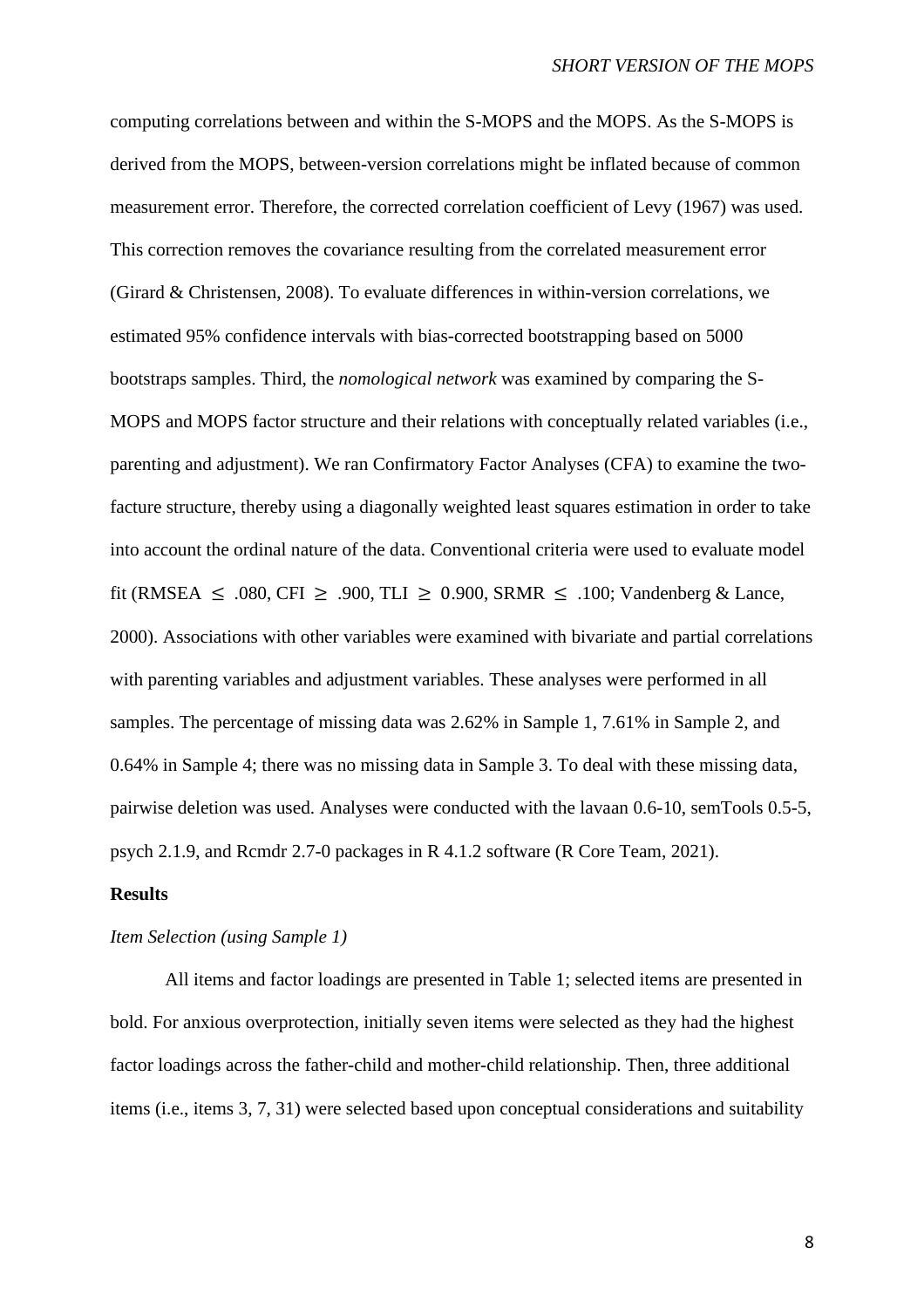for cross-cultural research. For ego-enhancing overprotection, we selected the six highest loading items across the father-child and mother-child relationship.

A CFA on the selected items revealed an acceptable fit for both the father-child  $(\chi^2 (100) = 293.04$ , RMSEA = .080 [.069-.090], CFI = .919, TLI = 0.903, SRMR = .085) and the mother-child relationship ( $\chi^2$  (100) = 239.69, RMSEA = .067 [.056-.078], CFI = .944, TLI =  $0.932$ , SRMR =  $.073$ ), after allowing the errors of items 12 and 13, 13 and 19, 13 and 26 to covary. Next, the configural model showed acceptable criteria and could be used as the baseline model to evaluate loading invariance across type of relationship (mother-child versus father-child). The metric invariance model had an acceptable fit and was not rejected, as were the scalar invariance and strict invariance models. Thus, full and strict invariance across type of relationship was demonstrated. Results are reported in Table 4.

#### *Reliability*

Reliability was satisfying for the original MOPS across samples, with omega coefficients ranging from .90 to .94 for anxious overprotection, and from .79 to .86 for egoenhancing overprotection. In all samples, reliabilities of the S-MOPS were similar, with omega coefficients ranging from .85 to .90 for anxious overprotection, and from .77 to .85 for ego-enhancing overprotection. Detailed results are reported in Table 5.

#### *Information Reproduction*

After Levy's correction, high correlations were found between the MOPS and the S-MOPS across samples for both anxious ( $r^* \geq 0.76$ ) and ego-enhancing ( $r^* \geq 0.60$ ) overprotection. For both the MOPS and the S-MOPS, anxious and ego-enhancing overprotection were significantly correlated ( $r \geq .20$ ); except for the S-MOPS in Sample 1. Examination of the 95% confidence intervals showed that the correlation among the two dimensions did not differ between the MOPS and the S-MOPS across all samples. At the level of latent factor correlation in the S-MOPS, anxious and ego-enhancing overprotection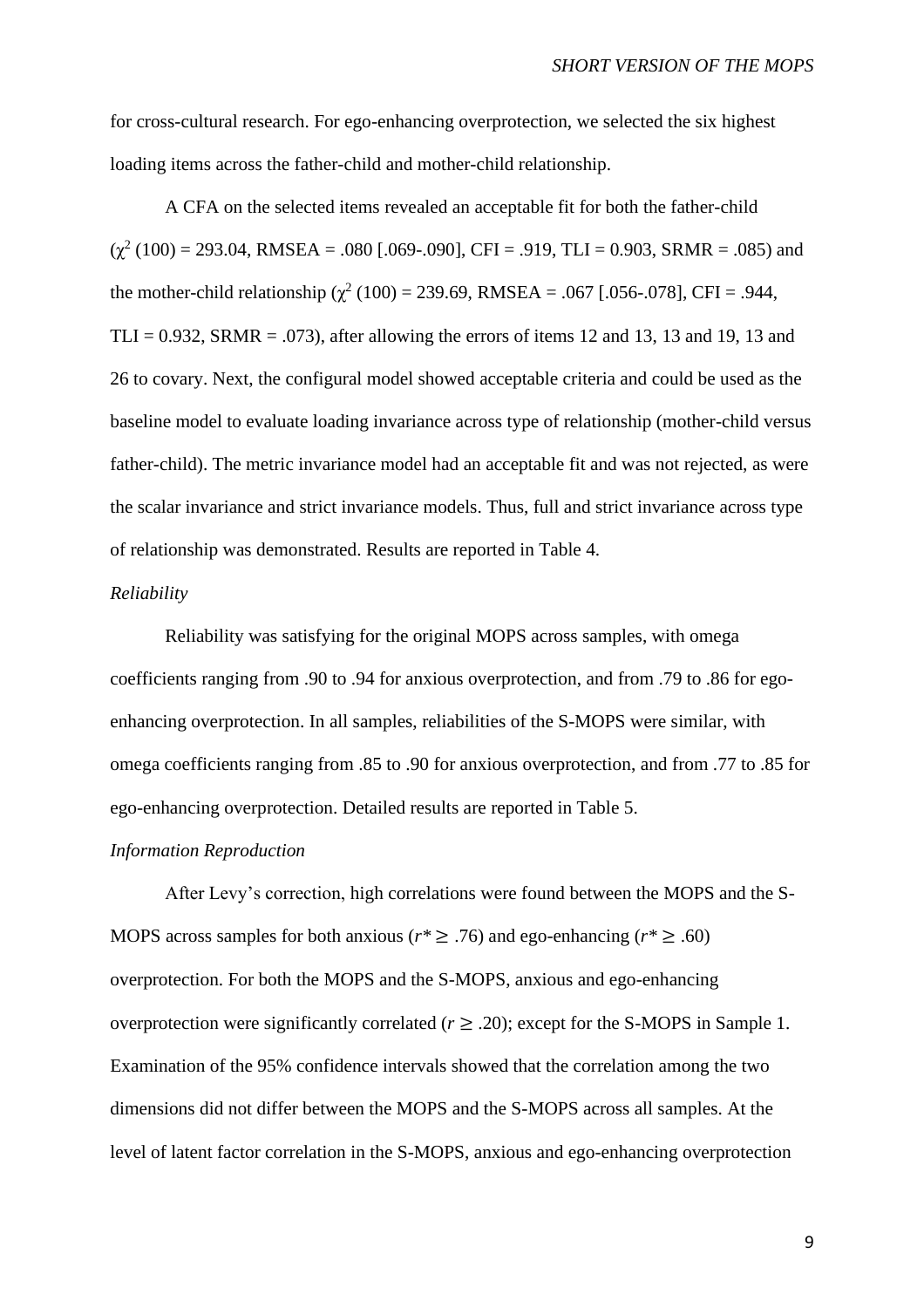were significantly associated across all samples (.19  $\geq \Phi \geq .64$ ). The detailed results are presented in Table 5.

#### *Nomological Network*

CFA analyses on the other samples (2, 3, and 4) showed that the initial estimation yielded an acceptable fit for the mother-version in Sample 2 and for the father-version of Sample 4. Following Kline's (2016) recommendations, we found an acceptable fit for the remaining versions after allowing a limited number of error covariances between items. These covariances typically reflected item dependence within dimensions. Fit indices and error covariances are reported in Table 6.

All bivariate and partial correlations are reported in [Table 3.](#page-19-0) The MOPS and the S-MOPS presented very similar associations with the parenting and adjustment variables across all samples. In general, as for the parenting correlates, anxious overprotection was negatively and moderately correlated with autonomy support and responsiveness and positively and strongly with psychological control. Ego-enhancing overprotection was related positively and moderately to autonomy support, responsiveness, as well as to psychological control (except in Sample 1) and parental overvaluation. As for the adjustment correlates, anxious overprotection was associated positively with social anxiety, general anxiety and depressive symptoms and negatively to self-esteem and life satisfaction. Ego-enhancing overprotection correlated negatively with anxiety and positively with self-esteem and life satisfaction. Further, it correlated negatively with depressive symptoms in the adolescent and young adult samples (Samples 1, 2), but positively in the parent sample (Sample 4).

#### **Discussion**

This study aimed to develop and validate a short version of the MOPS that can be used in large-scale longitudinal and cross-national research, for both maternal and paternal ratings of overprotection, across adolescence and young adulthood, and using a multi-informant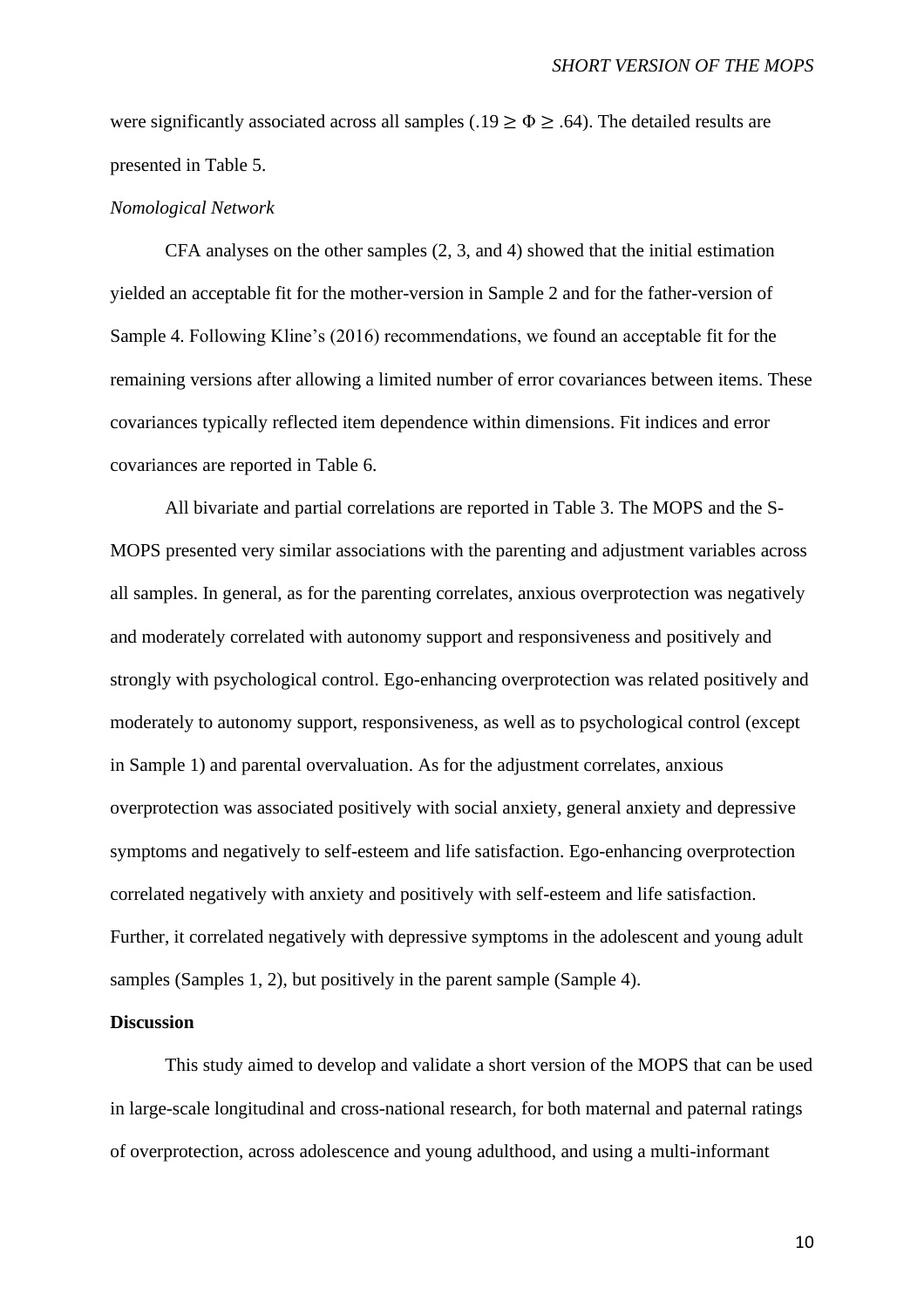approach with both youth and parent reports. Based on factor loadings, conceptual considerations, and adequacy for transcultural adaptability, 16 items were selected to assess the dimensions of anxious overprotection and ego-enhancing overprotection. The psychometric properties of the S-MOPS were similar to those of the MOPS, presenting high reliability, information reproduction, and a nomological network with a stable two-factor structure and very similar associations with related parenting and adjustment variables. Thus, the S-MOPS appears to be a valid instrument that may be useful alternative for the timeconsuming long version, particularly for intensive research designs. Furthermore, using four independent samples from Belgium, Georgia, and Switzerland, this study highlights the potential of the S-MOPS for cross-national research on parental overprotection. Finally, whereas the MOPS was initially developed among adolescents, the S-MOPS demonstrated good psychometric properties among young adults as well, further attesting to the potential range of the S-MOPS.

Although the S-MOPS is a valid instrument, the present study had a number of limitations. First, although this study included samples from three different countries and across different developmental stages and informants, future research should explicitly test invariance across developmental stages, across informants and across cultures. Thereby, measurement invariance should be investigated across sociocultural contexts using comparable samples (e.g., young adults specifically). Second, although the stability of the two-factor structure was demonstrated, we did not use independent validation samples and test-retest reliability were not investigated. Third, future research could examine explicitly whether the S-MOPS is a valid instrument for assessing overprotection among specific populations, such as in families with separated parents or same-sex parents. Finally, it would be interesting to examine whether the S-MOPS is also useful for assessing overprotective parenting during earlier stages of development (e.g., childhood), or whether the item content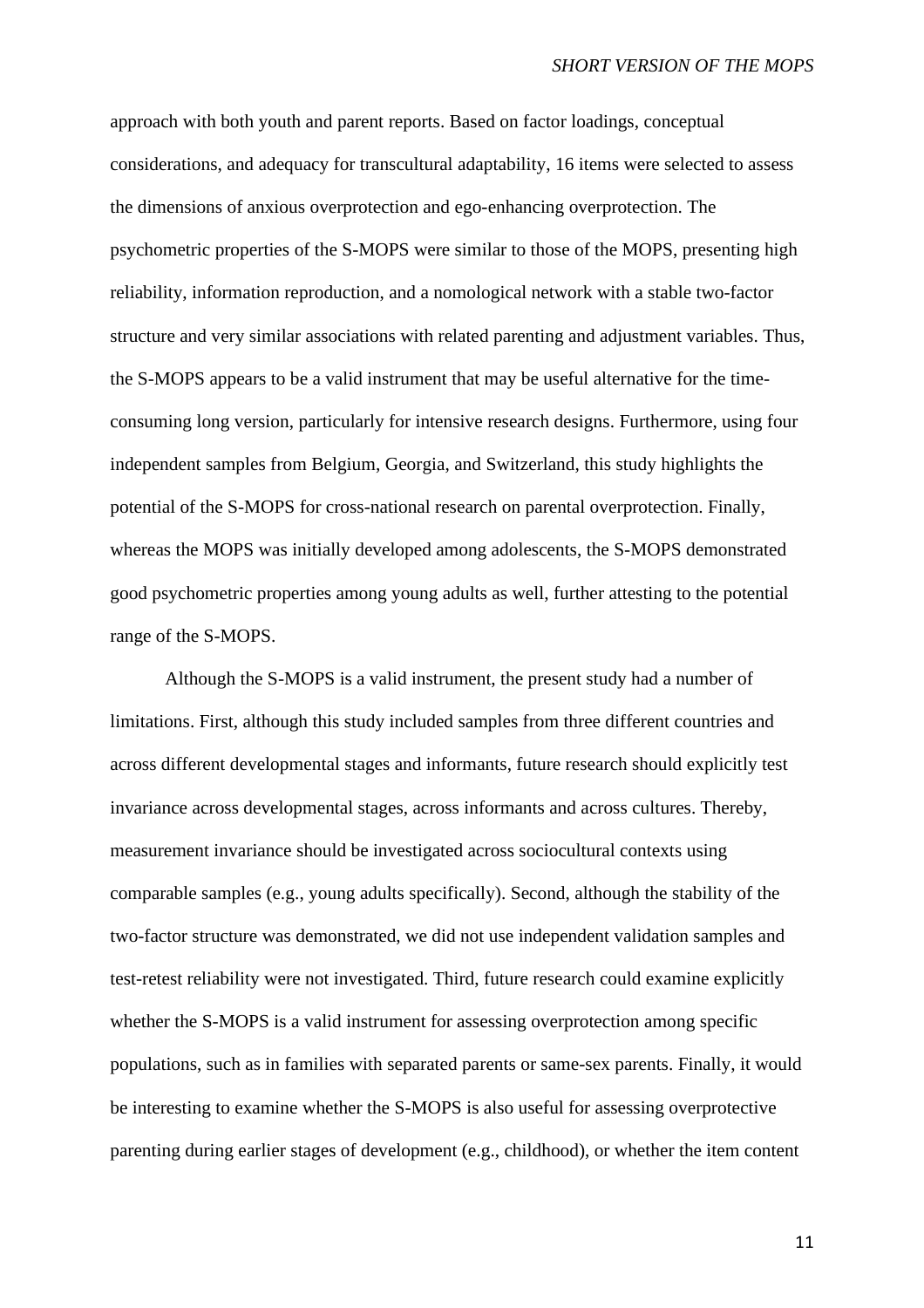should be adapted to the specific developmental stage. To conclude, the S-MOPS is a promising brief instrument for measuring parental overprotection in different cultural contexts and relying upon reports from adolescents, young adults and parents.

#### **References**

- Birmaher, B., Brent, D. A., Chiappetta, L., Bridge, J., Monga, S., & Baugher, M. (1999). Psychometric Properties of the Screen for Child Anxiety Related Emotional Disorders (SCARED): A Replication Study. *Journal of the American Academy of Child & Adolescent Psychiatry*, *38*(10), 1230–1236. https://doi.org/10.1097/00004583- 199910000-00011
- Brummelman, E., Thomaes, S., Nelemans, S. A., Orobio de Castro, B., & Bushman, B. J. (2015). My child is God's gift to humanity: Development and validation of the Parental Overvaluation Scale (POS). *Journal of Personality and Social Psychology*, *108*(4), 665–679. https://doi.org/10.1037/pspp0000012
- Chen, F. F. (2007). Sensitivity of goodness of fit indexes to lack of measurement invariance. *Structural Equation Modeling, 14*(3), 464–504. https://doi.org/10.1080/10705510701301834
- Cheung, G. W., & Rensvold, R. B. (2002). Evaluating goodness-of-fit indexes for testing measurement invariance. *Structural Equation Modeling, 9*(2), 233–255. https://doi.org/10.1207/S15328007SEM0902\_5
- Diener, E., Emmons, R. A., Larsen, R. J., & Griffin, S. (1985). The Satisfaction With Life Scale. *Journal of Personality Assessment*, *49*(1), 71–75. https://doi.org/10.1207/s15327752jpa4901\_13
- Girard, T. A., & Christensen, B. K. (2008). Clarifying problems and offering solutions for correlated error when assessing the validity of selected-subtest short forms.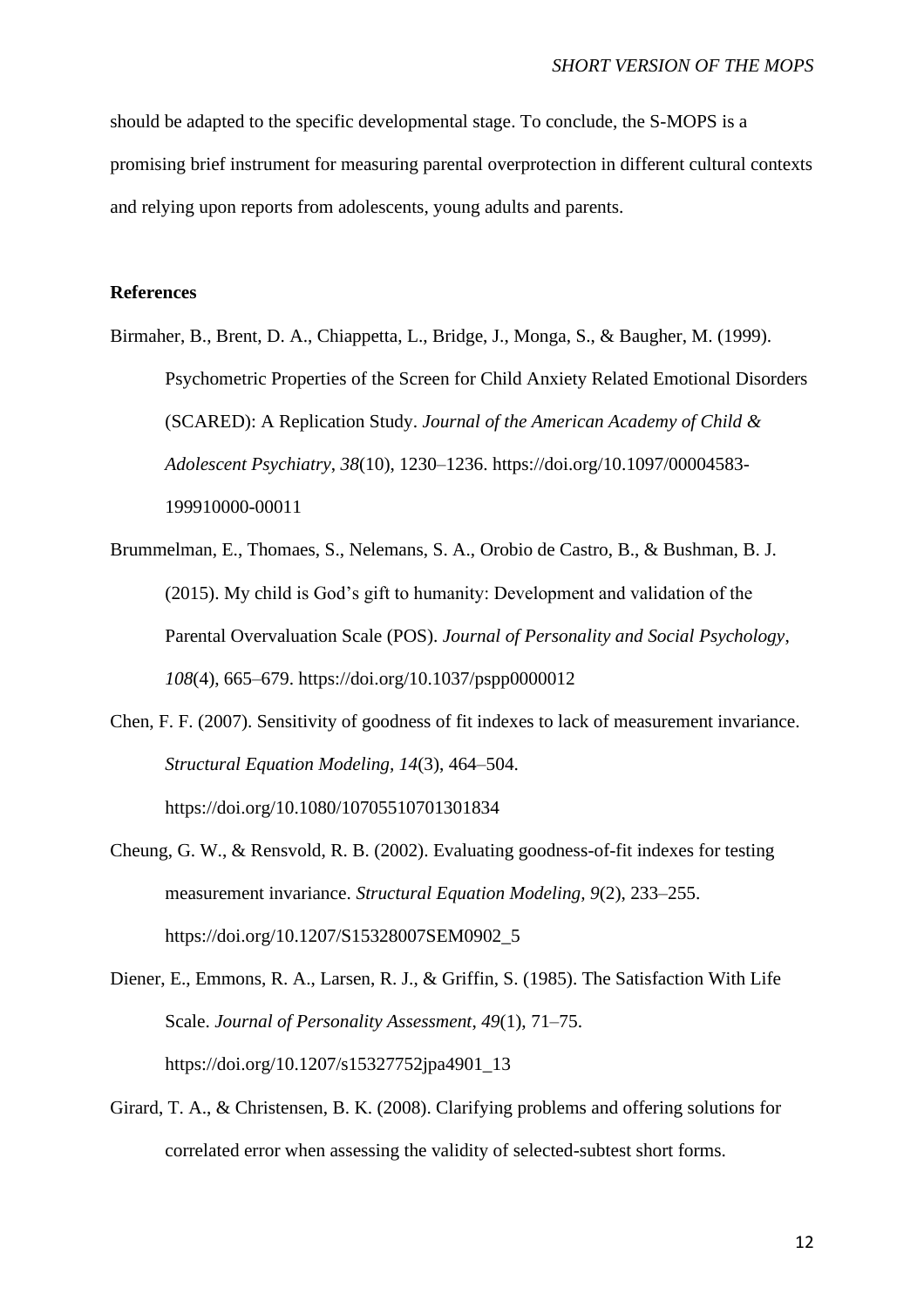*Psychological Assessment*, *20*(1), 76–80. https://doi.org/10.1037/1040-3590.20.1.76

- Grolnick, W. S., Ryan, R. M., & Deci, E. L. (1991). Inner Resources for School Achievement: Motivational Mediators of Children's Perceptions of Their Parents. *Journal of Educational Psychology*, *83*, 508–517.
- Harter, S. (1988). *Self-Perception Profile for Adolescents: Manual and questionnaires*. University of Denver.
- Holmbeck, G. N., Johnson, S. Z., Wills, K. E., & McKernon, W. (2002). Observed and Perceived Parental Overprotection in Relation to Psychosocial Adjustment in Preadolescents With a Physical Disability: The Mediational Role of Bahvioral Autonomy. *Journal of Consulting and Clinical Psychology*, *70*(1), 96–110. https://doi.org/10.1037//0022-006X.70.1.96
- Kins, E., & Soenens, B. (2013). *Generation me and its helicopter parents: A study on parental overprotection in adolescence*. Paper presented at the 16th European Conference of Developmental Psychology, Lausanne, Switzerland.
- Kline, R. B. (2016). *Principles and Practice of Structural Equation Modeling* (Fourth edition). New York: The Guildford Press.
- Kroenke, K., Strine, T. W., Spitzer, R. L., Williams, J. B. W., Berry, J. T., & Mokdad, A. H. (2009). The PHQ-8 as a measure of current depression in the general population. *Journal of Affective Disorders*, *114*(1–3), 163–173. https://doi.org/10.1016/j.jad.2008.06.026

Levy, D. M. (1943). *Maternal overprotection*. New York: Columbia University Press.

Levy, P. (1967). The correction for spurious correlation in the evaluation of short-form tests. *Journal of Clinical Psychology*, *23*(1), 84–86. https://doi.org/10.1002/1097- 4679(196701)23:1<84::AID-JCLP2270230123>3.0.CO;2-2

Mageau, G. A., Ranger, F., Joussemet, M., Koestner, R., Moreau, E., & Forest, J. (2015).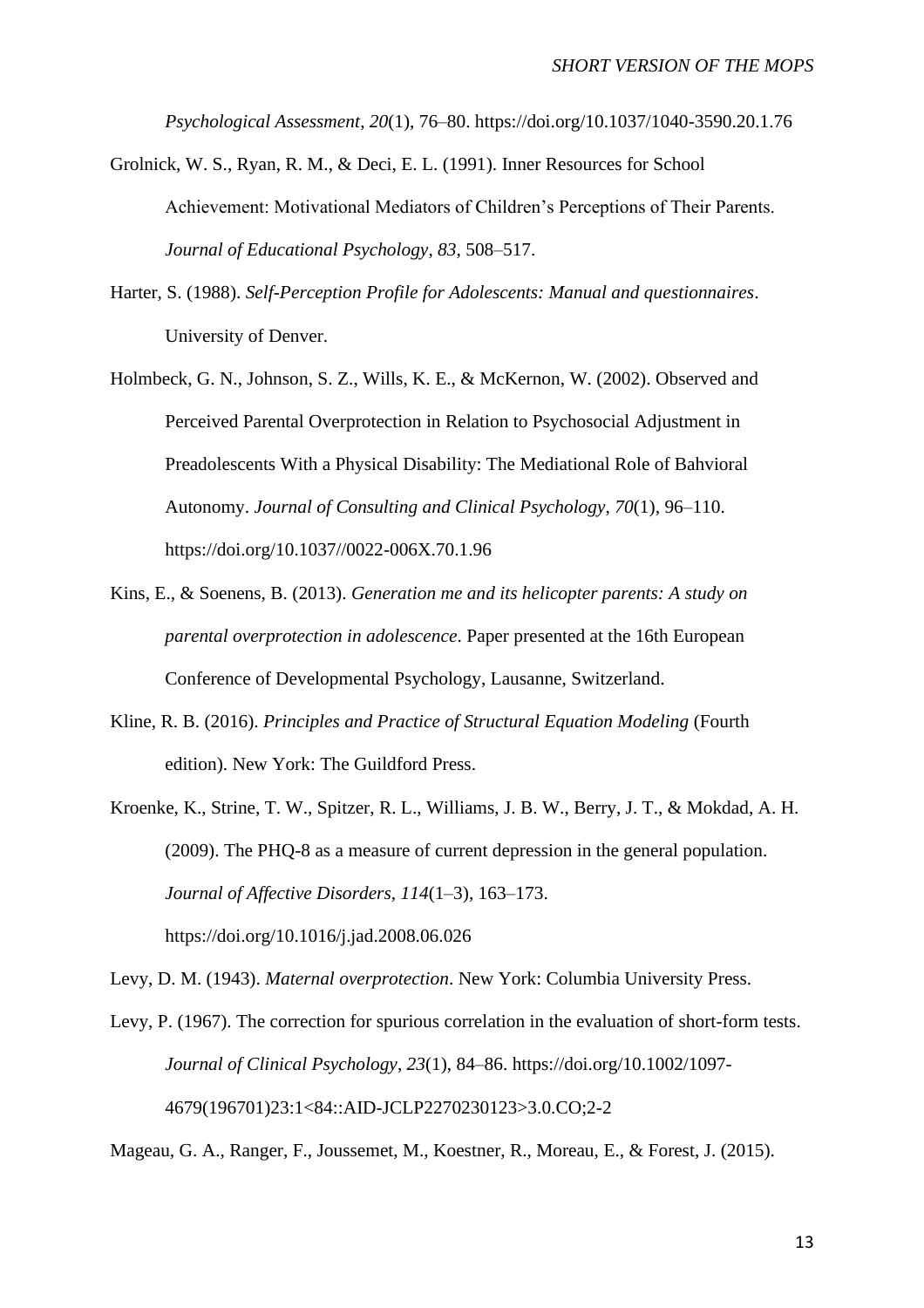Validation of the Perceived Parental Autonomy Support Scale (P-PASS). *Canadian Journal of Behavioural Science / Revue Canadienne Des Sciences Du Comportement*, *47*(3), 251–262. https://doi.org/10.1037/a0039325

- Marsh, H. W., Ellis, L. A., Parada, R. H., Richards, G., & Heubeck, B. G. (2005). A Short Version of the Self Description Questionnaire II: Operationalizing Criteria for Short-Form Evaluation With New Applications of Confirmatory Factor Analyses. *Psychological Assessment*, *17*(1), 81–102. https://doi.org/10.1037/1040-3590.17.1.81
- Marteau, T. M., & Bekker, H. (1992). The development of a six-item short-form of the state scale of the Spielberger State—Trait Anxiety Inventory (STAI). *British Journal of Clinical Psychology*, *31*(3), 301–306. https://doi.org/10.1111/j.2044- 8260.1992.tb00997.x
- Nelemans, S. A., Meeus, W. H. J., Branje, S. J. T., Van Leeuwen, K., Colpin, H., Verschueren, K., & Goossens, L. (2019). Social Anxiety Scale for Adolescents (SAS-A) Short Form: Longitudinal Measurement Invariance in Two Community Samples of Youth. *Assessment*, *26*(2), 235–248. https://doi.org/10.1177/1073191116685808
- R Core Team (2021). *R: A language and environment for statistical computing.* R Foundation for Statistical Computing, Vienna, Austria. https://www.R-project.org/.
- Radloff, L. S. (1977). The CES-D Scale: A Self-Report Depression Scale for Research in the General Population. *Applied Psychological Measurement*, *1*(3), 385–401. https://doi.org/10.1177/014662167700100306
- Schaefer, E. S. (1965). Children's Reports of Parental Behavior: An Inventory. *Child Development*, *36*, 413–424.
- Seiffge-Krenke, I., Persike, M., Besevegis, E., Chau, C., Karaman, N. G., Lannegrand-Willems, L., ... & Rohail, I. (2018). Culture beats gender? The importance of controlling for identity-and parenting-related risk factors in adolescent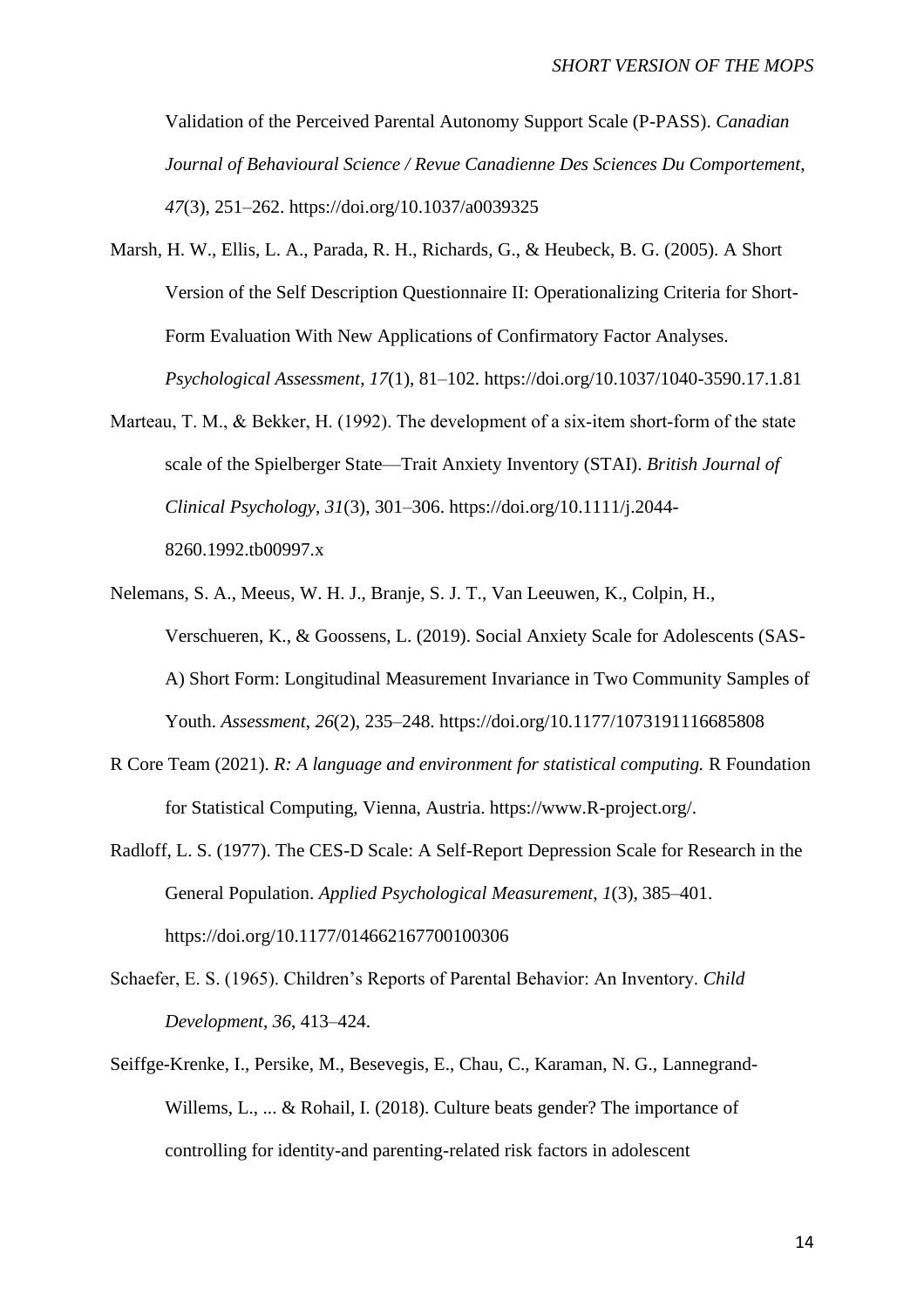psychopathology. *Journal of Adolescence, 63*, 194-208. https://doi.org/10.1016/j.adolescence.2017.12.011

- Smith, G. T., McCarthy, D. M., & Anderson, K. G. (2004). "On the sins of short-term development": Correction to Smith, McCarthy, and Anderson (2000). *Psychological Assessment*, *16*(3), 340–340. https://doi.org/10.1037/1040-3590.16.3.340
- Soenens, B., Vansteenkiste, M., Lens, W., Luyckx, K., Goossens, L., Beyers, W., & Ryan, R. M. (2007). Conceptualizing parental autonomy support: Adolescent perceptions of promotion of independence versus promotion of volitional functioning. *Developmental Psychology*, *43*(3), 633–646. https://doi.org/10.1037/0012-1649.43.3.633
- Soenens, B., Vansteenkiste, M., Luyckx, K., & Goossens, L. (2006). Parenting and adolescent problem behavior: An integrated model with adolescent self-disclosure and perceived parental knowledge as intervening variables. *Developmental Psychology*, *42*(2), 305– 318. https://doi.org/10.1037/0012-1649.42.2.305
- Soenens, B., Vansteenkiste, M., & Luyten, P. (2010). Toward a Domain-Specific Approach to the Study of Parental Psychological Control: Distinguishing Between Dependency-Oriented and Achievement-Oriented Psychological Control. *Journal of Personality*, *78*(1), 217–256. https://doi.org/10.1111/j.1467-6494.2009.00614.x
- Titova, S., Zimmer-Gembeck, M. J., Mendez, N., Zimmermann, G., & Van Petegem, S. (2021). Adolescent coping with peer exclusion: A person-centered analog approach. *Journal of Child and Family Studies*. Advance online publication. https://doi.org/10.1007/s10826-021-02060-9
- Van Petegem, S., Albert Sznitman, G., Darwiche, J., & Zimmermann, G. (2021). Putting parental overprotection into a family systems context: Relations of overprotective parenting with perceived coparenting and adolescent anxiety. *Family Process*, famp.12709. https://doi.org/10.1111/famp.12709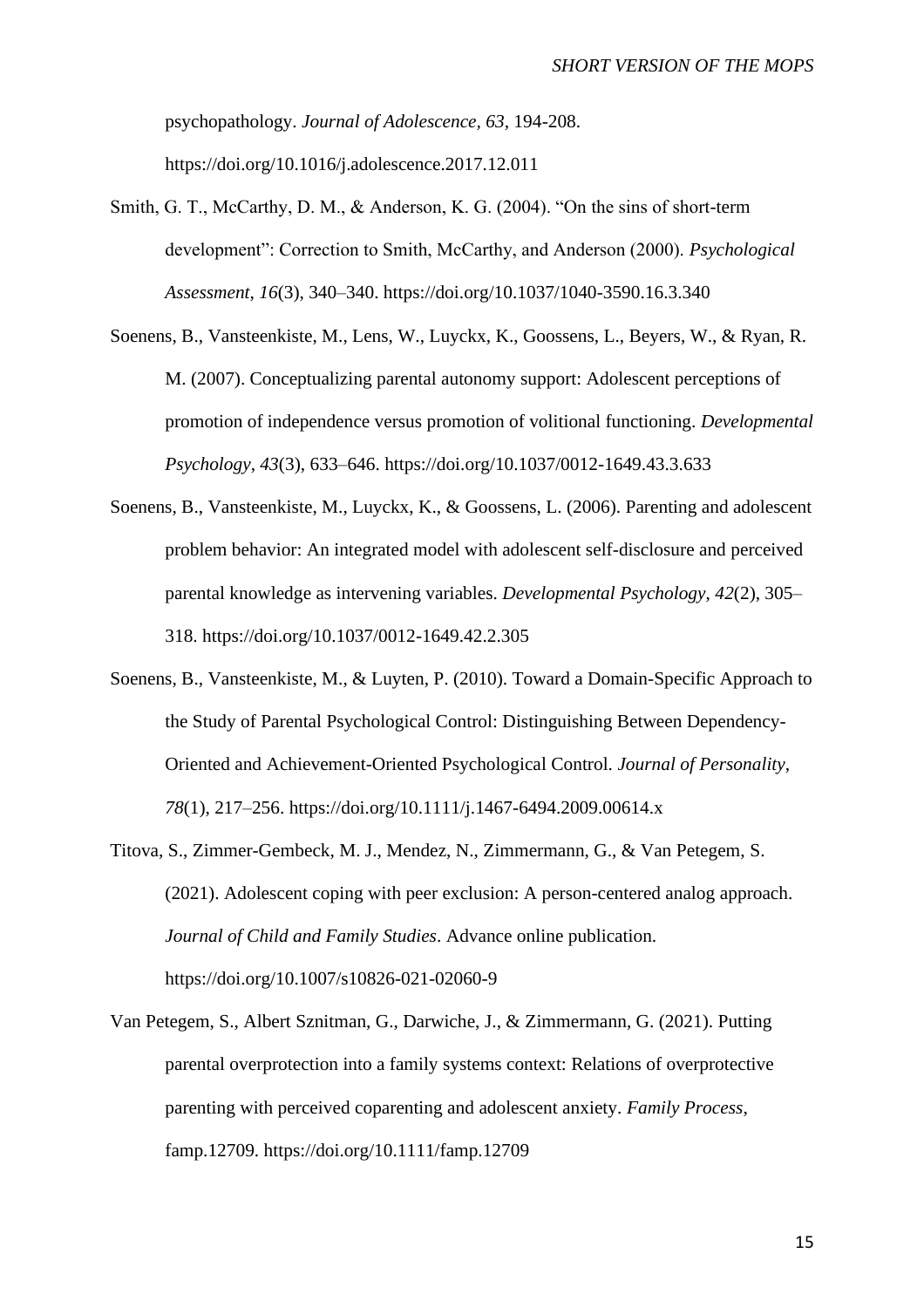Van Petegem, S., Antonietti, J.-P., Eira Nunes, C., Kins, E., & Soenens, B. (2020). The Relationship between Maternal Overprotection, Adolescent Internalizing and Externalizing Problems, and Psychological Need Frustration: A Multi-Informant Study Using Response Surface Analysis. *Journal of Youth and Adolescence*, *49*(1), 162–177. https://doi.org/10.1007/s10964-019-01126-8

Vandenberg, R. J., & Lance, C. E. (2000). A review and synthesis of the measurement invariance literature: Suggestions, practices, and recommendations for organizational research. *Organizational Research Methods*, *3*(1), 4–69. https://doi.org/10.1177/109442810031002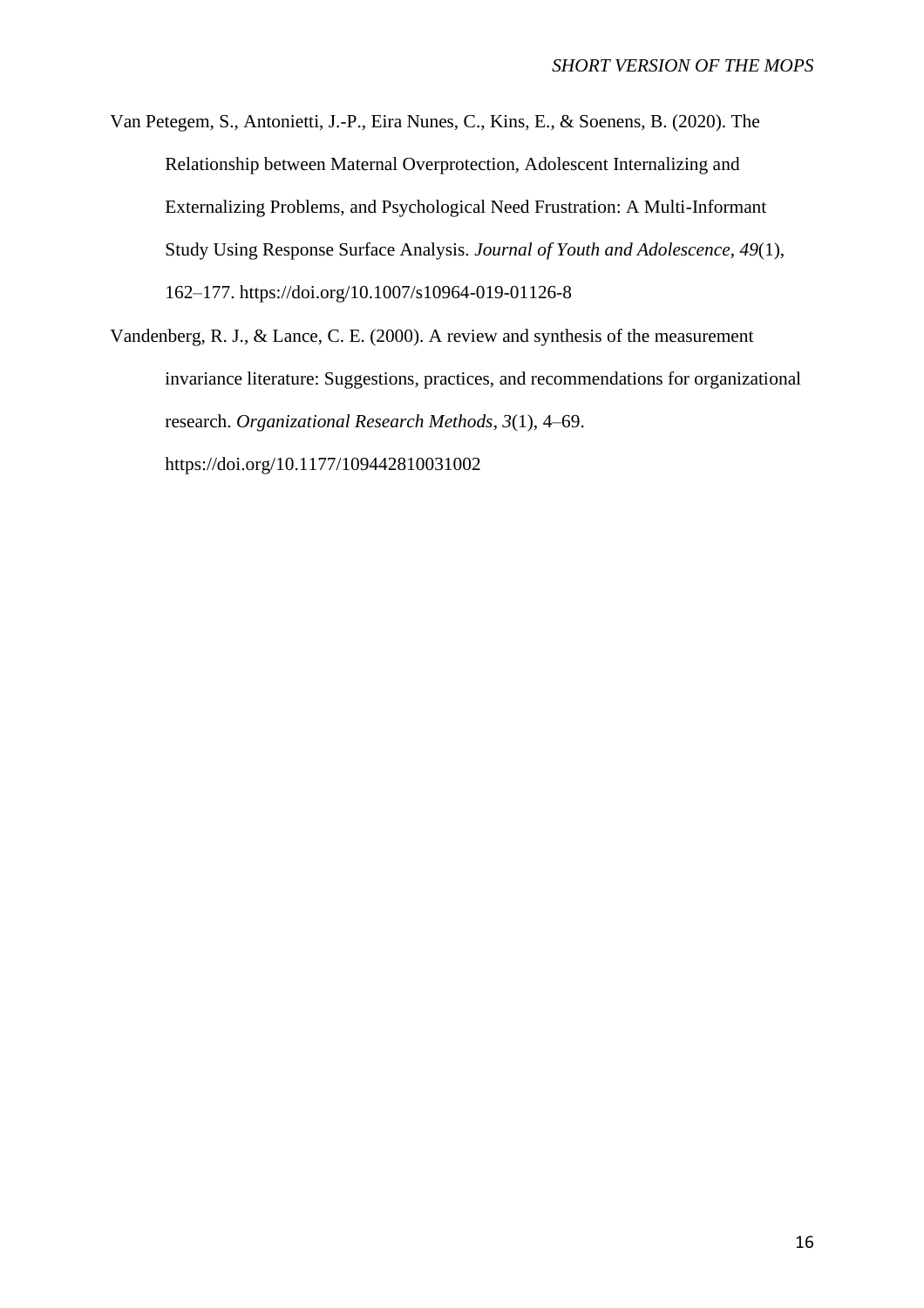<span id="page-16-0"></span>Table 1

*Results of the exploratory factor analysis on the 35-item MOPS.*

| Results of the exploratory factor analysts on the 55-tiem MOFS.            | Father |     | Mother |     |
|----------------------------------------------------------------------------|--------|-----|--------|-----|
|                                                                            | F1     | F2  | F1     | F2  |
| <b>ANXIOUS OVERPROTECTION</b>                                              |        |     |        |     |
| <b>Anxious rearing</b>                                                     |        |     |        |     |
| 1. My mother/father constantly warns me about bad things that              |        |     | .30    |     |
| could happen to me.                                                        |        |     |        |     |
| 8. My mother/father fears for things that might happen when                | .39    |     | .51    |     |
| she/he is not nearby.                                                      |        |     |        |     |
| 15. My mother/father immediately sees danger whenever I                    | .63    |     | .64    |     |
| want to do something new.                                                  |        |     |        |     |
| 22. My mother/father points out the potential risks in                     | .33    |     | .49    |     |
| everything I do.<br>29. My mother/father says that without her/him I would | .67    |     | .59    |     |
| probably end up in trouble.                                                |        |     |        |     |
| Premature problem solving                                                  |        |     |        |     |
| 2. My mother/father tries to solve all of my problems for me               |        | .50 |        | .50 |
| without me having to do anything.                                          |        |     |        |     |
| 9. My mother/father often takes tasks out of my hands                      | .61    |     | .67    |     |
| without giving me the chance to try them myself first.                     |        |     |        |     |
| 16. My mother/father often intervenes in things that I could               | .63    |     | .60    |     |
| actually solve myself.                                                     |        |     |        |     |
| 23. My mother/father involves herself/himself in my arguments              | .30    |     | .44    |     |
| with others (e.g., brother/sister, peers, teachers).                       |        |     |        |     |
| 30. My mother/father arranges a lot of things in my life without           | .58    |     | .58    |     |
| asking my opinion.                                                         |        |     |        |     |
| Infantilization                                                            |        |     |        |     |
| 3. My mother/father treats me like a small child.                          | .57    |     | .65    |     |
| 10. My mother/father would want me to stay under her/his                   | .52    |     | .53    |     |
| wings.                                                                     |        |     |        |     |
| 17. My mother/father often says that I'm too young to do                   | .61    |     | .57    |     |
| things my peers are allowed to do.                                         |        |     |        |     |
| 24. My mother/father behaves in a childish way towards me.                 | .42    |     | .62    |     |
| 31. My mother/father gives the impression that she/he                      | .67    |     | .59    |     |
| doesn't want me to grow up.                                                |        |     |        |     |
| Privacy invasion                                                           |        |     |        |     |
| 4. My mother/father meddles in my personal business.                       | .68    |     | .70    |     |
| 11. My mother/father violates my privacy.                                  | .77    |     | .74    |     |
| 18. My mother/father makes comments about things that are                  | .55    |     | .61    |     |
| none of her/his business like my clothes, hobbies, friends or<br>music.    |        |     |        |     |
| 25. My mother/father does not give me enough room to have                  | .64    |     | .61    |     |
| my own space at home.                                                      |        |     |        |     |
| 32. My mother/father follows everything I do, even when I                  | .78    |     | .69    |     |
| need time to myself.                                                       |        |     |        |     |
| <b>General overprotection</b>                                              |        |     |        |     |
| 7. My mother/father is too protective.                                     | .51    |     | .62    |     |
| 14. My mother/father pampers me.                                           |        | .48 |        | .41 |
| 21. My mother/father is overly concerned.                                  | .51    |     | .59    |     |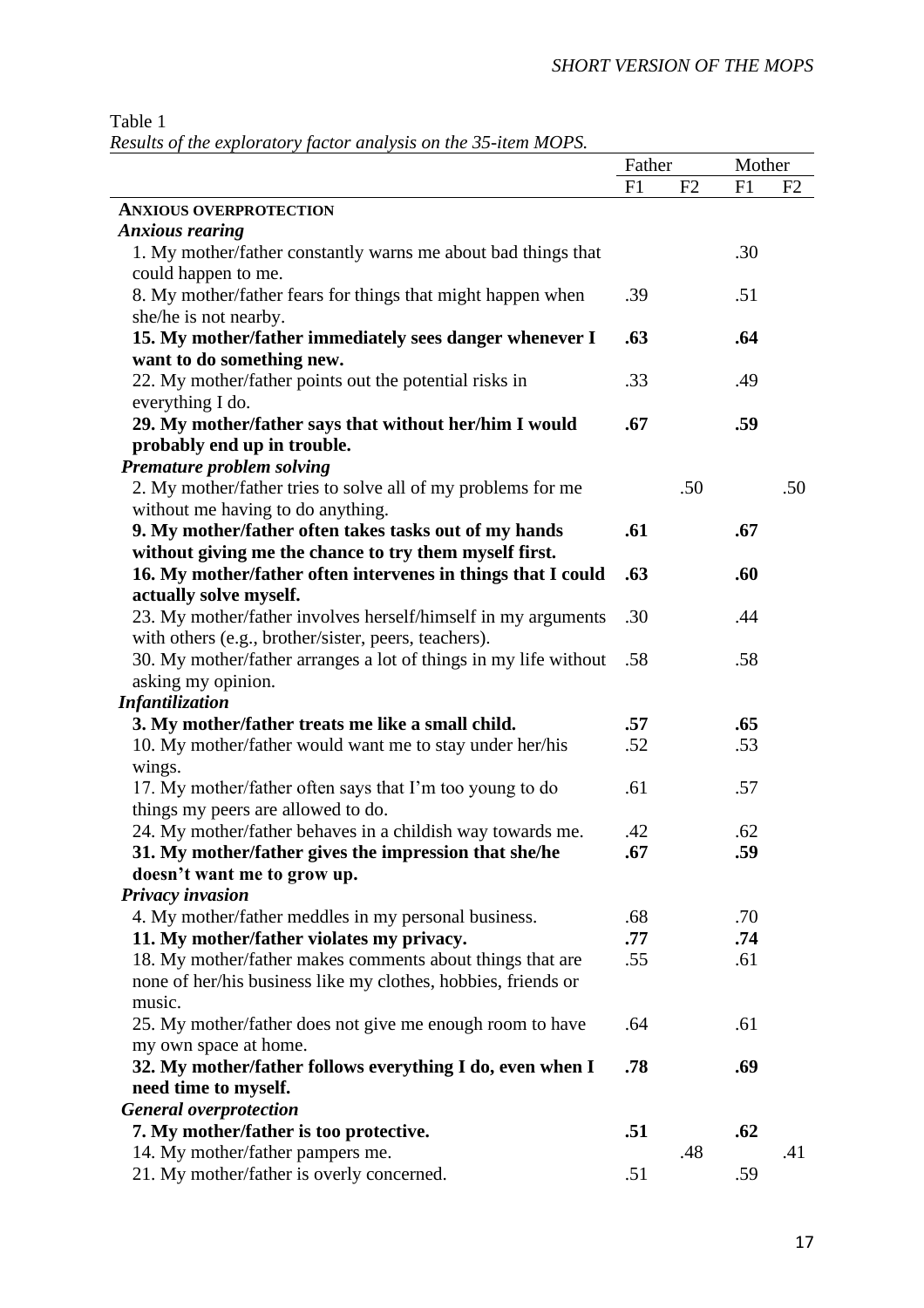| 28. My mother/father is too involved in my life.<br>35. My mother/father is all over me. | .70<br>.81 |     | .74<br>.82 |     |
|------------------------------------------------------------------------------------------|------------|-----|------------|-----|
| <b>EGO-ENHANCING OVERPROTECTION</b>                                                      |            |     |            |     |
| <i>Excessive praise</i>                                                                  |            |     |            |     |
| 5. My mother/father brags about how good and smart I am.                                 |            | .37 |            | .42 |
| 12. My mother/father thinks that everything I do is                                      |            | .68 |            | .64 |
| extraordinary.                                                                           |            |     |            |     |
| 19. My mother/father often says that I'm the best at                                     |            | .68 |            | .62 |
| everything I do.                                                                         |            |     |            |     |
| 26. My mother/father praises me in everything I do.                                      |            | .74 |            | .67 |
| 33. My mother/father shows that I can do nothing wrong in                                |            | .56 |            | .52 |
| her/his eyes.                                                                            |            |     |            |     |
| <b>External attribution of failure</b>                                                   |            |     |            |     |
| 6. When I'm not doing as well at school my mother/father                                 | $-.37$     | .49 | $-.34$ .51 |     |
| says it's not my fault. <sup>1</sup>                                                     |            |     |            |     |
| 13. Whenever I'm in trouble because of something I did,                                  |            | .37 |            | .50 |
| my mother/father always thinks that it is the responsibility                             |            |     |            |     |
| of someone else.                                                                         |            |     |            |     |
| 20. My mother/father rarely thinks that it's my fault when                               |            | .50 |            | .51 |
| something is going wrong in my life.                                                     |            |     |            |     |
| 27. My mother/father blames others for things that are not                               |            | .40 | .36        | .32 |
| going well in my life.                                                                   |            |     |            |     |
| 34. My mother/father often shifts responsibility to others when                          |            | .38 |            | .37 |
| I'm not pulling my weight.                                                               |            |     |            |     |

*Note*. Factor loadings below .30 are not presented.  $F1 =$  anxious overprotection.  $F2 =$  egoenhancing overprotection. Items in bold are the items selected for the S-MOPS.

<sup>1</sup> Item 6 was slightly reformulated to "When I'm not doing as well at school/job my mother/father says it's not my fault." in the young adult sample of Sample 3.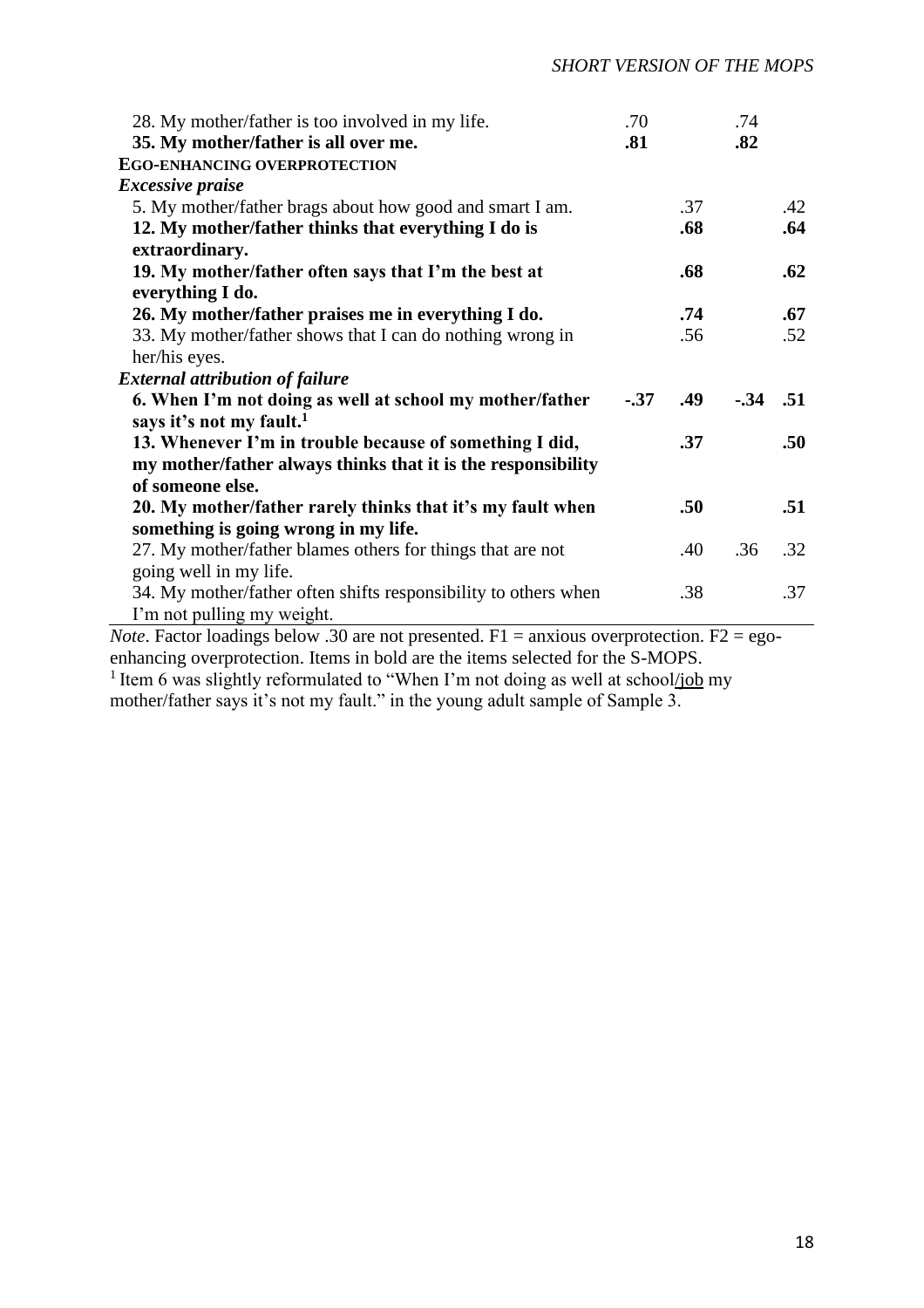|                     | Sample 1                      | Sample 2                      | Sample 3     | Sample 4      |
|---------------------|-------------------------------|-------------------------------|--------------|---------------|
| $\overline{N}$      | 315                           | 377                           | 312          | 467           |
| Country             | Switzerland                   | Belgium                       | Georgia      | Switzerland   |
| Language            | French                        | Dutch                         | Georgian     | French        |
| Groups              | Adolescents                   | Adolescents and young adults  | Young adults | Parents of    |
|                     |                               |                               |              | adolescents   |
| Age $M(SD)$         | 14.95(0.77)                   | 17.15(0.97)                   | 23.50(3.00)  | 49.09(5.62)   |
| Age range           | $12 - 17$                     | $15 - 21$                     | 18-29        | $36 - 70$     |
| Female %            | 49.21                         | 50.39                         | 58.01        | 60.59         |
| % NA $M(SD)$        | 2.63(8.97)                    | 7.62(18.16)                   | 0            | 0.64(2.55)    |
| <b>MOPS</b> version | Father-child and mother-child | Father-child and mother-child | Mother-child | Parent-report |

# Table 2 *Sociodemographic information for Sample 1-4.*

<span id="page-18-0"></span>*Note.* NA = missing values. In Sample 4,  $n = 184$  for father-child relationship and  $n = 283$  for mother-child relationship.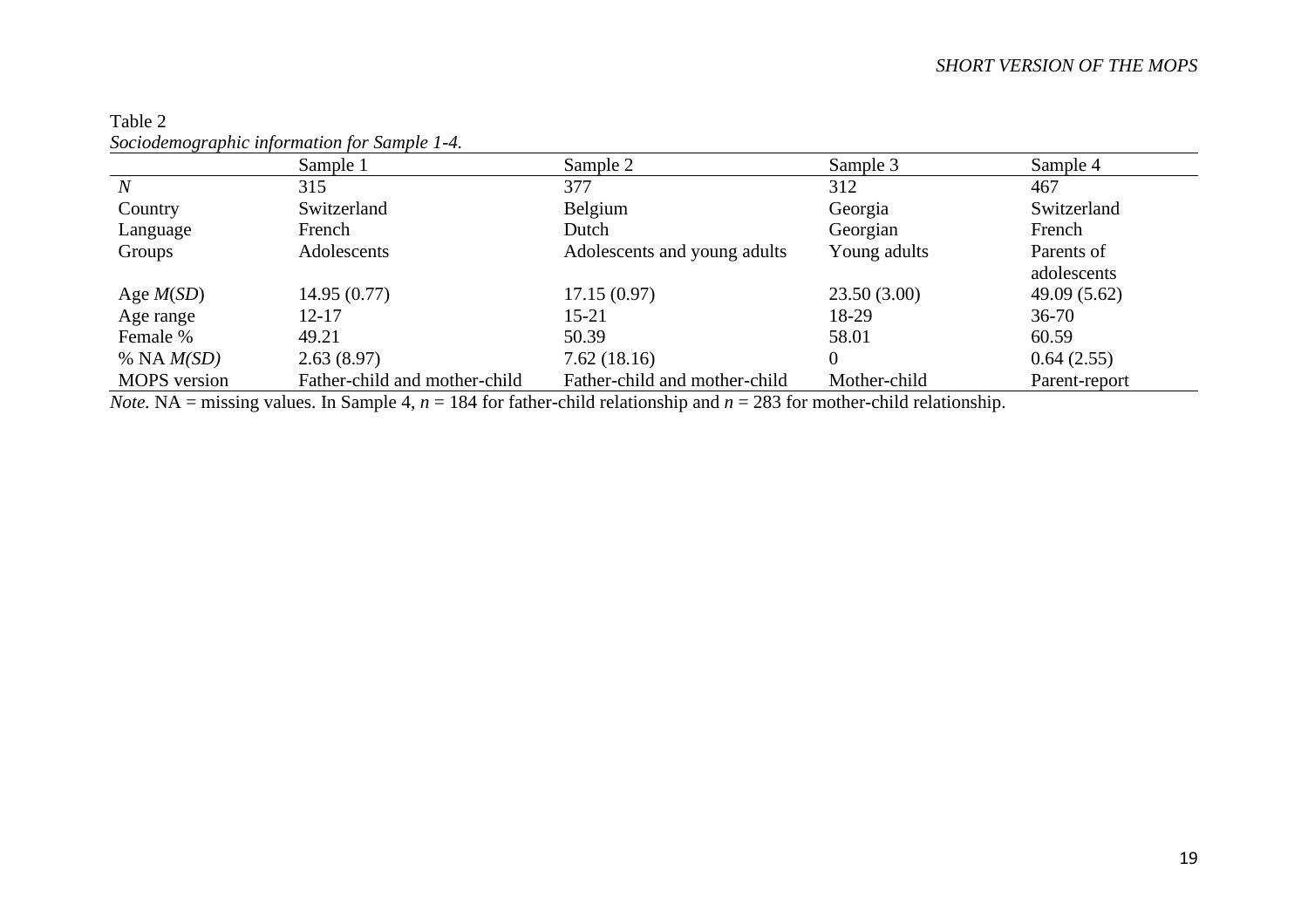## Table 3

*Omega coefficients, bivariate (and partial) correlations of the parenting and adjustment variables with the 35-item and 16-item versions of the MOPS.*

<span id="page-19-0"></span>

| Parenting dimensions  | Relationship                            | $\omega$ | Anxious (10 items)               |                                                |                      | Anxious (25 items) Ego-enhancing (6 items) Ego-enhancing (10 items) |
|-----------------------|-----------------------------------------|----------|----------------------------------|------------------------------------------------|----------------------|---------------------------------------------------------------------|
| Sample 1              |                                         |          |                                  |                                                |                      |                                                                     |
| Autonomy support      | Father-Child                            |          | $.89-.39***(-.44***)$            | $-.34***(-.46***)$                             | $.35***(.40***)$     | $.32***$ $(.45***)$                                                 |
|                       | Mother-Child                            |          | $.89 - .41*** (-.47***)$         | $-.35***(-.45***)$                             | $.35***(.42***)$     | $.25***(.38***)$                                                    |
| Psychological control | Father-Child                            |          | $.87 \quad .56^{***}(.57^{***})$ | $.54***(.55***)$                               | $-.06(-.11)$         | $.03(-.13^*)$                                                       |
|                       | Mother-Child                            | .87      | $.52***(.53***)$                 | $.55***$ $(.57***)$                            | $-.07(-.12)$         | .04 $(-.14^*)$                                                      |
| Responsiveness        | Father-Child                            |          | .91 $-.23^* (-.26^{***})$        | $-.14$ ( $-.25***$ )                           | $.36***(.38***)$     | $.34***(.39***)$                                                    |
|                       | Mother-Child                            |          | .90 $-.24***(-.27**)$            | $-.11 (-.20***)$                               | $.34***(.37***)$     | $.26***(.31***)$                                                    |
| Social anxiety        | Father-Child                            | .92      | $.25***(.24***)$                 | $.26***(.25***)$                               | .03(.03)             | $.07(-.00)$                                                         |
|                       | Mother-Child                            | .92      | $.26***(.26***)$                 | $.26***(.26***)$                               | .02(.00)             | $.05(-.02)$                                                         |
| General anxiety       | Father-Child                            | .82      | $.24***(.24***)$                 | $.26***(.26***)$                               | $-.04 (-05)$         | $-.01(-.00)$                                                        |
|                       | Mother-Child                            | .82      | $.24***(.24***)$                 | $.27***$ $(.27***)$                            | $.00(-.01)$          | $.02(-.06)$                                                         |
| Depressive symptoms   | Father-Child                            | .84      | $.30^{***}(.31^{***})$           | $.26***(.30***)$                               | $-.16^* (-.18^{**})$ | $-.12(-.20^{**})$                                                   |
|                       | Mother-Child                            | .84      | $.27***$ $(.28***)$              | $.24***(.26***)$                               | $-.10(-.12^*)$       | $-.05(-.12^*)$                                                      |
| Self-esteem           | Father-Child                            |          | $.91-.34***(-.35***)$            | $-.30***(-.35***)$                             | $.14(.17^{**})$      | $.14(.24***)$                                                       |
|                       | Mother-Child                            |          | .91 $-0.28***(-0.29***)$         | $-.25***(-.29***)$                             | $.14^*$ $(.17^{**})$ | $.10(.18^{**})$                                                     |
| Sample 2              |                                         |          |                                  |                                                |                      |                                                                     |
| Autonomy support      | Father-Child                            |          | $.90-.24***(-.39***)$            | $-.17$ <sup>**</sup> ( $-.33$ <sup>***</sup> ) | $.26***(.40***)$     | $.21***(.35***)$                                                    |
|                       | Mother-Child                            |          | $.88 - .49*** (-.59***)$         | $-.40***(-.51***)$                             | $.28***(.45***)$     | $.18***(.39***)$                                                    |
| Responsiveness        | Father-Child                            |          | $.94 - 01 (-.18^{**})$           | $.10(-.07)$                                    | $.36***(.40***)$     | $.33***(.33***)$                                                    |
|                       | Mother-Child                            |          | .91 $-.23***(-.32***)$           | $-.12^* (-.23^{***})$                          | $.32***(.39***)$     | $.25***(.31***)$                                                    |
| Anxiety               | Father-Child                            |          | $.91$ $.11$ $(.13^*)$            | .07(.10)                                       | $-.03(-.08)$         | $-.02(-.07)$                                                        |
|                       | Mother-Child                            | .91      | .03(.06)                         | .03(.09)                                       | $-.15^* (-.16^{**})$ | $-.15^* (-.18^{**})$                                                |
| Depressive symptoms   | Father-Child                            |          | $.86 \quad .16^* \,(.18^{**})$   | .11(.11)                                       | $.00(-.07)$          | $.02(-.04)$                                                         |
|                       | Mother-Child                            | .86      | $.11(.15^{**})$                  | $.10(.17^{**})$                                | $-.14^*(-.17^{**})$  | $-.13(-.18**)$                                                      |
| Life satisfaction     | Father-Child                            |          | $.90-.13(-.20***)$               | $-.06(-.15^*)$                                 | $.13(.19^{**})$      | $.13(.18^{**})$                                                     |
|                       | Mother-Child                            |          | $.90-.12(-.16^{**})$             | $-.07(-.14^*)$                                 | $.14^*$ $(.17^{**})$ | $.15^*$ $(.19^{***})$                                               |
| Sample 3              |                                         |          |                                  |                                                |                      |                                                                     |
| Psychological control | Mother-Child $.96 \t .71***$ $(.69***)$ |          |                                  | $.69***(.63***)$                               | $.27***(-.03)$       | $.37***(-.01)$                                                      |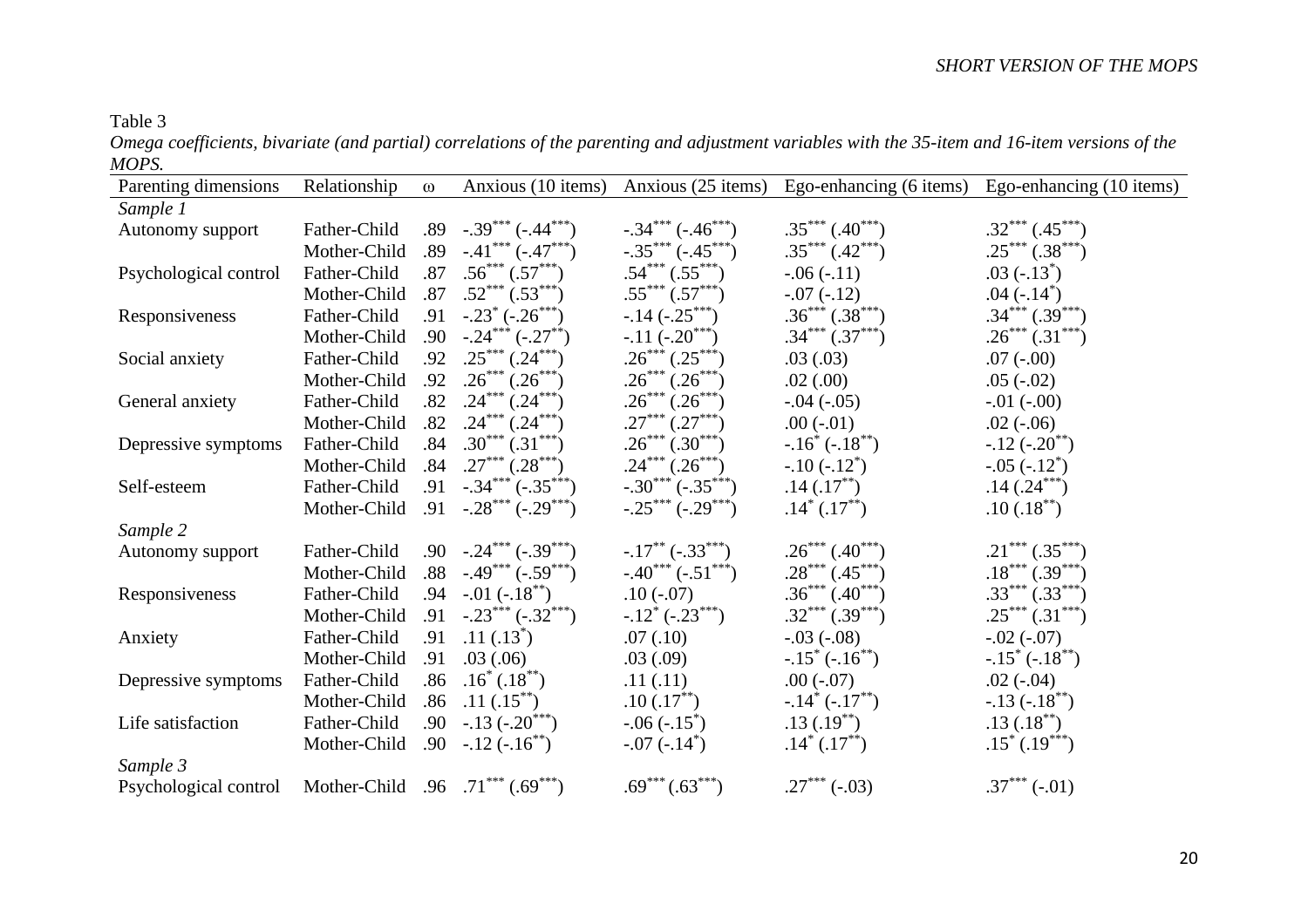| Sample 4               |              |     |                             |                           |                        |                           |
|------------------------|--------------|-----|-----------------------------|---------------------------|------------------------|---------------------------|
| Autonomy support       | Father-Child | .88 | $-.38***(-.39***)$          | $-.30***(-.31***)$        | $-0.09(0.08)$          | $-.08(.12)$               |
|                        | Mother-Child | .85 | $-.33***$<br>$(-.35***)$    | $-.27***$<br>$(-.26***$   | $.02(.12^*)$           | $-.07(.07)$               |
| Psychological control  | Father-Child | .89 | $.50***$<br>$(.44***$       | $.46^{***}$<br>$0.34***$  | $.29***(.11)$          | $.34***(.09)$             |
|                        | Mother-Child | .88 | $.51***$<br>$^*(.47^{***})$ | $.50^{***}$ $(.41^{***})$ | $.24***(.11)$          | $.36***(.17**)$           |
| Responsiveness         | Father-Child | .86 | $-.15(-.17^*)$              | $-0.06(-10)$              | .01(.08)               | .04(.08)                  |
|                        | Mother-Child | .83 | $-.08(-.09)$                | $-.03(-.01)$              | .00(0.03)              | $-.03(-.02)$              |
| Parental overvaluation | Father-Child | .83 | $.28***$<br>(0.12)          | $.30***$<br>(.02)         | $.44***$<br>$(.37***)$ | $.49***$<br>$(.40^{***})$ |
|                        | Mother-Child | .83 | $.32***$<br>$0.24***$       | $.33***(.13*)$            | $.42***$ $(.36***$     | $.51***$ $(.43***)$       |
| Anxiety                | Father-Child | .88 | $.32***$<br>$(.34***)$      | $.28***$<br>$(.32***)$    | $.03(-.12)$            | $.04(-.15^*)$             |
|                        | Mother-Child | .88 | $.22***$<br>$(.20^{**})$    | $.23***$<br>$(0.25^{**})$ | $.05(-.03)$            | $.06(-.06)$               |
| Depressive symptoms    | Father-Child | .81 | $.30***$<br>$(.26^{***}$    | $.26^{**}(.22^{**})$      | .15(.03)               | $.14(-.01)$               |
|                        | Mother-Child | .87 | $.20***$                    | (.21                      | $.19^{**}(.13^{*})$    | $.19^{**}(.08)$           |

*Note.* Coefficients in parentheses are partial correlations where we controlled for the other overprotection dimension.  $p < 0.05$ .  $p < 0.01$ . \*\*\*  $p < .001$ .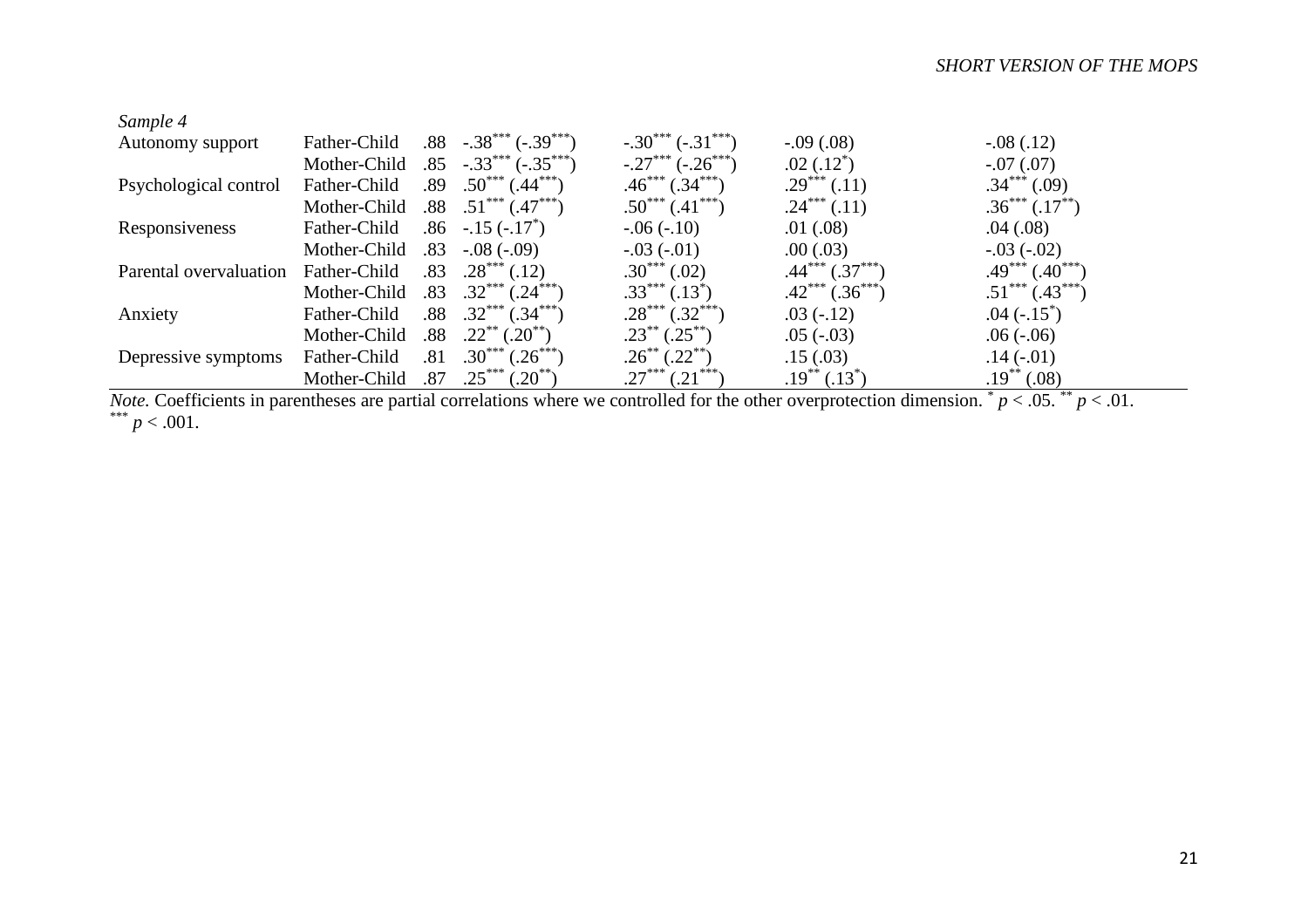|                       |               |     | нтингри қтойр сонритиног у јастог анатуму тошсіз јог темнің тиами стиені нітан шисе. |                                   |       |             |                          |
|-----------------------|---------------|-----|--------------------------------------------------------------------------------------|-----------------------------------|-------|-------------|--------------------------|
|                       | $\sim$ $\sim$ |     | RMSEA [90CI%] $(\Delta)$                                                             | $\mathrm{CFI}\left(\Delta\right)$ | TLI   | <b>SRMR</b> |                          |
| Configural invariance | 488.15        | 200 | $.074$ [ $.065, .082$ ]                                                              | .935                              | 0.922 | .080        | $\overline{\phantom{0}}$ |
| Metric invariance     | 499.90        | 214 | $.071$ [ $.063$ , $.079$ ] ( $-.003$ )                                               | .935(.000)                        | 0.927 | .083        | .16                      |
| Scalar invariance     | 531.62        | 260 | $.063$ [ $.055$ , $.070$ ] ( $-.008$ )                                               | .938(.003)                        | 0.943 | .083        | .97                      |
| Strict invariance     | 555.85        | 276 | $.062$ [ $.054$ , $.069$ ] ( $-.001$ )                                               | $.937(-.001)$                     | 0.945 | .083        | .00.                     |

Table 4 *Multiple-group confirmatory factor analysis models for testing measurement invariance.*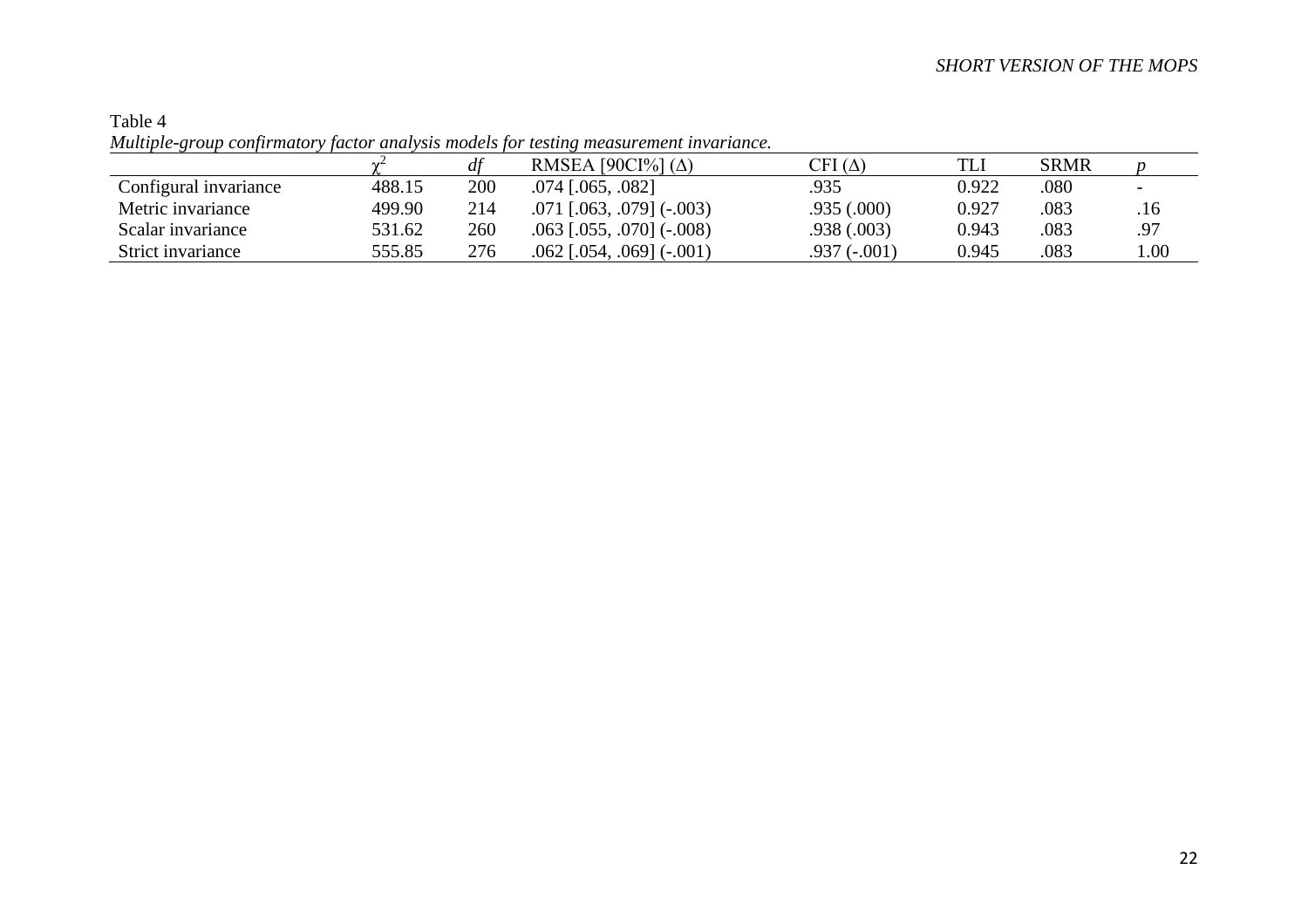#### Table 5 *Omega coefficients, corrected correlations, and correlations of the 16- and 35-item MOPS.*

|                |              | 35-item version<br>16-item version |           |         |           |                  |                        |                                 |                     |          |                     |  |  |  |
|----------------|--------------|------------------------------------|-----------|---------|-----------|------------------|------------------------|---------------------------------|---------------------|----------|---------------------|--|--|--|
| Sample         | Relationship |                                    |           |         |           |                  | Corrected correlations | Correlations between dimensions |                     |          |                     |  |  |  |
|                |              |                                    |           |         |           |                  | between original and   |                                 |                     |          |                     |  |  |  |
|                |              |                                    |           |         |           | short dimensions |                        |                                 |                     |          |                     |  |  |  |
|                |              | Anxious                            | $Ego-$    | Anxious | $Ego-$    | Anxious          | Ego-                   | 35-item                         | $[95\% \text{ CI}]$ | 16-item  | $[95\% \text{ CI}]$ |  |  |  |
|                |              |                                    | enhancing |         | enhancing |                  | enhancing              | version                         |                     | version  |                     |  |  |  |
|                | Father-Child | .91                                | .79       | .88     | .80       | $.81***$         | $.85***$               | $.26***$                        | [.111, .391]        | .04      | $[-.088, .200]$     |  |  |  |
|                | Mother-Child | .92                                | .79       | .88     | .77       | $.82***$         | $.60***$               | $.28***$                        | [.153, .387]        | .06      | $[-0.022, .217]$    |  |  |  |
| 2              | Father-Child | .92                                | .86       | .85     | .81       | $.80***$         | $.65***$               | $.50***$                        | [.382, .604]        | $.40***$ | [.233, .489]        |  |  |  |
|                | Mother-Child | .91                                | .82       | .86     | .79       | $.78***$         | $.66***$               | $.37***$                        | [.254, .463]        | $.20***$ | [.064, .305]        |  |  |  |
| 3              | Mother-Child | .94                                | .86       | .90     | .83       | $.86***$         | $.67***$               | $.55***$                        | $-453, .629$        | $.41***$ | [.288, .504]        |  |  |  |
| $\overline{4}$ | Father-Child | .90                                | .84       | .85     | .84       | $.78***$         | $.69***$               | $.77***$                        | [.689, .872]        | $.63***$ | [.509, .717]        |  |  |  |
|                | Mother-Child | .91                                | .82       | .85     | .85       | $.76***$         | $.72***$               | $.74***$                        | [.673, .791]        | $.62***$ | [.532, .697]        |  |  |  |

*Note.* 95% confidence intervals were based on bias-corrected bootstrapping. \*\*\*  $p < .001$ .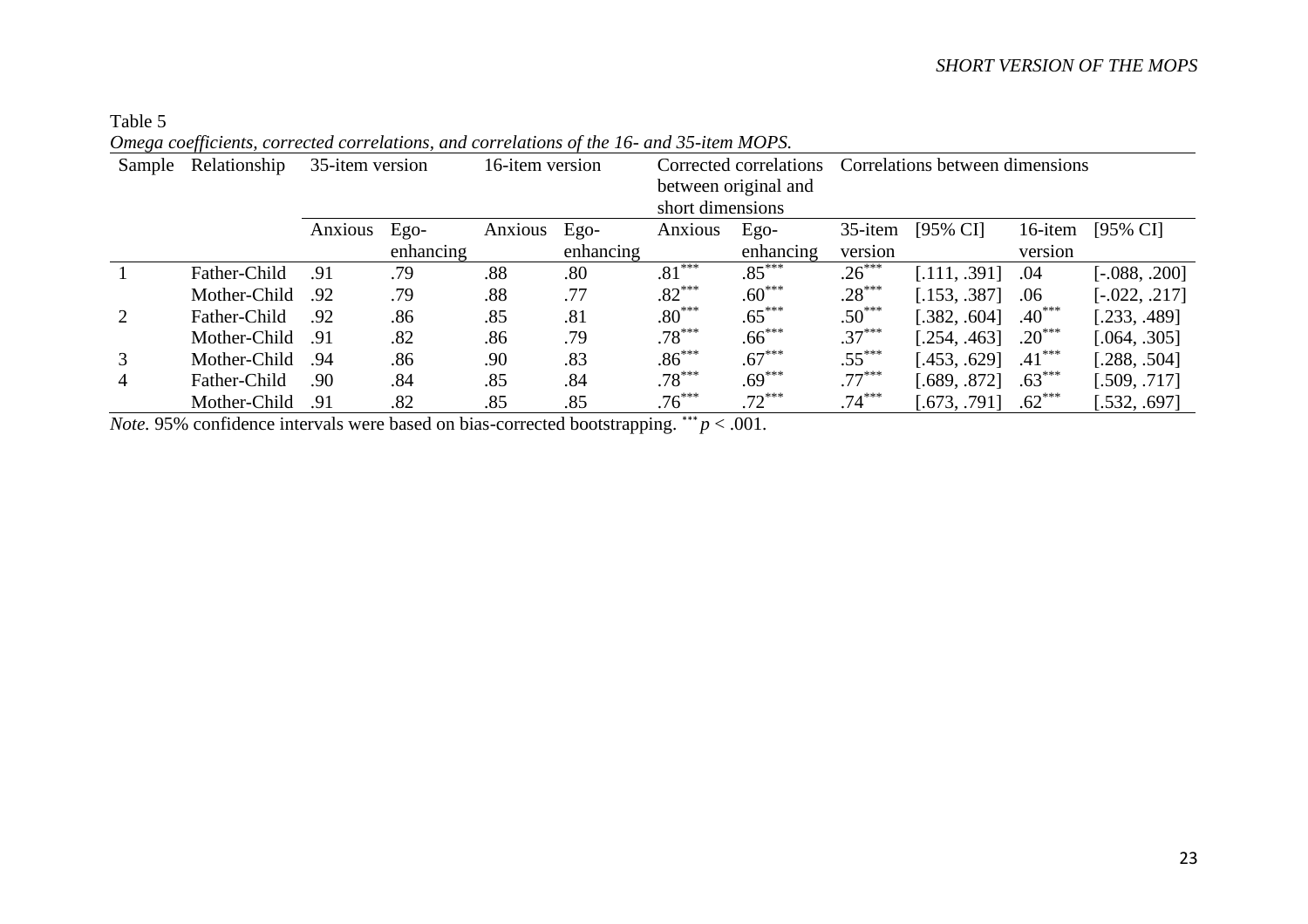Table 6 *Results of the confirmatory factor analyses on the 16-item MOPS.*

| Sample                      | Relationship                 | $\overline{N}$ |        | df  | <b>RMSEA</b> [90 CI%]      | CFI  | TLI   | <b>SRMR</b> |
|-----------------------------|------------------------------|----------------|--------|-----|----------------------------|------|-------|-------------|
|                             | Father-Child                 | 315            | 397.96 | 103 | $.097$ [ $.087, .107$ ]    | .876 | 0.856 | .100        |
|                             | Father-Child $+$ Cov. errors |                | 293.04 | 100 | $.080$ $[.069, .090]$      | .919 | 0.903 | .085        |
|                             | Mother-Child                 |                | 275.08 | 103 | $.073$ [ $.063$ , $.084$ ] | .931 | 0.919 | .080        |
|                             | Mother-Child $+$ Cov. errors |                | 239.69 | 100 | $.067$ [.056, .078]        | .944 | 0.932 | .073        |
| $\mathcal{D}_{\mathcal{L}}$ | Father-Child                 | 377            | 475.06 | 103 | $.104$ [.094, .113]        | .883 | 0.864 | .087        |
|                             | Father-Child + $Cov. errors$ |                | 297.32 | 100 | $.077$ $[.067, .087]$      | .938 | 0.926 | .067        |
|                             | Mother-Child                 |                | 309.59 | 103 | $.074$ [ $.065, .084$ ]    | .919 | 0.906 | .072        |
| 3                           | Mother-Child                 | 312            | 386.63 | 103 | $.094$ $[.084, .104]$      | .912 | 0.897 | .087        |
|                             | Mother-Child $+$ Cov. errors |                | 285.73 | 96  | $.080$ $[.069, .090]$      | .941 | 0.926 | .072        |
| 4                           | Father-Child                 | 184            | 192.03 | 103 | $.069$ [ $.053$ , $.084$ ] | .942 | 0.932 | .077        |
|                             | Mother-Child                 | 283            | 289.48 | 103 | $.080$ $[.069, .091]$      | .907 | 0.891 | .083        |
|                             | Mother-Child $+$ Cov. errors |                | 257.31 | 102 | $.073$ $[.062, .085]$      | .922 | 0.908 | .079        |

*Note.* Cov.errors for Sample 1 = errors of items 12 and 13, 13 and 19, 13 and 26 are allowed to covary. Cov.errors for Sample 2 = errors of items 12 and 19, 12 and 26, 19 and 26 are allowed to covary. Cov.errors for Sample 3 = errors of items 12 and 19, 12 and 26, 12 and 20, 19 and 26, 19 and 20, 26 and 20, 7 and 11 are allowed to covary. Cov.errors for Sample  $\overline{4}$  = errors of items 9 and 16 are allowed to covary.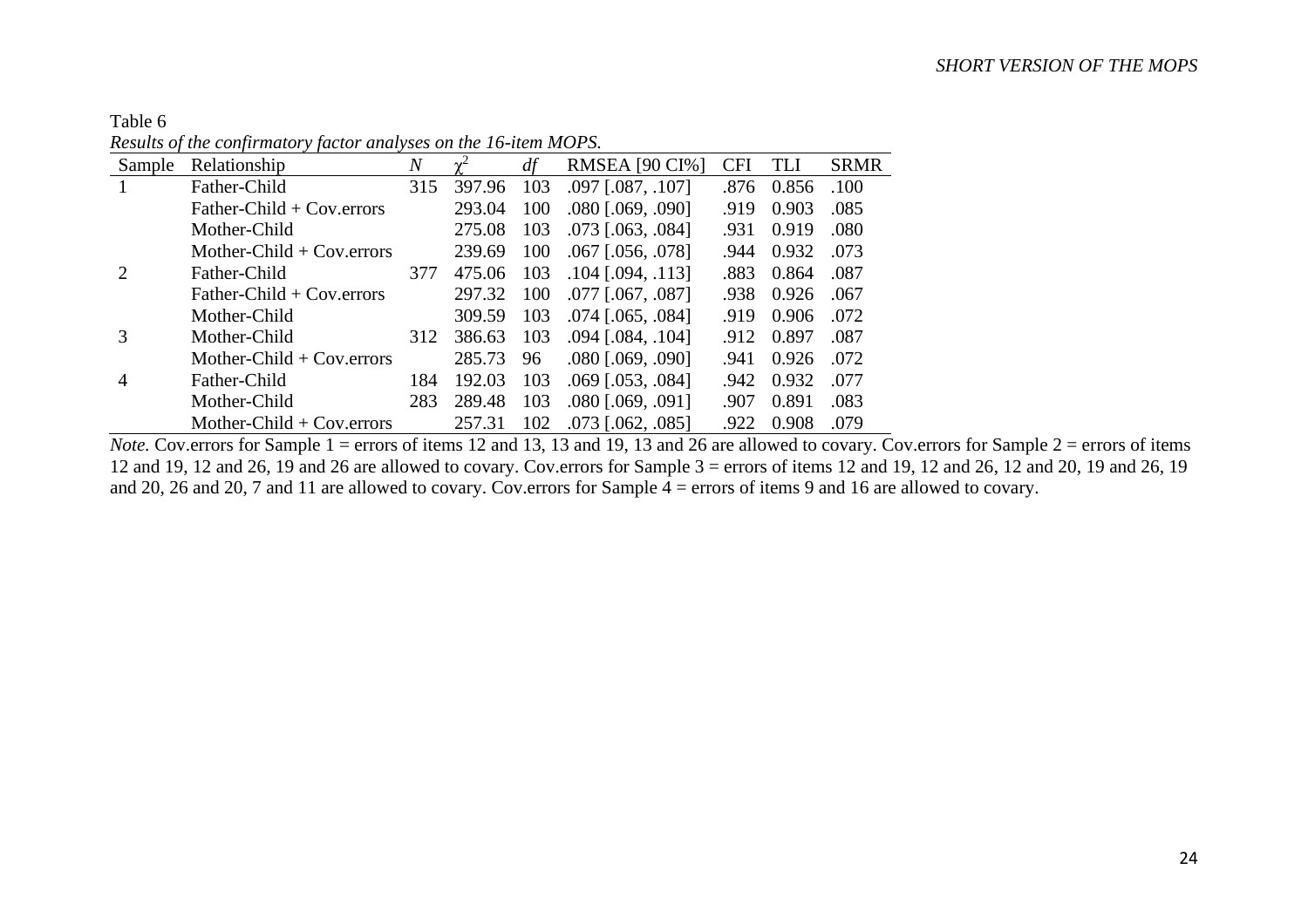# **Supplementary online material 1: Model fit indices of parenting and adjustment variables**

Table 1

*Model fit indices of parenting and adjustment variables.*

| Sample         | Variables                                         | Relationship   | $\gamma^2$ | df             | <b>RMSEA</b> [90 CI%]      | <b>CFI</b> | TLI   | <b>SRMR</b> |
|----------------|---------------------------------------------------|----------------|------------|----------------|----------------------------|------------|-------|-------------|
|                | P-PASS                                            | Father-Child   | 400.69     | 245            | $.049$ [.040, .058]        | .923       | 0.913 | .065        |
|                |                                                   | Mother-Child   | 344.57     | 245            | $.039$ [.029, .048]        | .953       | 0.947 | .057        |
|                | Acceptance subscale of CRPBI                      | Father-Child   | 77.78      | 14             | $.132$ [ $.104$ , $.161$ ] | .927       | 0.890 | .051        |
|                |                                                   | Mother-Child   | 75.90      | 14             | $.136$ [ $.107, .167$ ]    | .909       | 0.864 | .058        |
|                | Acceptance subscale of CRPBI + Cov.errors         | Father-Child   | 25.94      | 10             | $.079$ [ $.004$ , $.117$ ] | .981       | 0.961 | .029        |
|                |                                                   | Mother-Child   | 20.60      | 10             | $.070$ [ $.024$ , $.118$ ] | .983       | 0.964 | .033        |
|                | SAS-A                                             |                | 126.33     | 51             | $.075$ [.058, .091]        | .953       | 0.940 | .063        |
|                | General anxiety subscale of SCARED                |                | 155.33     | 27             | $.123$ [ $.105, .142$ ]    | .778       | 0.704 | .075        |
|                | General anxiety subscale of SCARED + Cov.errors   | $\blacksquare$ | 58.95      | 25             | $.067$ [.045, .090]        | .939       | 0.912 | .048        |
|                | PHQ                                               |                | 92.23      | 20             | $.108$ [.086, .131]        | .933       | 0.907 | .069        |
|                | PHQ + Cov.errors                                  |                | 37.47      | 18             | $.059$ [.032, .086]        | .982       | 0.972 | .044        |
|                | Self-worth subscale of SPPA                       |                | 54.10      | 5              | $.207$ [.159, .259]        | .912       | 0.824 | .049        |
|                | Self-worth subscale of $SPPA + Cov.\text{errors}$ |                | 10.53      | $\overline{4}$ | $.077$ [.020, .136]        | .990       | 0.976 | .088        |
| $\overline{2}$ | <b>POPS</b>                                       | Father-Child   | 67.23      | 14             | $.126$ [.097, .158]        | .920       | 0.880 | .049        |
|                |                                                   | Mother-Child   | 77.43      | 14             | $.122$ [.096, .150]        | .910       | 0.865 | .051        |
|                | POPS +Cov.errors                                  | Father-Child   | 19.42      | 9              | $.071$ [.026, .114]        | .984       | 0.962 | .029        |
|                |                                                   | Mother-Child   | 19.96      | 9              | $.064$ [.025, .102]        | .984       | 0.963 | .029        |
|                | Acceptance subscale of CRPBI                      | Father-Child   | 84.21      | 14             | $.136$ [.109, .164]        | .935       | 0.903 | .041        |
|                |                                                   | Mother-Child   | 37.18      | 14             | $.077$ [ $.047, .107$ ]    | .975       | 0.962 | .031        |
|                | Acceptance subscale of CRPBI + Cov.errors         | Father-Child   | 21.66      | 11             | $.059$ [.019, .096]        | .990       | 0.981 | .025        |
|                | <b>STAI</b>                                       |                | 85.17      | 9              | $.170$ [ $.138$ , $.204$ ] | .887       | 0.795 | .068        |
|                | $STAI + Cov.$ errors                              |                | 14.99      | 6              | $.071$ [.026, .117]        | .986       | 0.964 | .024        |
|                | CES-D                                             |                | 276.71     | 54             | $.115$ [.102, .129]        | .786       | 0.738 | .079        |
|                | $CES-D + Cov.$ errors                             |                | 122.32     | 48             | $.071$ [.055, .086]        | .928       | 0.901 | .054        |
|                | <b>SWLS</b>                                       |                | 57.07      | 5              | $.175$ [ $.136, .217$ ]    | .985       | 0.970 | .042        |
|                | $SWLS + Cov.$ errors                              |                | 9.91       | 3              | $.082$ [.029, .142]        | .998       | 0.993 | .014        |
| 3              | <b>DAPCS</b>                                      | Mother-Child   | 461.44     | 170            | $.094$ [.084, .104]        | .877       | 0.863 | .058        |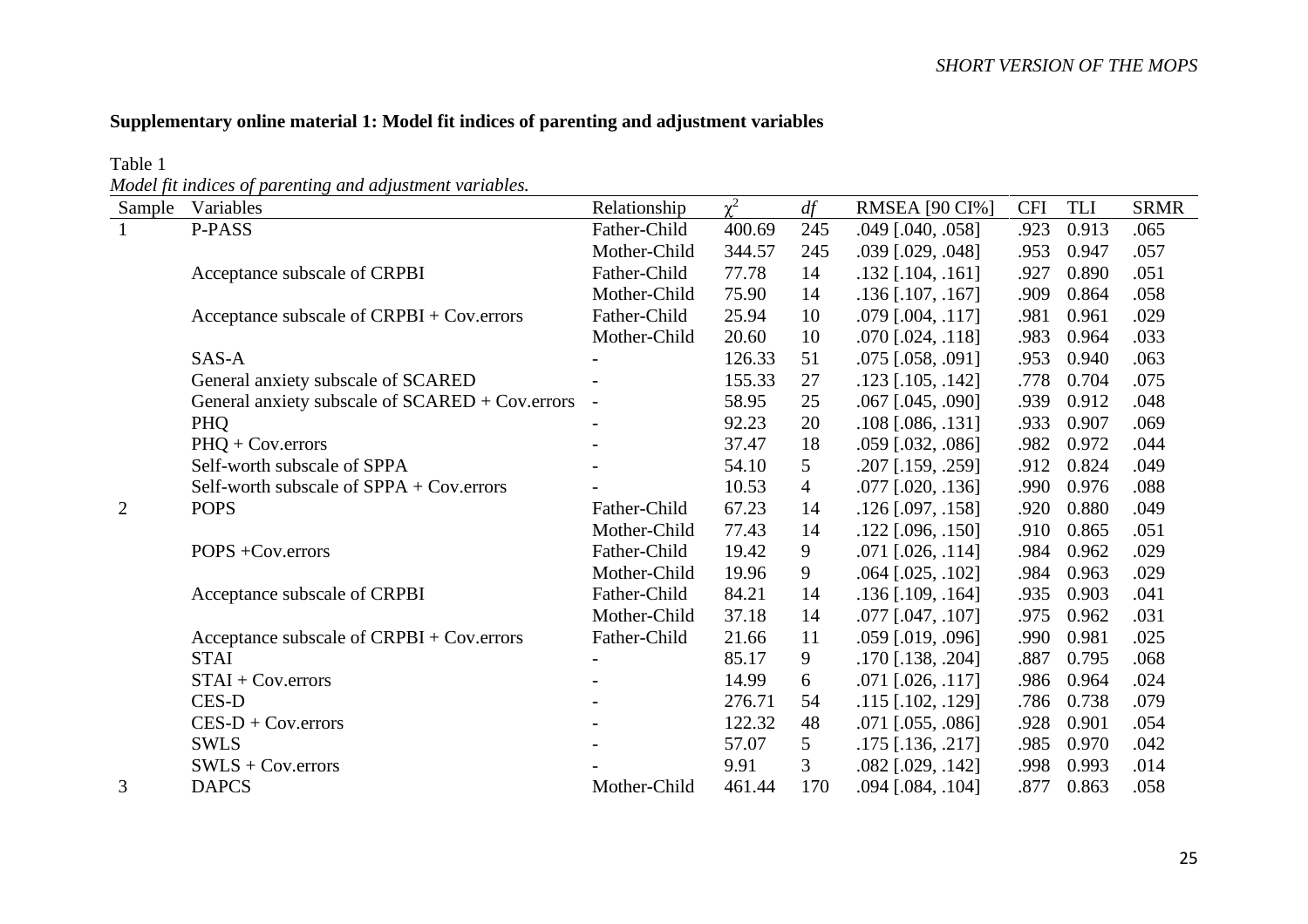|   | $DAPCS + Cov. errors$                     | Mother-Child | 364.10 | 166 | $.077$ [ $.067, .088$ ]    | .918 | 0.907 | .053 |
|---|-------------------------------------------|--------------|--------|-----|----------------------------|------|-------|------|
| 4 | P-PASS                                    | Father-Child | 307.13 | 245 | $.040$ $[.023, .053]$      | .950 | 0.943 | .060 |
|   |                                           | Mother-Child | 450.58 | 245 | $.060$ [ $.051, .069$ ]    | .866 | 0.849 | .067 |
|   | $P-PASS + Cov.$ errors                    | Mother-Child | 366.53 | 235 | $.049$ $[.039, .058]$      | .915 | 0.900 | .063 |
|   | Acceptance subscale of CRPBI              | Father-Child | 43.77  | 14  | $.115$ [.078, .155]        | .891 | 0.837 | .061 |
|   |                                           | Mother-Child | 70.22  | 14  | $.131$ [ $.101, .162$ ]    | .840 | 0.759 | .080 |
|   | Acceptance subscale of CRPBI + Cov.errors | Father-Child | 18.84  | 10  | $.073$ [ $.013$ , $.124$ ] | .968 | 0.934 | .042 |
|   |                                           | Mother-Child | 23.40  | 10  | $.076$ [ $.036, .117$ ]    | .961 | 0.918 | .047 |
|   | <b>POS</b>                                | Father-Child | 45.40  | 14  | $.120$ [.082, .159]        | .855 | 0.782 | .066 |
|   |                                           | Mother-Child | 60.30  | 14  | $.121$ [.091, .153]        | .860 | 0.789 | .061 |
|   | $POS + Cov.$                              | Father-Child | 21.55  | 12  | $.043$ [.072, .013]        | .954 | 0.920 | .047 |
|   |                                           | Mother-Child | 27.78  | 12  | $.077$ [.039, .115]        | .951 | 0.914 | .044 |
|   | PHQ                                       | Father-Child | 62.63  | 20  | $.119$ [.086, .153]        | .799 | 0.718 | .079 |
|   |                                           | Mother-Child | 33.40  | 20  | $.057$ [.018, .090]        | .967 | 0.954 | .038 |
|   | $PHQ + Cov.$ errors                       | Father-Child | 26.94  | 16  | $.069$ [.013, .112]        | .947 | 0.906 | .054 |
|   | <b>STAI</b>                               | Father-Child | 27.29  | 9   | $.121$ [.071, .175]        | .919 | 0.865 | .049 |
|   |                                           | Mother-Child | 57.01  | 9   | $.159$ [ $.121, .200$ ]    | .891 | 0.819 | .055 |
|   | $STAI + Cov.$ errors                      | Father-Child | 14.45  | 7   | $.089$ [.014, .154]        | .966 | 0.928 | .038 |
|   |                                           | Mother-Child | 14.09  | 7   | $.070$ $[.003, .123]$      | .984 | 0.965 | .030 |

*Note.* P-PASS = Perceived Parenting Autonomy Support Scale; CRPBI = Child Report of Parent Behavior Inventory; SAS-A = Social Anxiety Scale for Adolescents; SCARED = Screen for Child Anxiety Related Disorders; PHQ = Patient Health Questionnaire; SPPA = Self-Perception Profile for Adolescents; POPS = Perception Of Parents Scale; STAI = State-Trait Anxiety Inventory; CES-D = Center for Epidemiologic Studies Depression Scale; SWLS = Satisfaction With Life Scale; DAPCS = Dependency-oriented and Achievement-oriented Psychological Control Scale; POS = Parental Overevaluation Scale. Items were rated on 5-point Likert scales for P-PASS, CRPBI, POPS, DAPCS, POS, SPPA, SWLS, and STAI (in Sample 4). For the SAS-A, items scoring ranged from 1 (*not at all*) to 5 (*all the time*). For the SCARED, items scoring ranged from 0 (*not true*) to 2 (*often true*). For the STAI (in Sample 2) and CES-D, items were rated on a 4-point Likert-type scale ranging from 0 (*rarely or never*) to 3 (*mostly or all the time*). For the PHQ, items scoring ranged from 0 (*not at all*) to 3 (*nearly every day*). Cov.errors for Sample 1 for CRPBI = errors of items 3 and 4, 1 and 6, 1 and 2, 1 and 7 were allowed to covary. Cov.errors for Sample 1 for SCARED = errors of items 10 and 12, 9 and 16 were allowed to covary. Cov.errors for Sample 1 for PHQ = errors of items 2 and 6, 7 and 8 were allowed to covary. Cov.errors for Sample 1 for SPPA = errors of items 3 and 5, 1r and 2r were allowed to covary. Cov.errors for Sample 2 for POPS = errors of items 3 and 5, 5 and 6, 1 and 6, 3 and 6, 1 and 5 were allowed to covary. Cov.errors for Sample 2 for CRPBI = errors of items 6 and 7, 3 and 7, 2 and 4 were allowed to covary. Cov.errors for Sample 2 for STAI = errors of items 2 and 6, 3 and 6, 2 and 3 were allowed to covary. Cov.errors for Sample 2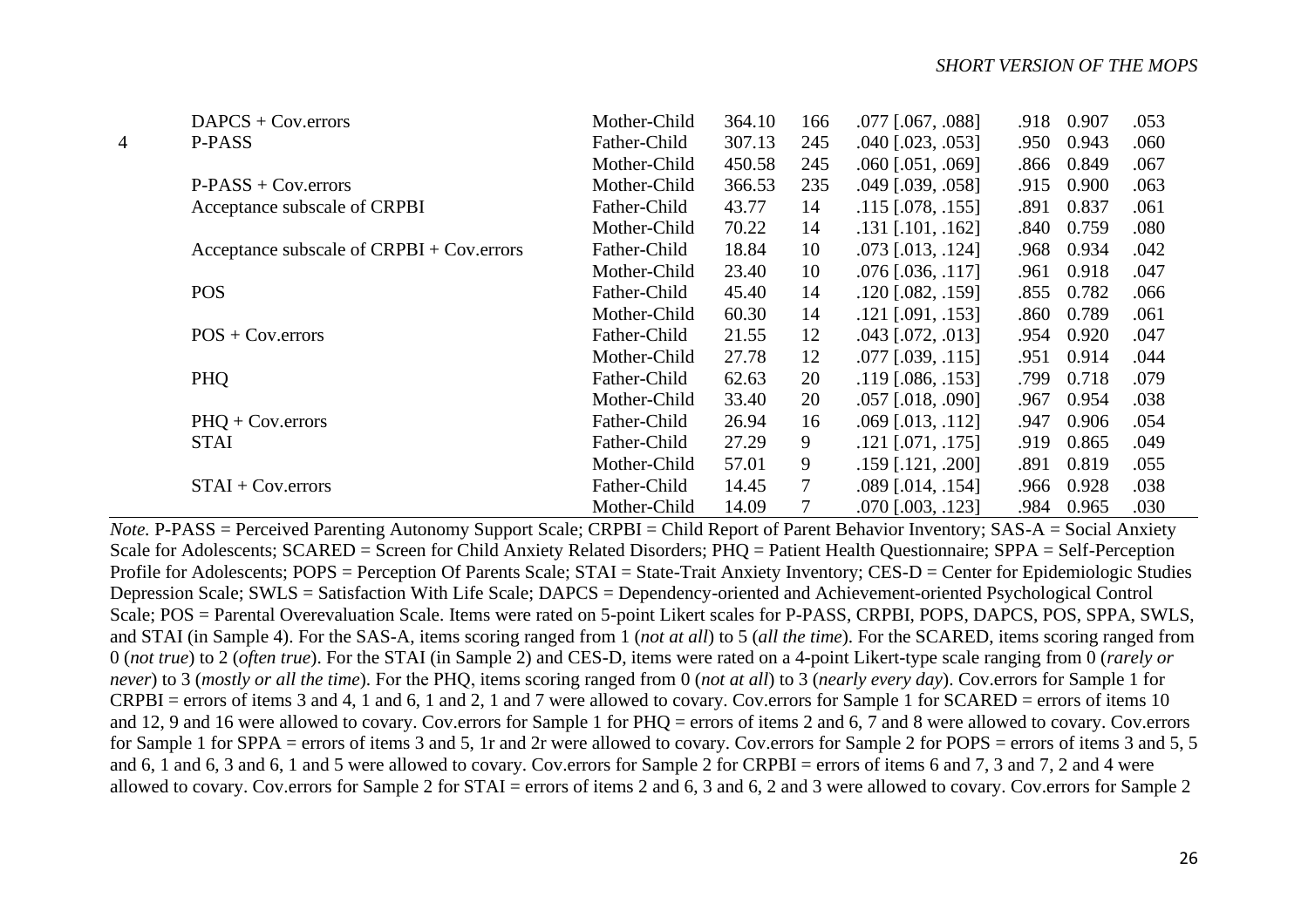for CESD = errors of items 7r and 9r, 1r and 5r, 8 and 11, 1r and 9r, 5r and 9r, 5r and 7r were allowed to covary. Cov.errors for Sample 2 for SWLS = errors of items 1 and 2, 4 and 5, 1 and 3 were allowed to covary. Cov.errors for Sample 3 for DAPCS = errors of items 17 and 18, 7 and 9, 5d and 6, 3 and 4 were allowed to covary. Cov.errors for Sample 4 for PPASS = errors of items 20 and 21, 21 and 11, 7 and 24, 18 and 11, 19 and 24, 19 and 16, 19 and 23, 6 and 12, 5 and 17 were allowed to covary. Cov.errors for Sample 4 for CRPBI = errors of items 6 and 7, 5 and 7, 2 and 7, 5 and 6 were allowed to covary. Cov.errors for Sample 4 for POS = errors of items 1 and 6, 4 and 7 were allowed to covary. Cov.errors for Sample 4 for PHQ = errors of items 1 and 2, 3 and 4, 4 and 5, 2 and 8 were allowed to covary. Cov.errors for Sample 4 for STAI for mother = errors of items 4r and 5r, 1r and 6 were allowed to covary. Cov.errors for Sample 4 for STAI for father = errors of items 2 and 5r, 1r and 4r were allowed to covary.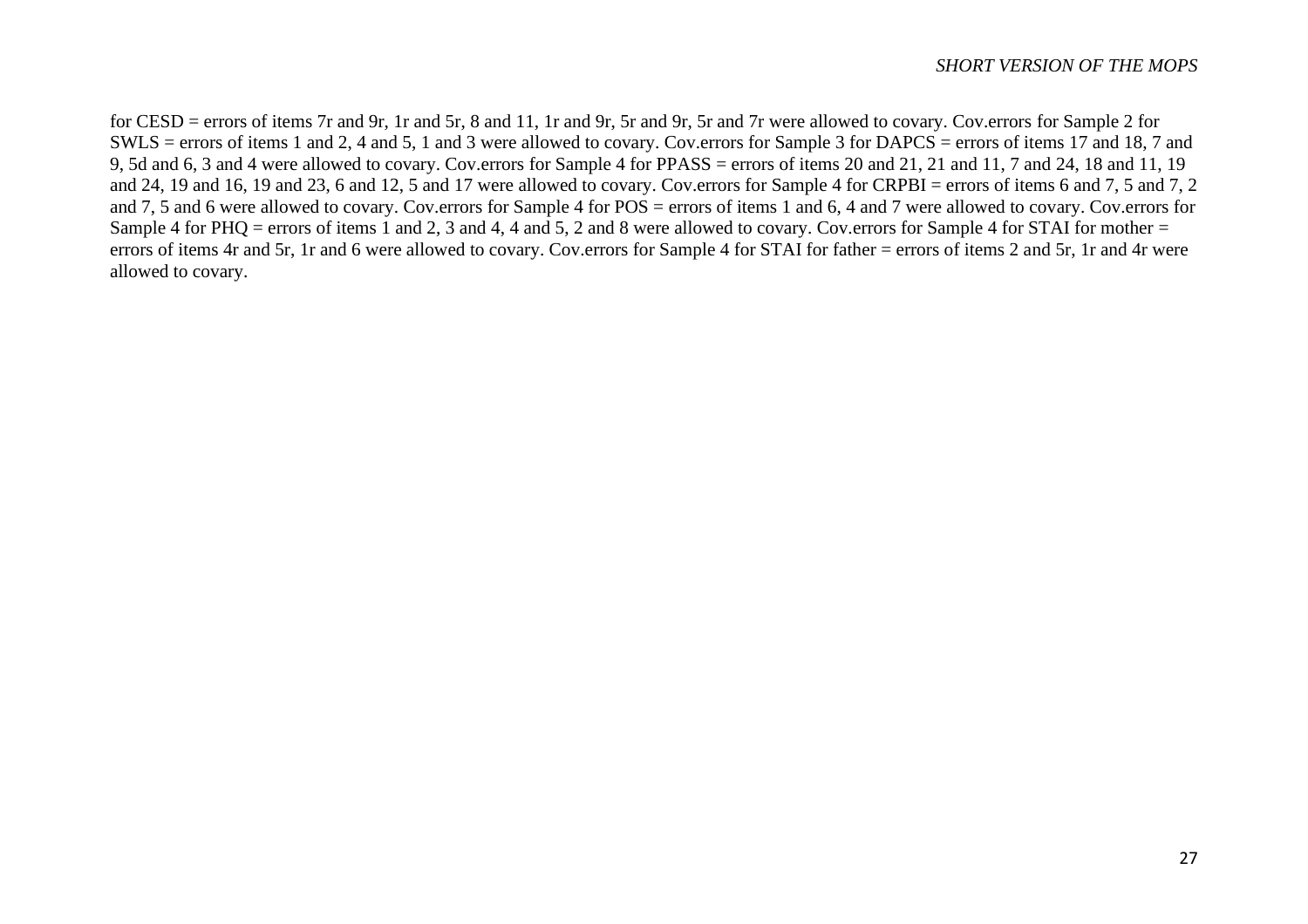| $\mathbf{2}$<br>3<br>1<br>Pas d'accord<br>Pas du tout<br>Un peu |                    |                                                                                                                                       |          |              |                     |             | D'accord | 5<br>Tout à fait<br>d'accord |                     |             |                 |  |  |  |
|-----------------------------------------------------------------|--------------------|---------------------------------------------------------------------------------------------------------------------------------------|----------|--------------|---------------------|-------------|----------|------------------------------|---------------------|-------------|-----------------|--|--|--|
|                                                                 | d'accord           |                                                                                                                                       | d'accord |              |                     |             |          |                              |                     |             |                 |  |  |  |
| 1.                                                              | m'arriver.         | Ma mère/mon père me met constamment<br>en garde à propos de ce qui pourrait                                                           |          |              | $1 \t2 \t3 \t4 \t5$ | <b>MERE</b> |          |                              | $1 \t2 \t3 \t4 \t5$ | <b>PERE</b> |                 |  |  |  |
| 2.                                                              | que ce soit.       | Ma mère/mon père essaie de résoudre tous<br>mes problèmes sans que je doive faire quoi                                                |          |              | $1 \t2 \t3 \t4 \t5$ |             |          |                              | $1 \t2 \t3 \t4 \t5$ |             |                 |  |  |  |
| 3.                                                              | bébé.              | Ma mère/mon père me traite comme un                                                                                                   |          |              | $1 \t2 \t3 \t4 \t5$ |             |          |                              | $1 \t2 \t3 \t4 \t5$ |             |                 |  |  |  |
| $\overline{4}$ .                                                | affaires.          | Ma mère/mon père se mêle de mes                                                                                                       |          |              | $1 \t2 \t3 \t4 \t5$ |             |          |                              | $1 \t2 \t3 \t4 \t5$ |             |                 |  |  |  |
| 5.                                                              |                    | Ma mère/mon père se vante d'à quel point<br>je suis brillant et intelligent.                                                          |          | $\mathbf{1}$ |                     |             | 2 3 4 5  |                              | $1 \t2 \t3 \t4 \t5$ |             |                 |  |  |  |
| 6.                                                              | faute.             | Quand je réussis moins bien à l'école, ma<br>mère/mon père dit que ce n'est pas de ma                                                 |          | $\mathbf{1}$ |                     |             | 2 3 4 5  | $\mathbf{1}$                 |                     |             | 2 3 4 5         |  |  |  |
| 7.                                                              | protectrice/teur.  | Ma mère/mon père est trop                                                                                                             |          |              | $1 \t2 \t3 \t4 \t5$ |             |          | $\mathbf{1}$                 |                     | 2 3         | $4\overline{5}$ |  |  |  |
|                                                                 | près de moi.       | Ma mère/mon père a peur de ce qui<br>8. pourrait m'arriver lorsqu'elle/il n'est pas                                                   |          | 1            |                     |             | 2 3 4 5  | 1                            | 2 3 4 5             |             |                 |  |  |  |
| 9.                                                              |                    | Ma mère/mon père fait souvent les choses<br>à ma place sans me laisser l'opportunité<br>d'essayer par moi-même d'abord.               |          |              | $1 \t2 \t3 \t4 \t5$ |             |          |                              | $1 \t2 \t3 \t4 \t5$ |             |                 |  |  |  |
| 10.                                                             | « sous son aile ». | Ma mère/mon père voudrait que je reste                                                                                                |          |              | $1 \t2 \t3 \t4 \t5$ |             |          |                              | $1 \t2 \t3 \t4 \t5$ |             |                 |  |  |  |
| 11.                                                             | privée.            | Ma mère/mon père empiète sur ma vie                                                                                                   |          |              | $1\ 2\ 3\ 4\ 5$     |             |          |                              | $1 \t2 \t3 \t4 \t5$ |             |                 |  |  |  |
| 12.                                                             |                    | Ma mère/mon père pense que tout ce que<br>je fais est extraordinaire.                                                                 |          |              | $1 \t2 \t3 \t4 \t5$ |             |          |                              | $1 \t2 \t3 \t4 \t5$ |             |                 |  |  |  |
| 13.                                                             | quelqu'un d'autre. | Chaque fois que j'ai des ennuis à cause de<br>quelque chose que j'ai fait, ma mère/mon<br>père rejette toujours la responsabilité sur |          |              | $1 \t2 \t3 \t4 \t5$ |             |          |                              | 1 2 3 4 5           |             |                 |  |  |  |
|                                                                 |                    | 14. Ma mère/mon père me « chouchoute ».                                                                                               |          | 1            |                     |             | 2 3 4 5  |                              | $1 \t2 \t3 \t4 \t5$ |             |                 |  |  |  |
|                                                                 |                    | Chaque fois que je veux faire quelque<br>15. chose de nouveau, ma mère/mon père y<br>voit immédiatement du danger.                    |          |              | $1 \t2 \t3 \t4 \t5$ |             |          |                              | $1 \t2 \t3 \t4 \t5$ |             |                 |  |  |  |

# **Supplementary online material 2: French version of the MOPS – child-report**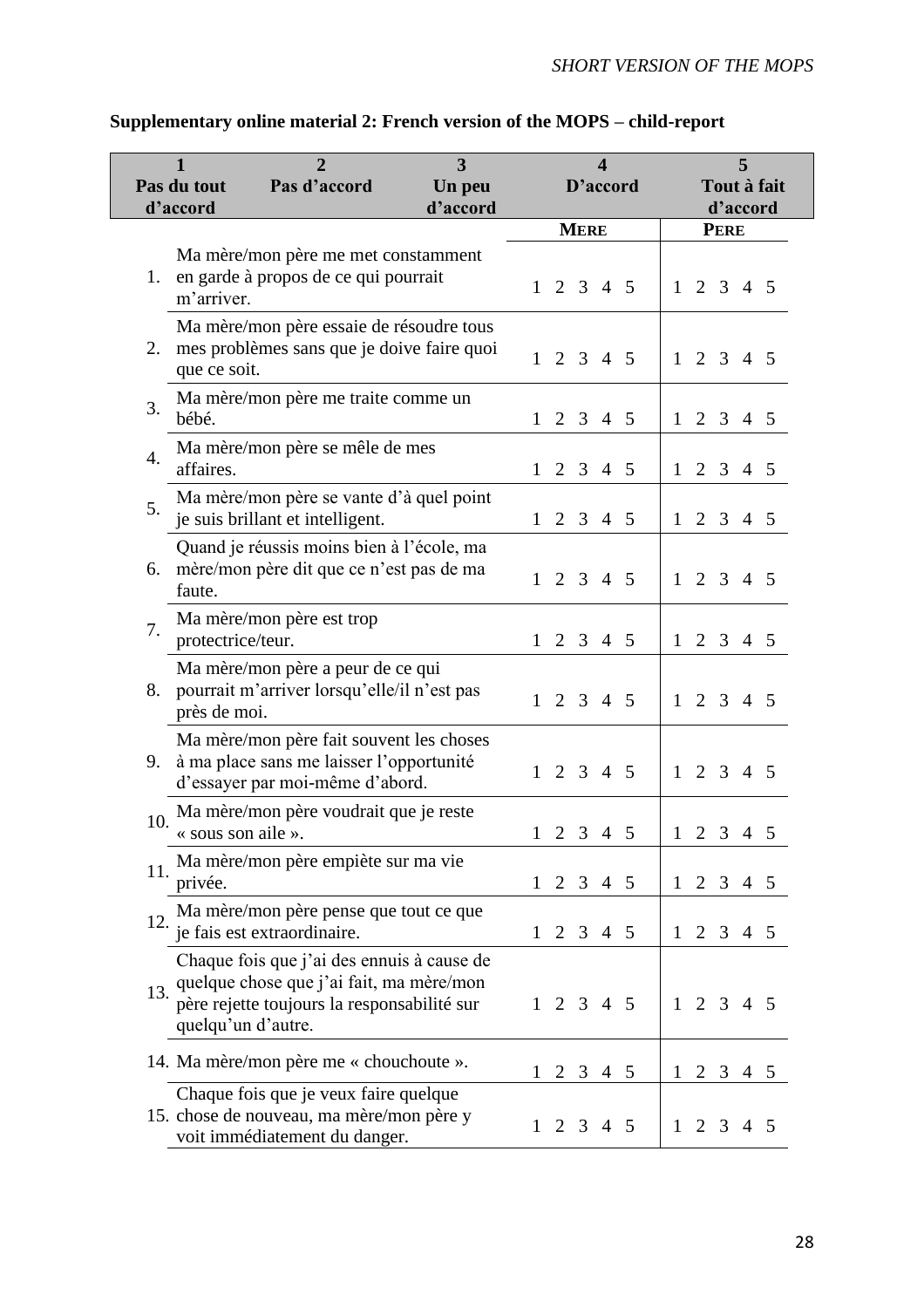|     | Ma mère/mon père intervient souvent dans       |              |             |                |                     |   |                     |     |                 |  |
|-----|------------------------------------------------|--------------|-------------|----------------|---------------------|---|---------------------|-----|-----------------|--|
|     | 16. les choses que je pourrais résoudre par    |              |             |                | $1 \t2 \t3 \t4 \t5$ |   | $1 \t2 \t3 \t4 \t5$ |     |                 |  |
|     | moi-même.                                      |              |             |                |                     |   |                     |     |                 |  |
|     | Ma mère/mon père dit souvent que je suis       |              |             |                |                     |   |                     |     |                 |  |
|     | 17. trop jeune pour faire les choses que mes   |              |             |                |                     |   |                     |     |                 |  |
|     | ami e s ont le droit de faire.                 |              |             |                | $1 \t2 \t3 \t4 \t5$ |   | $1 \t2 \t3 \t4 \t5$ |     |                 |  |
|     | Ma mère/mon père fait des remarques à          |              |             |                |                     |   |                     |     |                 |  |
|     | propos de choses qui ne la/le regarde pas,     |              |             |                |                     |   |                     |     |                 |  |
|     | 18. comme ma façon de m'habiller, mes          |              |             |                |                     |   |                     |     |                 |  |
|     | loisirs, mes ami·e·s ou mes goûts              |              |             |                | $1 \t2 \t3 \t4 \t5$ |   | $1 \t2 \t3 \t4 \t5$ |     |                 |  |
|     | musicaux                                       |              |             |                |                     |   |                     |     |                 |  |
|     | Ma mère/mon père dit souvent que je suis       |              |             |                |                     |   |                     |     |                 |  |
| 19. | le meilleur dans tout ce que je fais.          |              |             |                | $1 \t2 \t3 \t4 \t5$ |   | $1 \t2 \t3 \t4 \t5$ |     |                 |  |
|     | Quand quelque chose va de travers dans         |              |             |                |                     |   |                     |     |                 |  |
|     | 20. ma vie, ma mère/mon père pense rarement    |              |             |                |                     |   |                     |     |                 |  |
|     | que c'est de ma faute.                         |              |             |                | $1 \t2 \t3 \t4 \t5$ |   | $1 \t2 \t3 \t4 \t5$ |     |                 |  |
|     |                                                |              |             |                |                     |   |                     |     |                 |  |
|     | 21. Ma mère/mon père se fait trop de soucis.   |              |             |                | $1 \t2 \t3 \t4 \t5$ |   | $1 \t2 \t3 \t4 \t5$ |     |                 |  |
|     | Chaque fois que je fais quelque chose, ma      |              |             |                |                     |   |                     |     |                 |  |
|     | 22. mère/mon père met en avant les risques     |              |             |                |                     |   |                     |     |                 |  |
|     | potentiels.                                    |              |             |                | $1 \t2 \t3 \t4 \t5$ |   | $1 \t2 \t3 \t4 \t5$ |     |                 |  |
|     | Ma mère/mon père se mêle de mes                |              |             |                |                     |   |                     |     |                 |  |
|     | 23. disputes avec les autres (p. ex.           |              |             |                |                     |   |                     |     |                 |  |
|     | frères/sœurs, ami·e·s, enseignant·e·s).        |              |             |                | $1 \t2 \t3 \t4 \t5$ |   | $1 \t2 \t3 \t4 \t5$ |     |                 |  |
|     | Ma mère/mon père se comporte de façon          |              |             |                |                     |   |                     |     |                 |  |
| 24. | enfantine avec moi.                            |              |             |                | $1 \t2 \t3 \t4 \t5$ |   | $1 \t2 \t3 \t4 \t5$ |     |                 |  |
|     | Ma mère/mon père ne me laisse pas assez        |              |             |                |                     |   |                     |     |                 |  |
|     | 25. de place pour avoir mon propre espace à la |              |             |                |                     |   |                     |     |                 |  |
|     | maison.                                        |              |             |                | $1 \t2 \t3 \t4 \t5$ |   | $1 \t2 \t3 \t4 \t5$ |     |                 |  |
|     |                                                |              |             |                |                     |   |                     |     |                 |  |
| 26. | Ma mère/mon père me fait des                   |              |             |                |                     |   |                     |     |                 |  |
|     | compliments pour tout ce que je fais.          |              |             |                | $1 \t2 \t3 \t4 \t5$ |   | $1 \t2 \t3 \t4 \t5$ |     |                 |  |
|     | Ma mère/mon père accuse les autres pour        |              |             |                |                     |   |                     |     |                 |  |
|     | 27. des choses qui ne vont pas bien dans ma    | 1            |             |                | 2 3 4 5             |   | $1 \t2 \t3 \t4 \t5$ |     |                 |  |
|     | vie.                                           |              |             |                |                     |   |                     |     |                 |  |
| 28. | Ma mère/mon père s'implique trop dans          |              |             |                |                     |   |                     |     |                 |  |
|     | ma vie.                                        |              |             |                | $1 \t2 \t3 \t4 \t5$ |   | $1 \t2 \t3 \t4 \t5$ |     |                 |  |
|     | Ma mère/mon père dit que, sans elle/lui, je    |              |             |                |                     |   |                     |     |                 |  |
|     | 29. finirais probablement par avoir des        |              |             |                | $1 \t2 \t3 \t4 \t5$ |   | $1 \t2 \t3 \t4 \t5$ |     |                 |  |
|     | problèmes.                                     |              |             |                |                     |   |                     |     |                 |  |
|     | Ma mère/mon père organise beaucoup de          |              |             |                |                     |   |                     |     |                 |  |
|     | 30. choses dans ma vie sans me demander        |              |             |                | $1 \t2 \t3 \t4 \t5$ |   | $1 \t2 \t3 \t4 \t5$ |     |                 |  |
|     | mon avis.                                      |              |             |                |                     |   |                     |     |                 |  |
| 31. | Ma mère/mon père donne l'impression            |              |             |                |                     |   |                     |     |                 |  |
|     | qu'elle/il ne souhaite pas que je grandisse.   |              | $1 \t2 \t3$ |                | $4\overline{5}$     |   | $1 \t2 \t3$         |     | $4\overline{5}$ |  |
|     | Ma mère/mon père suit tous mes faits et        |              |             |                |                     |   |                     |     |                 |  |
|     | 32. gestes, même quand j'ai besoin de temps    |              |             |                | $1 \t2 \t3 \t4 \t5$ |   | $1 \t2 \t3 \t4 \t5$ |     |                 |  |
|     | pour moi.                                      |              |             |                |                     |   |                     |     |                 |  |
| 33. | Ma mère/mon père montre qu'à ses yeux,         |              |             |                |                     |   |                     |     |                 |  |
|     | e ne peux rien faire de mal.                   | $\mathbf{I}$ | 2           | 3 <sup>7</sup> | $4\overline{5}$     | 1 |                     | 2 3 | 4 5             |  |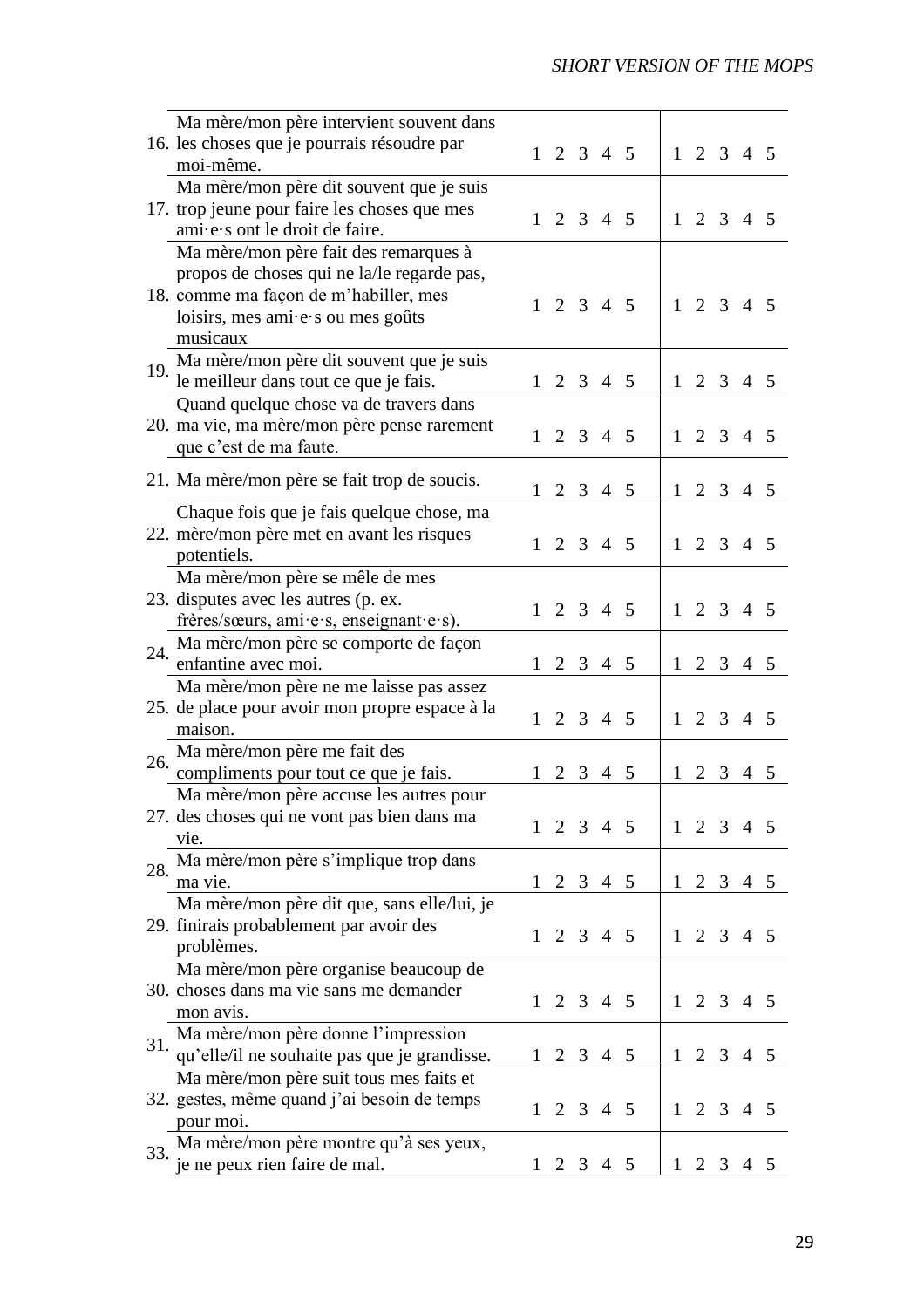| 34. | Lorsque je n'ai pas réussi à faire quelque<br>chose de mon mieux, ma mère/mon père<br>rejette souvent la responsabilité sur les<br>autres. |  |  | $1 \t2 \t3 \t4 \t5 \t1 \t2 \t3 \t4 \t5$ |  |  |  |
|-----|--------------------------------------------------------------------------------------------------------------------------------------------|--|--|-----------------------------------------|--|--|--|
|     | 35. Ma mère/mon père est constamment sur<br>mon dos.                                                                                       |  |  | $1 \t2 \t3 \t4 \t5 \t1 \t2 \t3 \t4 \t5$ |  |  |  |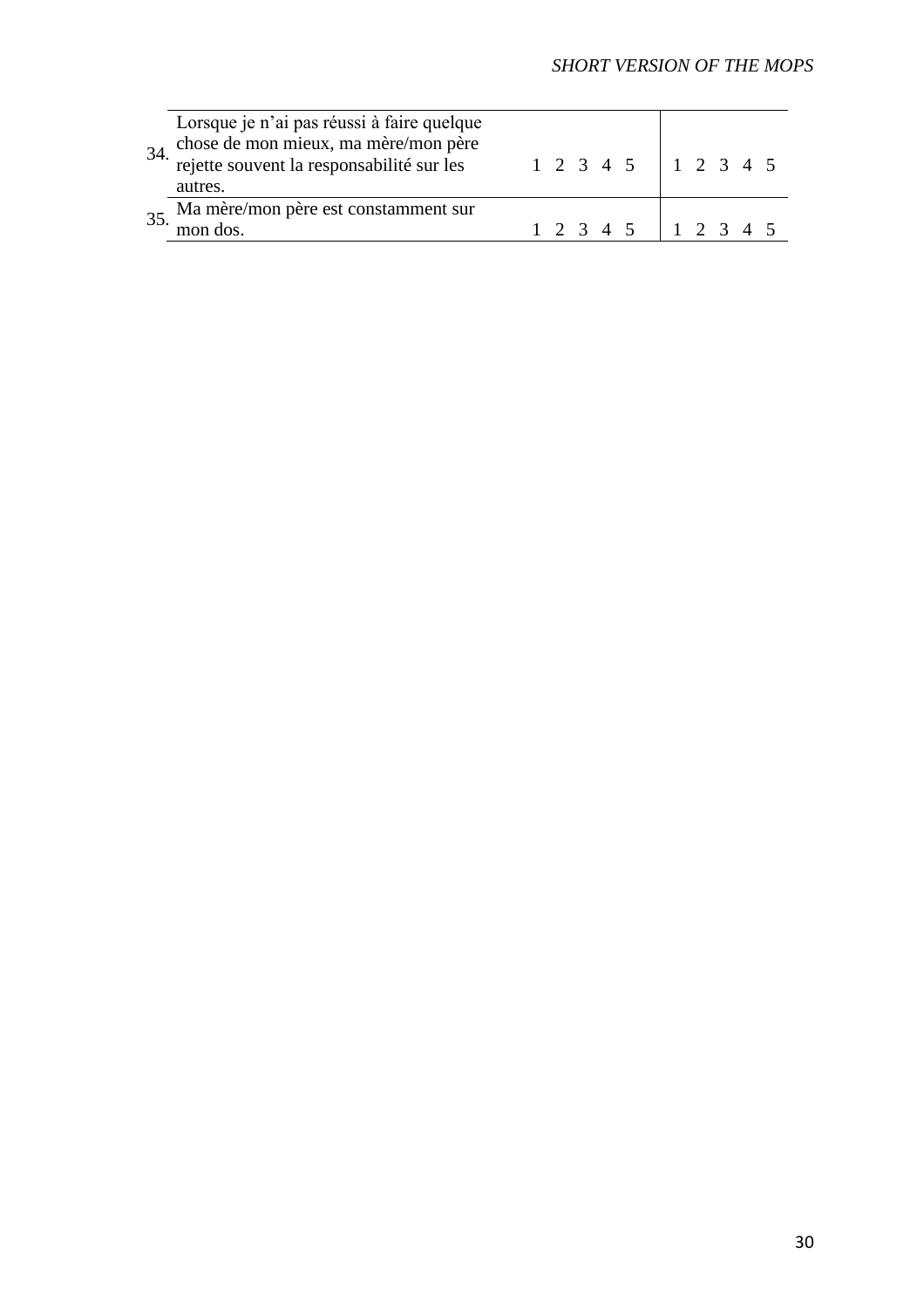|     | $\mathbf{1}$<br>Pas du tout<br>d'accord                                                                | $\overline{2}$<br>Pas d'accord                                                                                                             | 3<br>Un peu<br>d'accord | $\boldsymbol{\Delta}$<br>D'accord |                | Tout à fait<br>d'accord | 5               |                |                |
|-----|--------------------------------------------------------------------------------------------------------|--------------------------------------------------------------------------------------------------------------------------------------------|-------------------------|-----------------------------------|----------------|-------------------------|-----------------|----------------|----------------|
| 1.  | lui arriver.                                                                                           | Je mets constamment mon enfant en garde à propos de ce qui pourrait                                                                        |                         |                                   | $\mathbf{1}$   | $\overline{2}$          |                 | 3 4 5          |                |
| 2.  | J'essaie de résoudre tous les problèmes de mon enfant sans qu'elle/il<br>doive faire quoi que ce soit. | 1                                                                                                                                          | $\overline{2}$          | 3                                 | $\overline{4}$ | .5                      |                 |                |                |
| 3.  |                                                                                                        | Je traite mon enfant comme un bébé.                                                                                                        |                         |                                   | 1              |                         | $2 \quad 3$     | $\overline{4}$ | 5              |
| 4.  |                                                                                                        | Je me mêle des affaires de mon enfant.                                                                                                     |                         |                                   | $\mathbf{1}$   |                         | 2 3 4 5         |                |                |
| 5.  |                                                                                                        | Je me vante d'à quel point mon enfant est brillant et intelligent.                                                                         |                         |                                   | 1              | 2                       | 3               | 4 5            |                |
| 6.  | pas de sa faute.                                                                                       | Quand mon enfant réussit moins bien à l'école, je lui dis que ce n'est                                                                     |                         |                                   | 1              | $\overline{2}$          | 3               | $\overline{4}$ | $\overline{5}$ |
| 7.  |                                                                                                        | Je suis trop protectrice/teur.                                                                                                             |                         |                                   | $\mathbf{1}$   |                         | 2 3 4 5         |                |                |
| 8.  | près d'elle/lui.                                                                                       | J'ai peur de ce qui pourrait arriver à mon enfant lorsque je ne suis pas                                                                   |                         |                                   | $\mathbf{1}$   | $\overline{2}$          | 3               | $\overline{4}$ | 5              |
| 9.  |                                                                                                        | Je fais souvent les choses à la place de mon enfant sans lui laisser<br>l'opportunité d'essayer par lui-même/elle-même.                    |                         |                                   | 1              | $\overline{2}$          | 3               | $\overline{4}$ | $\overline{5}$ |
| 10. |                                                                                                        | Je voudrais que mon enfant reste « sous mon aile ».                                                                                        |                         |                                   | $\mathbf{1}$   | $\overline{2}$          | 3               | $\overline{4}$ | 5              |
| 11. |                                                                                                        | J'empiète sur la vie privée de mon enfant.                                                                                                 |                         |                                   | 1              | $\overline{2}$          | 3               | $\overline{4}$ | 5              |
| 12. |                                                                                                        | Je pense que tout ce que fait mon enfant est extraordinaire.                                                                               |                         |                                   | 1              | $\overline{2}$          | 3               | $\overline{4}$ | $\overline{5}$ |
| 13. |                                                                                                        | Chaque fois que mon enfant a des ennuis à cause de quelque chose<br>qu'elle/il a fait, je rejette la responsabilité sur quelqu'un d'autre. |                         |                                   | 1              | $\overline{2}$          | 3               | $\overline{4}$ | 5              |
| 14. |                                                                                                        | Je « chouchoute » mon enfant.                                                                                                              |                         |                                   | $\mathbf{1}$   | $\overline{2}$          | 3               | $\overline{4}$ | 5              |
| 15. |                                                                                                        | Chaque fois que mon enfant veut faire quelque chose de nouveau, j'y<br>vois immédiatement du danger.                                       |                         |                                   | $\mathbf{1}$   | 2                       | $\overline{3}$  | $\overline{4}$ | $\overline{5}$ |
| 16. | par elle-même/lui-même.                                                                                | J'interviens souvent dans les choses que mon enfant pourrait résoudre                                                                      |                         |                                   | $\mathbf{1}$   | 2                       | $\overline{3}$  | $\overline{4}$ | 5              |
| 17. |                                                                                                        | Je dis souvent à mon enfant qu'elle/il est trop jeune pour faire les<br>choses que ses ami $\cdot$ e $\cdot$ s ont le droit de faire.      |                         |                                   |                | $1 \t2 \t3 \t4 \t5$     |                 |                |                |
| 18. | ou ses goûts musicaux.                                                                                 | Je fais des remarques à mon enfant à propos de choses qui ne me<br>regardent pas, comme sa façon de s'habiller, ses loisirs, ses ami·e·s   |                         |                                   |                | $1 \t2 \t3 \t4 \t5$     |                 |                |                |
| 19. | qu'elle/il fait.                                                                                       | Je dis souvent à mon enfant qu'elle/il est la/le meilleur e dans tout ce                                                                   |                         |                                   |                | $1\quad 2\quad 3$       |                 |                | $4\quad 5$     |
| 20. |                                                                                                        | Quand quelque chose va de travers dans la vie de mon enfant, je<br>pense rarement que c'est de sa faute.                                   |                         |                                   | $\mathbf{1}$   | <sup>2</sup>            | 3               | $\overline{4}$ | 5              |
| 21. | Je me fais trop de soucis.                                                                             |                                                                                                                                            |                         |                                   | $\mathbf{1}$   |                         | $2 \t3 \t4 \t5$ |                |                |
| 22. | risques potentiels.                                                                                    | Chaque fois que mon enfant fait quelque chose, je mets en avant les                                                                        |                         |                                   | 1              |                         | 2 3 4 5         |                |                |
| 23. |                                                                                                        | Je me mêle des disputes de mon enfant avec les autres (p. ex.<br>frères/sœurs, ami·e·s, enseignant·e·s).                                   |                         |                                   |                | $1 \t2 \t3 \t4 \t5$     |                 |                |                |

# **Supplementary online material 3: French version of the MOPS – parent-report**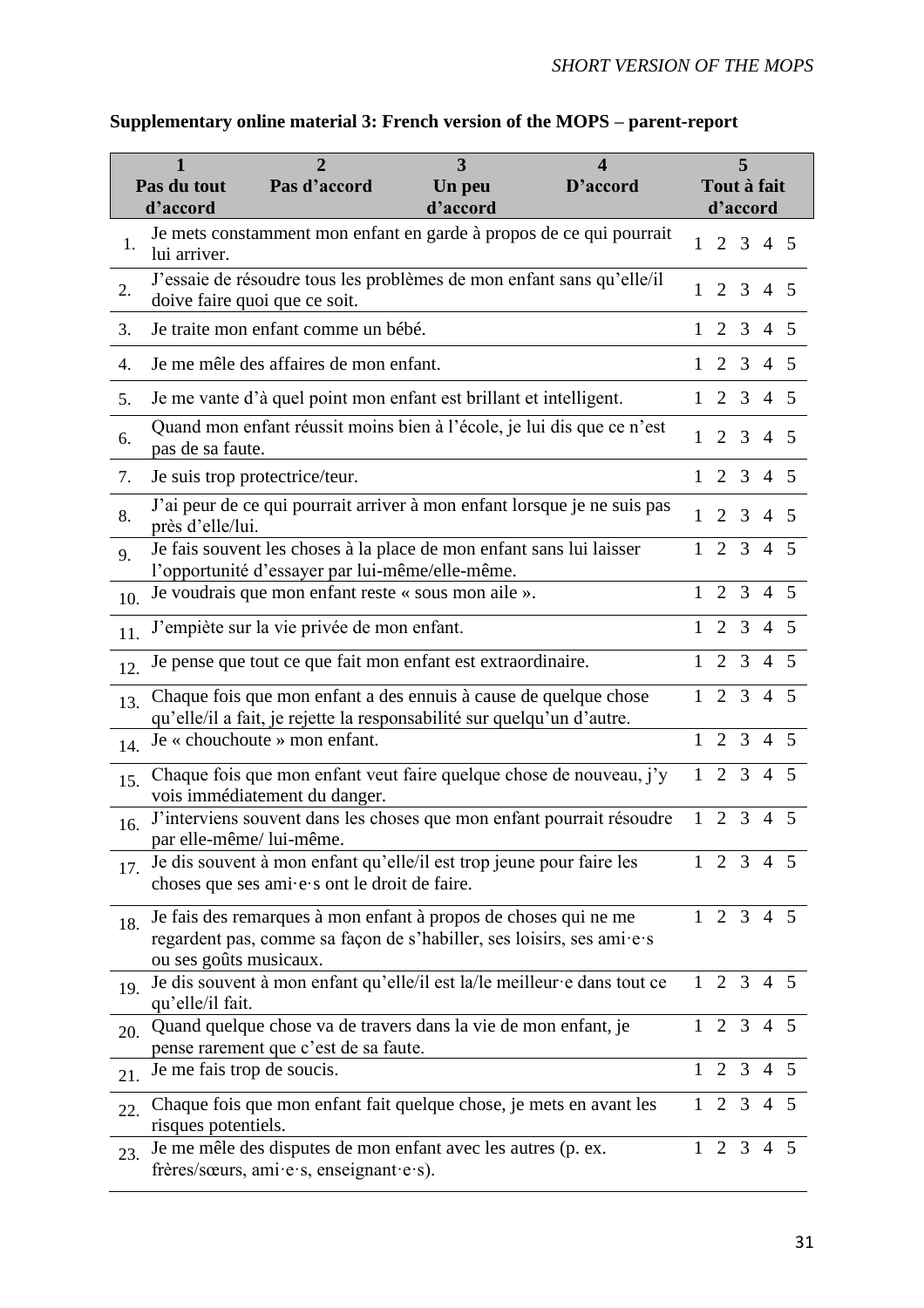# *SHORT VERSION OF THE MOPS*

| 24. | Je me comporte de façon enfantine avec mon enfant.                                                                            |              |                             | 2 3 4 5       |                |  |
|-----|-------------------------------------------------------------------------------------------------------------------------------|--------------|-----------------------------|---------------|----------------|--|
| 25. | Je ne laisse pas assez de place à mon enfant pour qu'elle/il ait son                                                          |              |                             | 2 3 4 5       |                |  |
|     | propre espace à la maison.                                                                                                    |              |                             |               |                |  |
| 26. | Je fais des compliments à mon enfant pour tout ce qu'elle/il fait.                                                            |              |                             | 2 3 4 5       |                |  |
| 27. | J'accuse les autres pour des choses qui ne vont pas bien dans la vie de<br>mon enfant.                                        | $\mathbf{1}$ |                             | 2 3 4 5       |                |  |
| 28. | Je m'implique trop dans la vie de mon enfant.                                                                                 | 1            |                             | 2 3 4 5       |                |  |
| 29. | Je dis à mon enfant que, sans moi, elle/il finirait probablement par<br>avoir des problèmes.                                  |              |                             | 2 3 4 5       |                |  |
| 30. | J'organise beaucoup de choses dans la vie de mon enfant sans lui<br>demander son avis.                                        |              |                             | 2 3 4 5       |                |  |
| 31. | Je donne l'impression à mon enfant que je ne souhaite pas qu'elle/il<br>grandisse.                                            | $\mathbf{1}$ |                             | 2 3 4 5       |                |  |
| 32. | Je suis tous les faits et gestes de mon enfant, même quand elle/il a<br>besoin de temps pour elle/lui.                        | $\mathbf{1}$ |                             | 2 3 4 5       |                |  |
| 33  | Je montre à mon enfant qu'à mes yeux, elle/il ne peut rien faire de<br>mal.                                                   |              |                             | 2 3 4 5       |                |  |
| 34  | Lorsque mon enfant n'a pas réussi à faire quelque chose de son<br>mieux, je rejette souvent la responsabilité sur les autres. |              |                             | 2 3 4 5       |                |  |
| 35. | Je suis constamment sur le dos de mon enfant.                                                                                 |              | $\mathcal{D}_{\mathcal{L}}$ | $\mathcal{R}$ | $\overline{4}$ |  |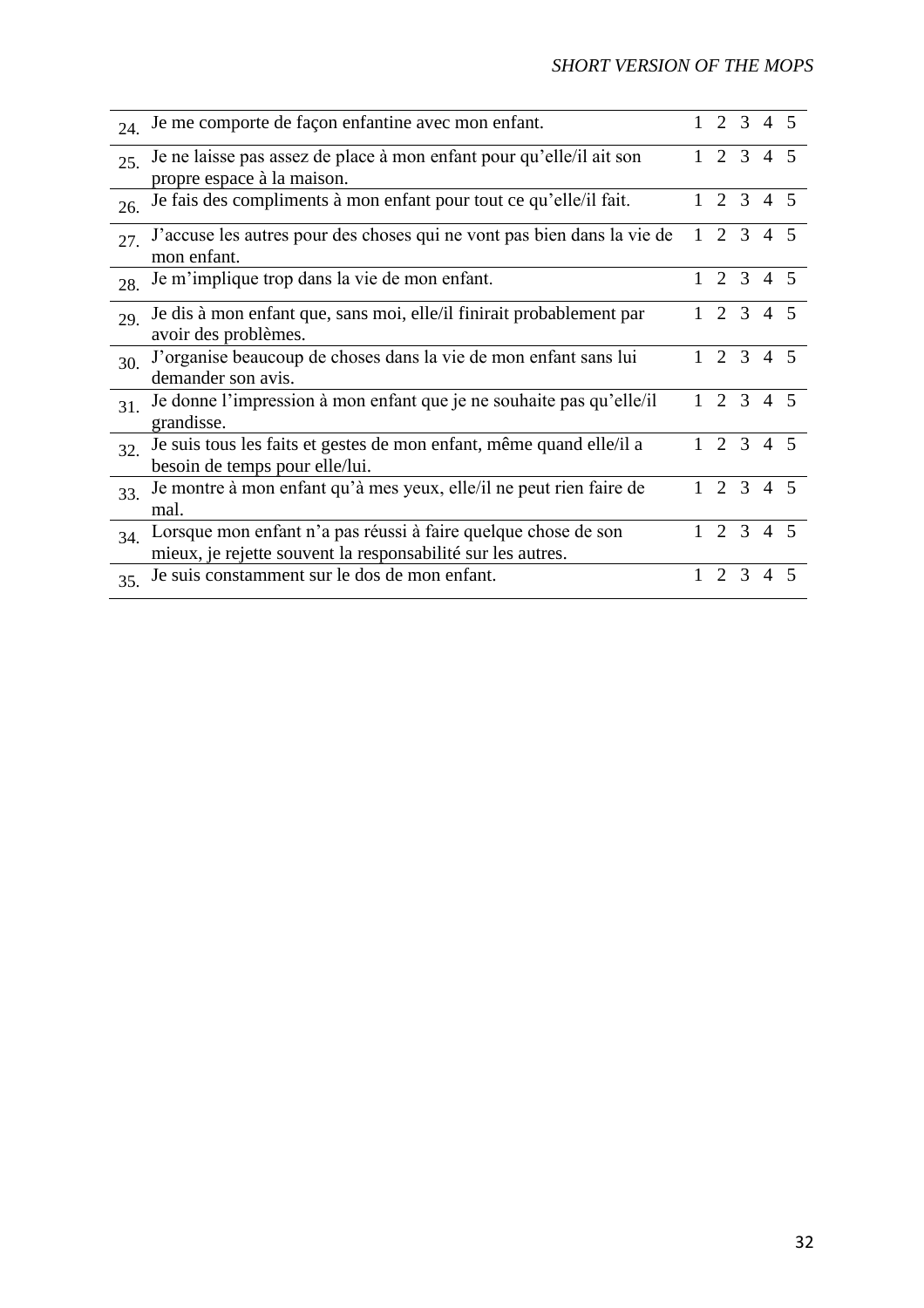|    | $\mathbf{1}$                 | 2                                                                                                                              | 3                             |              |            |                     |                 | $\overline{\mathbf{4}}$ |              |                     |             |            | 5                       |
|----|------------------------------|--------------------------------------------------------------------------------------------------------------------------------|-------------------------------|--------------|------------|---------------------|-----------------|-------------------------|--------------|---------------------|-------------|------------|-------------------------|
|    | <b>Helemaal</b><br>niet waar | <b>Niet waar</b>                                                                                                               | Soms wel en<br>soms niet waar |              |            |                     |                 | <b>Waar</b>             |              |                     |             |            | <b>Helemaal</b><br>waar |
|    |                              |                                                                                                                                |                               |              | Moeder     |                     |                 |                         |              | Vader               |             |            |                         |
|    | kunnen overkomen.            | 1. Mijn moeder/vader waarschuwt me<br>voortdurend voor dingen die me zouden                                                    |                               |              |            | $1 \t2 \t3 \t4 \t5$ |                 |                         | $\mathbf{1}$ | 2 3 4 5             |             |            |                         |
|    |                              | 2. Mijn moeder/vader probeert al mijn<br>problemen zelf op te lossen zonder dat ik er<br>iets voor hoef te doen.               |                               |              |            | $1 \t2 \t3 \t4 \t5$ |                 |                         | $\mathbf{1}$ | 2 3 4 5             |             |            |                         |
|    | klein kind.                  | 3. Mijn moeder/vader behandelt me als een                                                                                      |                               |              |            | $1 \t2 \t3 \t4 \t5$ |                 |                         | $\mathbf{1}$ | 2 3 4 5             |             |            |                         |
|    |                              | 4. Mijn moeder/vader moeit zich in zaken die<br>ik als persoonlijk ervaar.                                                     |                               |              |            | $1 \t2 \t3 \t4 \t5$ |                 |                         | $\mathbf{1}$ |                     |             | 2 3 4 5    |                         |
|    | en slim ik ben.              | 5. Mijn moeder/vader schept op over hoe goed                                                                                   |                               |              |            | $1 \t2 \t3 \t4 \t5$ |                 |                         |              | $1 \t2 \t3 \t4 \t5$ |             |            |                         |
| 6. | is.                          | Als ik het minder goed doe op school zegt<br>mijn moeder/vader dat het mijn schuld niet                                        |                               |              |            | $1 \t2 \t3 \t4 \t5$ |                 |                         | 1            |                     | $2 \t3 \t4$ |            | 5                       |
| 7. |                              | Mijn moeder/vader is te beschermend.                                                                                           |                               | $\mathbf{1}$ | 2          | 3 <sup>7</sup>      | $4\overline{5}$ |                         | 1            | $\overline{2}$      | 3           | $4\quad 5$ |                         |
| 8. | mijn buurt is.               | Mijn moeder/vader is bang voor wat er zou<br>kunnen gebeuren wanneer zij/hij niet in                                           |                               | $\mathbf{1}$ | 2          |                     | 3 4 5           |                         | 1            |                     | $2 \t3 \t4$ |            | 5                       |
| 9. |                              | Mijn moeder/vader neemt vaak werk uit<br>mijn handen zonder dat ik de kans kreeg om<br>het eerst zelf te proberen.             |                               |              |            | $1 \t2 \t3 \t4 \t5$ |                 |                         |              | $1 \t2 \t3 \t4 \t5$ |             |            |                         |
|    |                              | 10. Mijn moeder/vader zou willen dat ik onder<br>haar/zijn vleugels bleef.                                                     |                               |              | $1\quad 2$ |                     | 3 4 5           |                         | $\mathbf{1}$ |                     | $2 \t3 \t4$ |            | - 5                     |
|    |                              | 11. Mijn moeder/vader schendt mijn privacy.                                                                                    |                               |              |            | $1 \t2 \t3 \t4 \t5$ |                 |                         | 1            | $\overline{2}$      |             | 3 4 5      |                         |
|    | bijzonder.                   | 12. Mijn moeder/vader vindt alles wat ik doe                                                                                   |                               | $\mathbf{1}$ |            | 2 3 4 5             |                 |                         | $\mathbf{1}$ |                     |             | 2 3 4 5    |                         |
|    | anderen.                     | 13. Wanneer ik door jets wat ik deed in de<br>problemen kom, vindt mijn moeder/vader<br>dat dit de verantwoordelijkheid is van |                               |              |            | $1 \t2 \t3 \t4 \t5$ |                 |                         |              | $1 \t2 \t3 \t4 \t5$ |             |            |                         |
|    |                              | 14. Mijn moeder/vader pampert me.                                                                                              |                               | $\mathbf{1}$ |            | 2 3 4 5             |                 |                         | $\mathbf{1}$ |                     |             | 2 3 4 5    |                         |
|    |                              | 15. Mijn moeder/vader ziet meteen gevaar<br>wanneer ik iets nieuws wil doen.                                                   |                               |              |            | $1 \t2 \t3 \t4 \t5$ |                 |                         | $\mathbf{1}$ |                     |             | 2 3 4 5    |                         |

# **Supplementary online material 4: Dutch version of the MOPS – child-report**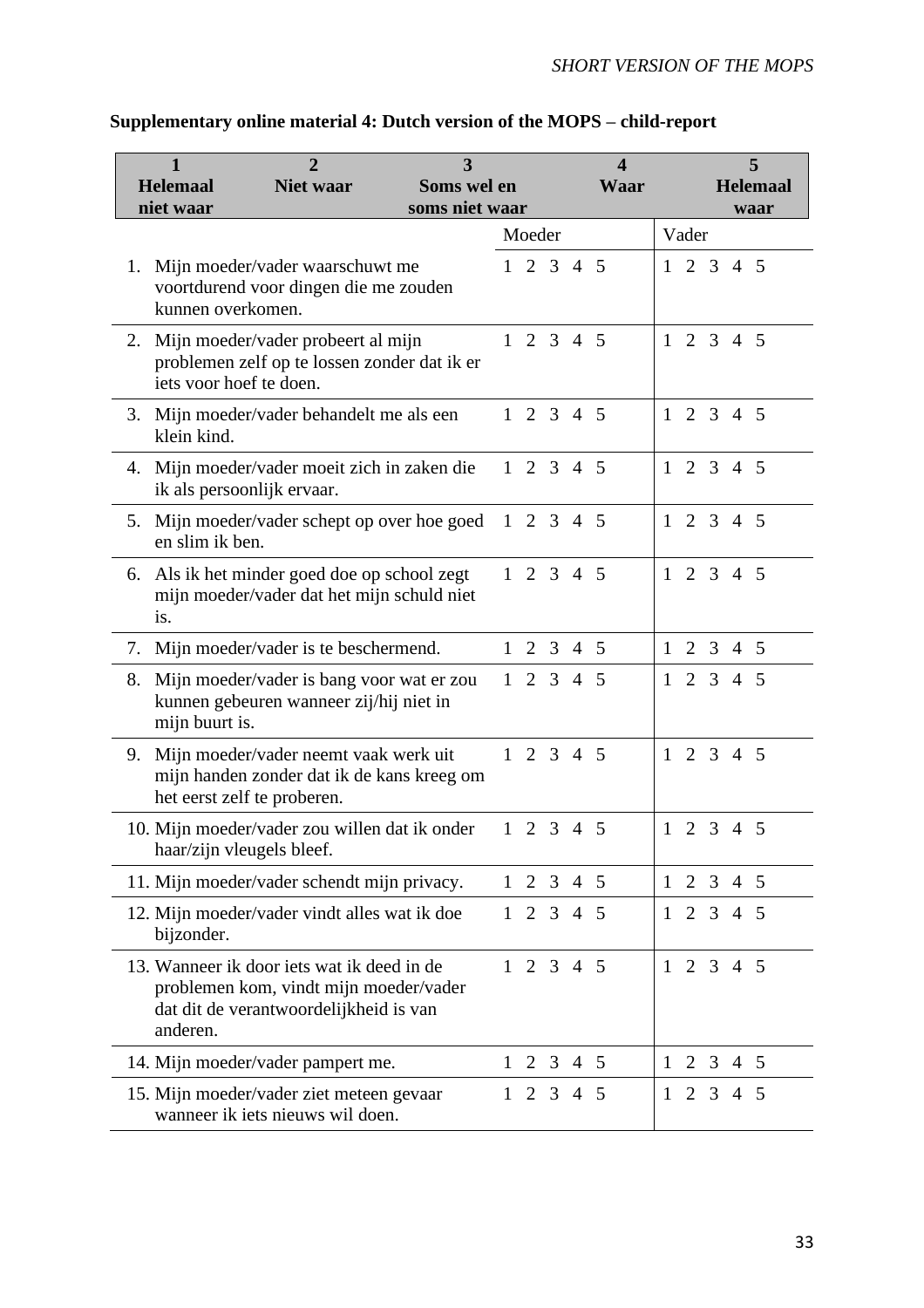| 16. Mijn moeder/vader komt dikwijls tussen bij<br>dingen die ik eigenlijk zelf zou kunnen<br>oplossen.                                         |              | $1 \t2 \t3 \t4 \t5$ |                |         |                 | $\mathbf{1}$ | $\overline{2}$ | 3              | $\overline{4}$      | -5         |
|------------------------------------------------------------------------------------------------------------------------------------------------|--------------|---------------------|----------------|---------|-----------------|--------------|----------------|----------------|---------------------|------------|
| 17. Mijn moeder/vader zegt vaak dat ik nog te<br>jong ben om dingen te doen die<br>leeftijdgenoten wel mogen.                                  |              | $1 \t2 \t3 \t4 \t5$ |                |         |                 | $\mathbf{1}$ |                |                | 2 3 4 5             |            |
| 18. Mijn moeder/vader geeft haar mening over<br>zaken die haar zaken niet zijn, zoals mijn<br>kledij, hobby's, vrienden of muziek.             |              | $1 \t2 \t3 \t4 \t5$ |                |         |                 | $\mathbf{1}$ |                |                | 2 3 4 5             |            |
| 19. Mijn moeder/vader zegt vaak dat ik een<br>uitblinker ben in alles wat ik doe.                                                              | $\mathbf{1}$ |                     |                | 2 3 4 5 |                 | $\mathbf{1}$ |                |                | 2 3 4 5             |            |
| 20. Mijn moeder/vader vindt zelden dat ik de<br>schuld ben van iets dat verkeerd loopt in<br>mijn leven.                                       |              | $1 \t2 \t3 \t4 \t5$ |                |         |                 | $\mathbf{1}$ |                |                | $2 \t3 \t4$         | -5         |
| 21. Mijn moeder/vader is overbezorgd.                                                                                                          | $\mathbf{1}$ | $\overline{2}$      | 3 <sup>7</sup> |         | $4\overline{5}$ | $\mathbf{1}$ | $\overline{2}$ | $\mathfrak{Z}$ |                     | $4\quad 5$ |
| 22. Mijn moeder/vader wijst me op de<br>mogelijke risico's bij alles wat ik doe.                                                               | $\mathbf{1}$ | $\overline{2}$      |                | 3 4 5   |                 | $\mathbf{1}$ |                |                | 2 3 4 5             |            |
| 23. Mijn moeder/vader komt tussen bij<br>conflicten en ruzies die ik heb met anderen<br>(bv. broers/zussen, leeftijdgenoten,<br>leerkrachten). |              | $1 \t2 \t3 \t4 \t5$ |                |         |                 | $\mathbf{1}$ |                |                | 2 3 4 5             |            |
| 24. Mijn moeder/vader gaat op een<br>kinderachtige manier met me om.                                                                           | $\mathbf{1}$ |                     |                | 2 3 4 5 |                 | 1            |                |                | 2 3 4 5             |            |
| 25. Mijn moeder/vader geeft me onvoldoende<br>ruimte om een eigen plek te hebben in huis.                                                      |              | $1 \t2 \t3 \t4 \t5$ |                |         |                 | $\mathbf{1}$ |                |                | 2 3 4 5             |            |
| 26. Mijn moeder/vader prijst me in alles wat ik<br>doe.                                                                                        |              | $1 \t2 \t3 \t4 \t5$ |                |         |                 | $\mathbf{1}$ |                |                | 2 3 4 5             |            |
| 27. Mijn moeder/vader geeft anderen de schuld<br>voor dingen die in mijn leven niet goed<br>gaan.                                              |              | $1 \t2 \t3 \t4 \t5$ |                |         |                 |              |                |                | $1 \t2 \t3 \t4 \t5$ |            |
| 28. Mijn moeder/vader is te betrokken in mijn<br>leven.                                                                                        |              | $1 \t2 \t3 \t4 \t5$ |                |         |                 |              |                |                | $1 \t2 \t3 \t4 \t5$ |            |
| 29. Mijn moeder/vader geeft te kennen dat ik<br>zonder haar/hem waarschijnlijk in de<br>problemen zou komen.                                   |              | $1 \t2 \t3 \t4 \t5$ |                |         |                 |              |                |                | $1 \t2 \t3 \t4 \t5$ |            |
| 30. Mijn moeder/vader regelt veel dingen in<br>mijn leven zonder mijn mening te vragen.                                                        |              | $1 \t2 \t3 \t4 \t5$ |                |         |                 |              |                |                | $1 \t2 \t3 \t4 \t5$ |            |
| 31. Mijn moeder/vader laat blijken dat zij/hij<br>niet wil dat ik volwassen word.                                                              |              | $1 \t2 \t3 \t4 \t5$ |                |         |                 |              |                |                | $1 \t2 \t3 \t4 \t5$ |            |
| 32. Mijn moeder/vader volgt al mijn doen en<br>laten, ook wanneer ik wat tijd voor mezelf<br>nodig heb.                                        |              | $1 \t2 \t3 \t4 \t5$ |                |         |                 |              |                |                | $1 \t2 \t3 \t4 \t5$ |            |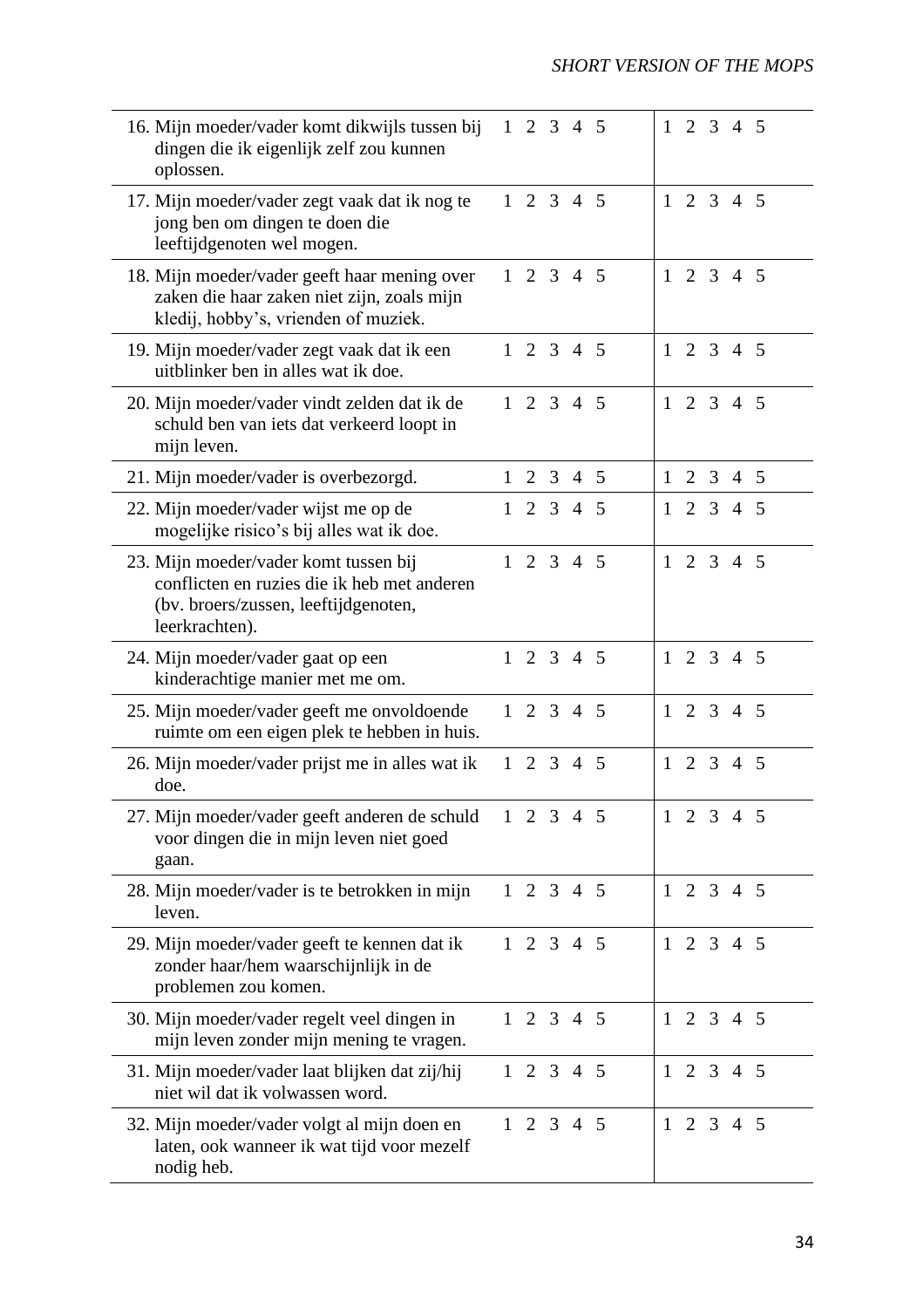| 33. Mijn moeder/vader laat merken dat ik niets 1 2 3 4 5<br>verkeerd kan doen in haar/zijn ogen.                                 |           | 1 2 3 4 5 |
|----------------------------------------------------------------------------------------------------------------------------------|-----------|-----------|
| 34. Mijn moeder/vader schuift de<br>verantwoordelijkheid vaak door naar<br>anderen wanneer ik er niet veel van terecht<br>breng. | 1 2 3 4 5 | 1 2 3 4 5 |
| 35. Mijn moeder/vader zit me te dicht op de<br>huid.                                                                             | 1 2 3 4 5 | 1 2 3 4 5 |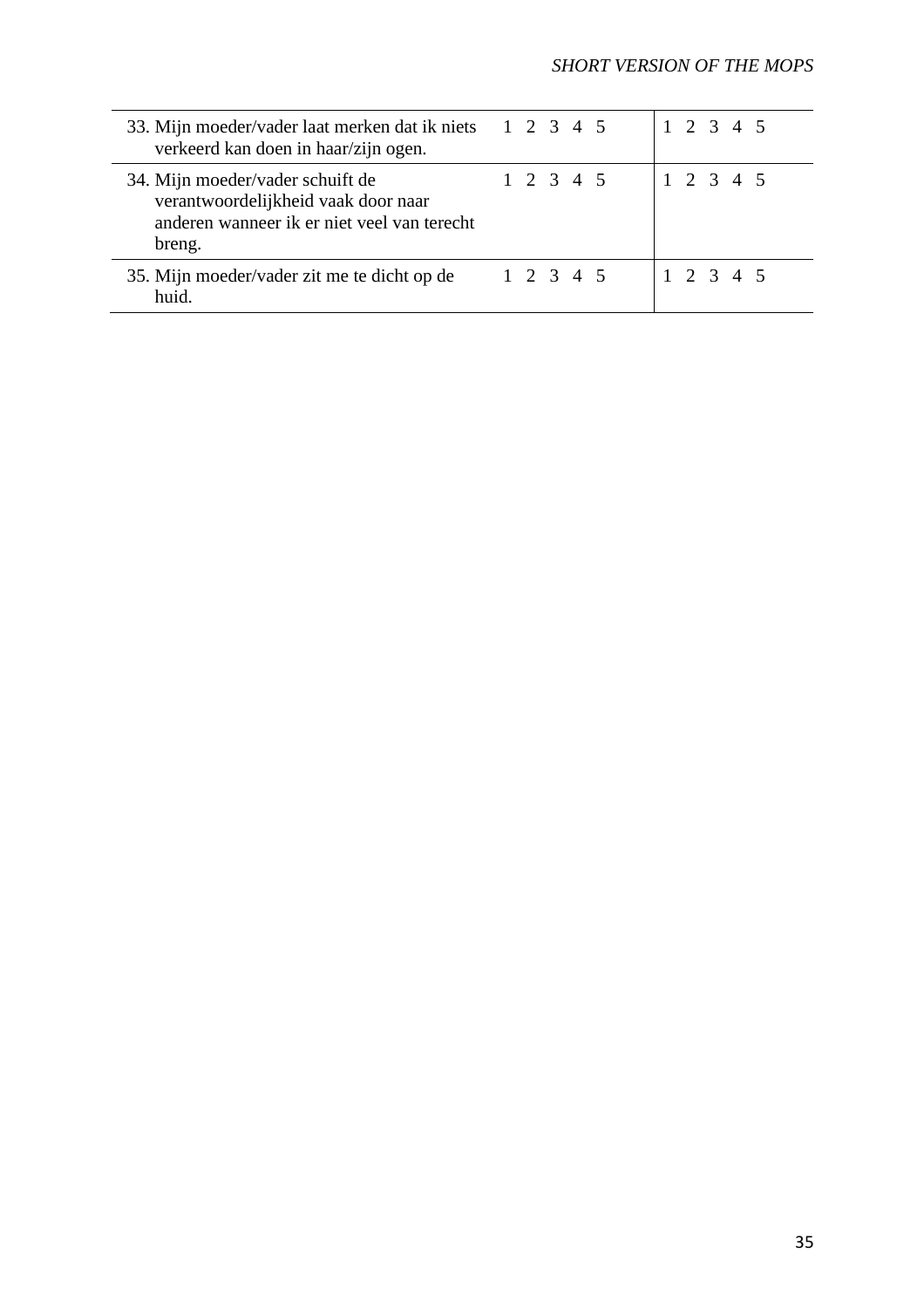## 1 **Supplementary online material 5: Georgian version of the MOPS – child-report** 2

|     | 1<br>სრულიად<br>არ<br>ვეთანხმები | $\overline{2}$<br>ნაწილობრივ არ<br>ვეთანხმები                                                      | 3<br>ნეიტრალური<br>ვარ | $\overline{\mathbf{4}}$<br>ნაწილობრიც<br>ვეთანხმები |                     | 5<br>სრულიად<br>ვეთანხმებ<br>O |                 |    |
|-----|----------------------------------|----------------------------------------------------------------------------------------------------|------------------------|-----------------------------------------------------|---------------------|--------------------------------|-----------------|----|
| 1.  |                                  | დედა მუდმივად მაფრთხილებს მოსალოდნელი<br>საფრთხეების შესახებ.                                      |                        |                                                     | 2<br>1              |                                | 3 4 5           |    |
| 2.  |                                  | დედაჩემი ცდილობს გადაჭრას ჩემი ყველა პრობლემა, რომ<br>მე არაფრის გაკეთება დამჭირდეს.               |                        |                                                     | $\mathbf{1}$        | 2 3 4 5                        |                 |    |
| 3.  |                                  | დედა პატარა ბავშვივით მექცევა                                                                      |                        |                                                     | $\mathbf{1}$        | 2 3 4 5                        |                 |    |
| 4.  |                                  | დედა ჩემს პირად საქმეებში ერევა.                                                                   |                        |                                                     | 2<br>$\mathbf{1}$   | 3                              | $4\quad5$       |    |
| 5.  |                                  | დედაჩემი ტრაბახობს, რამდენად კარგი და ჭკვიანი ვარ.                                                 |                        |                                                     | 2<br>$\mathbf{1}$   | $\mathfrak{Z}$                 | $4\overline{5}$ |    |
| 6.  |                                  | როდესაც სწავლაში/სამსახურში კარგი შედეგები არ მაქვს,<br>დედა ამბობს, რომ ეს ჩემი ბრალი არ არის.    |                        |                                                     | 2<br>$\mathbf{1}$   | $\overline{3}$                 | 4 5             |    |
| 7.  |                                  | დედა ზედმეტად მიცავს.                                                                              |                        |                                                     | $\overline{2}$<br>1 | 3                              | $4\overline{5}$ |    |
| 8.  |                                  | დედა ღელავს იმაზე, რა შეიძლება მოხდეს, როდესაც ის<br>ჩემთან ახლოს არ არის                          |                        |                                                     | 2<br>1              | $\overline{3}$                 | 4 5             |    |
| 9.  |                                  | დედაჩემი ხშირად აკეთებს ჩემს გასაკეთებელ საქმეებს და<br>არ მაძლევს საშუალებას, რომ ჯერ მე ვცადო.   |                        |                                                     | $\mathbf{1}$        | 2 3 4 5                        |                 |    |
| 10. |                                  | დედა ცდილობს, თავის ფრთებქვეშ ვყავდე.                                                              |                        |                                                     | $\mathbf{1}$        | 2 3 4 5                        |                 |    |
| 11. |                                  | დედაჩემი იჭრება ჩემს პირად სივრცეში.                                                               |                        |                                                     | $\overline{2}$<br>1 | $\overline{3}$                 | $\overline{4}$  | -5 |
| 12. |                                  | დედაჩემი ფიქრობს, რომ ყველაფერი, რასაც მე ვაკეთებ,<br>განსაკუთრებულია.                             |                        |                                                     | $1 \t2 \t3 \t4 \t5$ |                                |                 |    |
| 13. |                                  | როდესაც, საკუთარი საქციელის გამო პრობლემები ჩნდება,<br>დედაჩემი ყოველთვის სხვა ვინმეს ადანაშაულებს |                        |                                                     | $1 \t2 \t3 \t4 \t5$ |                                |                 |    |
| 14. |                                  | დედაჩემი მანებივრებს.                                                                              |                        |                                                     | $1 \t2 \t3 \t4 \t5$ |                                |                 |    |
| 15. |                                  | როდესაც რაღაც ახალი მინდა გავაკეთო.დედაჩემი მაშინვე<br>საშიშროებას ხედავს                          |                        |                                                     | 2<br>$\mathbf{1}$   |                                | 3 4 5           |    |
| 16. |                                  | დედაჩემი ხშირად ერთვება ჩემს საქმეებში, რომელთა<br>მოგვარებაც თვითონ შემიძლია                      |                        |                                                     | 2<br>$\mathbf{1}$   | $\mathfrak{Z}$                 | 4 5             |    |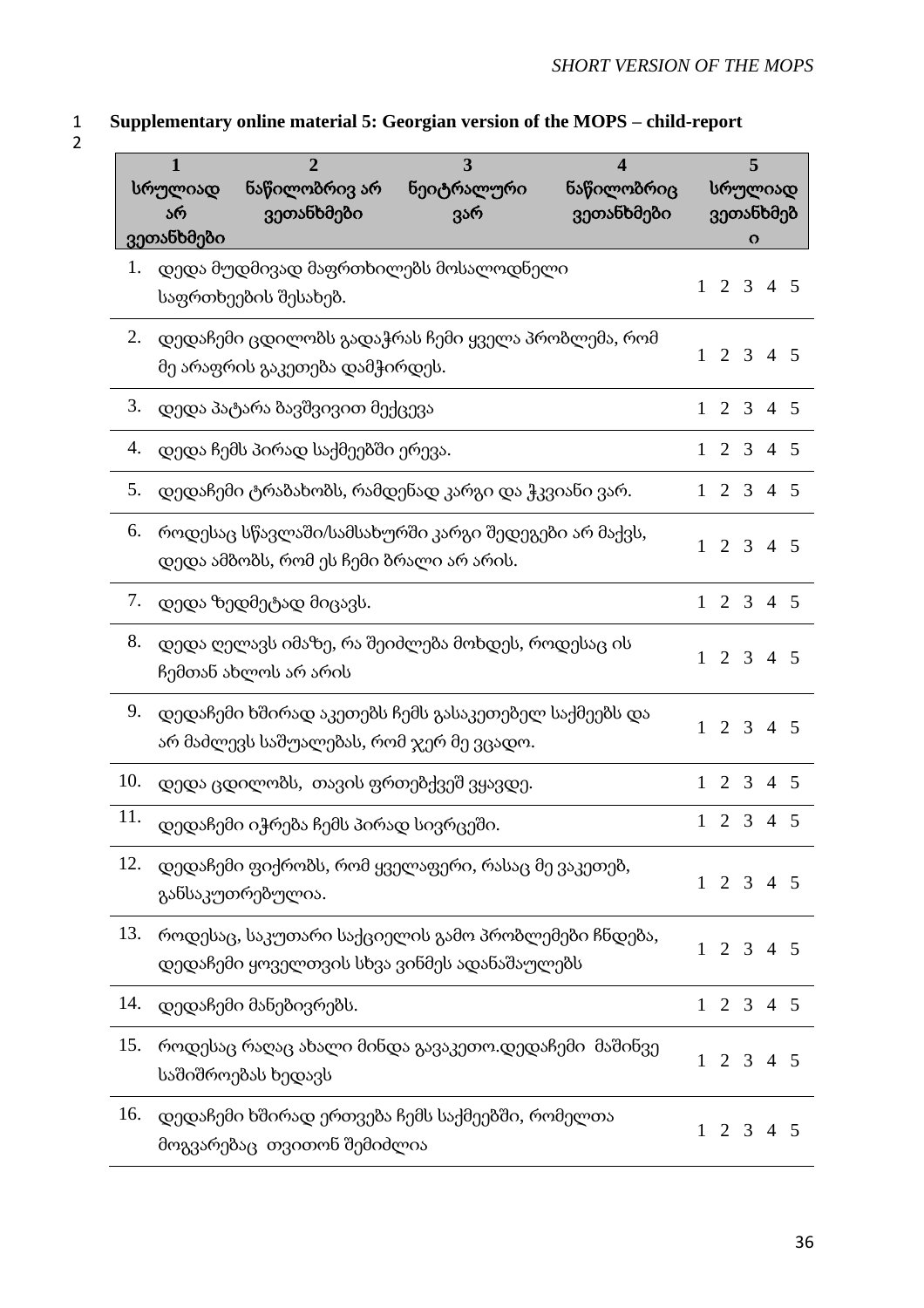| 17. | დედა ხშირად ამბობს, რომ ძალიან პატარა ვარ იმისათვის,<br>რის გაკეთების უფლებაც ჩემს თანატოლებს აქვთ.                         | $\mathbf{1}$ | 2 3 4 5             |                  |                 |  |
|-----|-----------------------------------------------------------------------------------------------------------------------------|--------------|---------------------|------------------|-----------------|--|
| 18. | დედა შენიშვნას მაძლევს იმ თემებზე, რომლებიც მისი საქმე<br>არ არის, როგორიცაა ჩემი ტანსაცმელი, ჰობი, მეგობრები ან<br>მუსიკა. |              | $1 \t2 \t3 \t4 \t5$ |                  |                 |  |
| 19. | დედა ხშირად ამბობს, რომ  ყველაფერს საუკეთესოდ<br>ვაკეთებ.                                                                   | $\mathbf{1}$ |                     | $2 \overline{3}$ | 4 5             |  |
| 20. | როდესაც ჩემს ცხოვრებაში რაღაც არასწორად მიდის, დედა<br>იშვიათად ფიქრობს, რომ ეს ჩემი ბრალია.                                | $\mathbf{1}$ |                     |                  | 2 3 4 5         |  |
| 21. | დედაჩემი ზედმეტად ღელავს.                                                                                                   | $\mathbf{1}$ |                     |                  | 2 3 4 5         |  |
| 22. | დედაჩემი მაფრთხილებს პოტენციური რისკების შესახებ<br>ყველაფერში, რასაც ვაკეთებ.                                              | $\mathbf{1}$ |                     |                  | 2 3 4 5         |  |
| 23. | დედაჩემი ერევა ჩემს სხვებთან კამათში (მაგ., ძმა / და,<br>თანატოლები, მასწავლებლები).                                        | 1            | 2                   | $\mathfrak{Z}$   | $4\overline{5}$ |  |
| 24. | დედაჩემი ბავშვურად იქცევა ჩემთან                                                                                            |              | $1 \t2 \t3 \t4 \t5$ |                  |                 |  |
| 25. | დედა არ მაძლევს საკმარის ადგილს, რომ ჩემი საკუთარი<br>სივრცე მქონდეს სახლში.                                                | $\mathbf{1}$ | 2                   |                  | 3 4 5           |  |
| 26. | დედაჩემი აქებს ყველაფერს, რასაც მე ვაკეთებ.                                                                                 | $\mathbf{1}$ | 2 3 4 5             |                  |                 |  |
| 27. | დედა ხშირად სხვებს ადანაშაულებს, თუ ჩემს ცხოვრებაში<br>რამე კარგად არ მიდის.                                                | $\mathbf{1}$ |                     |                  | 2 3 4 5         |  |
| 28. | დედაჩემი ზედმეტად ჩართულია ჩემს ცხოვრებაში.                                                                                 | $\mathbf{1}$ | 2                   |                  | 3 4 5           |  |
| 29. | დედაჩემი ამბობს, რომ მის გარეშე, სავარაუდოდ,<br>პრობლემები შემექმნებოდა.                                                    |              | $1 \t2 \t3 \t4 \t5$ |                  |                 |  |
| 30. | დედაჩემი ძალიან ბევრ რამეს აგვარებს  ჩემს ცხოვრებაში<br>ისე, რომ აზრსაც კი არ მეკითხება                                     | $\mathbf{1}$ |                     |                  | 2 3 4 5         |  |
| 31. | დედაჩემი ისეთ შთაბეჭდილებას ტოვებს, რომ არ უნდა, რომ<br>გავიზარდო                                                           | 1            |                     |                  | 2 3 4 5         |  |
| 32. | დედა  კუდში დამყვება მაშინაც კი, როდესაც  მარტო მინდა<br>ყოფნა.                                                             |              | $1 \t2 \t3 \t4 \t5$ |                  |                 |  |
| 33. | დედაჩემი აცხადებს, რომ მის თვალში ცუდს არაფერს<br>გავაკეთებ                                                                 | $\mathbf{1}$ | 2 3 4 5             |                  |                 |  |
| 34. | დედაჩემს ხშირად გადააქვს პასუხისმგებლობა სხვებზე,<br>როდესაც მე ჩემს გასაკეთებელ საქმეს ვერ ვასრულებ.                       | $\mathbf{1}$ |                     |                  | 2 3 4 5         |  |